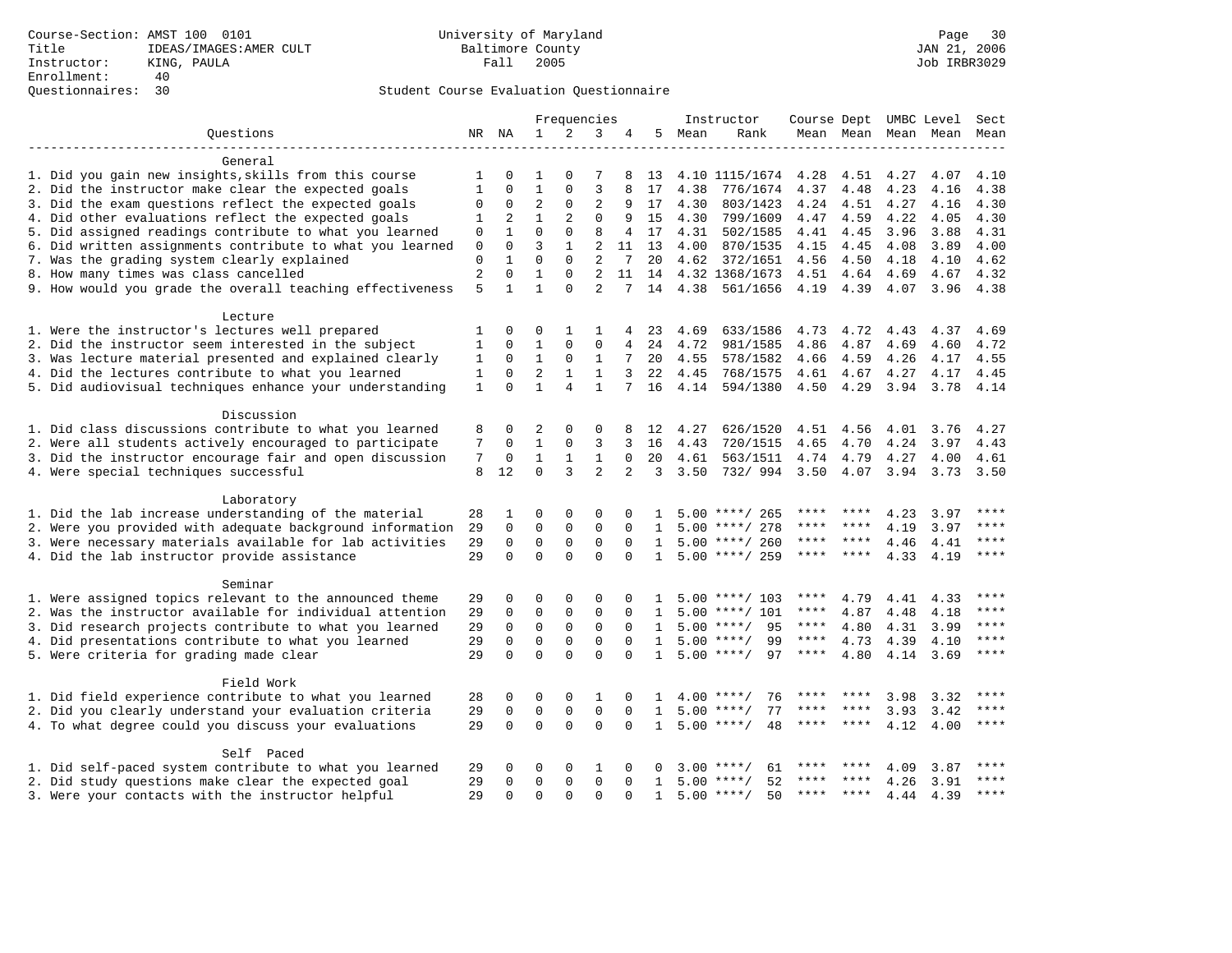|                    | Course-Section: AMST 100 0101 | University of Maryland                  | Page 30      |
|--------------------|-------------------------------|-----------------------------------------|--------------|
| Title              | IDEAS/IMAGES: AMER CULT       | Baltimore County                        | JAN 21, 2006 |
| Instructor:        | KING, PAULA                   | 2005<br>Fall                            | Job IRBR3029 |
| Enrollment:        | 40.                           |                                         |              |
| Ouestionnaires: 30 |                               | Student Course Evaluation Ouestionnaire |              |

| Credits Earned |   | Cum. GPA      |   | Expected Grades | Reasons  |                        | Type |                             | Majors |                                   |     |
|----------------|---|---------------|---|-----------------|----------|------------------------|------|-----------------------------|--------|-----------------------------------|-----|
| $00 - 27$      |   | $0.00 - 0.99$ |   | Α               | 10       | Required for Majors 16 |      | Graduate                    | 0      | Major                             |     |
| $28 - 55$      | 8 | $1.00 - 1.99$ |   | B               | 12       |                        |      |                             |        |                                   |     |
| $56 - 83$      | 4 | $2.00 - 2.99$ | 5 | $\sim$<br>◡     |          | General                |      | Under-grad                  | 30     | Non-major                         | -28 |
| $84 - 150$     | 2 | $3.00 - 3.49$ | 9 | D               | 0        |                        |      |                             |        |                                   |     |
| Grad.          | 0 | $3.50 - 4.00$ | 4 | F               | 0        | Electives              |      |                             |        | #### - Means there are not enough |     |
|                |   |               |   | Ρ               | 0        |                        |      | responses to be significant |        |                                   |     |
|                |   |               |   |                 | $\Omega$ | Other                  | 6    |                             |        |                                   |     |
|                |   |               |   | っ               | 0        |                        |      |                             |        |                                   |     |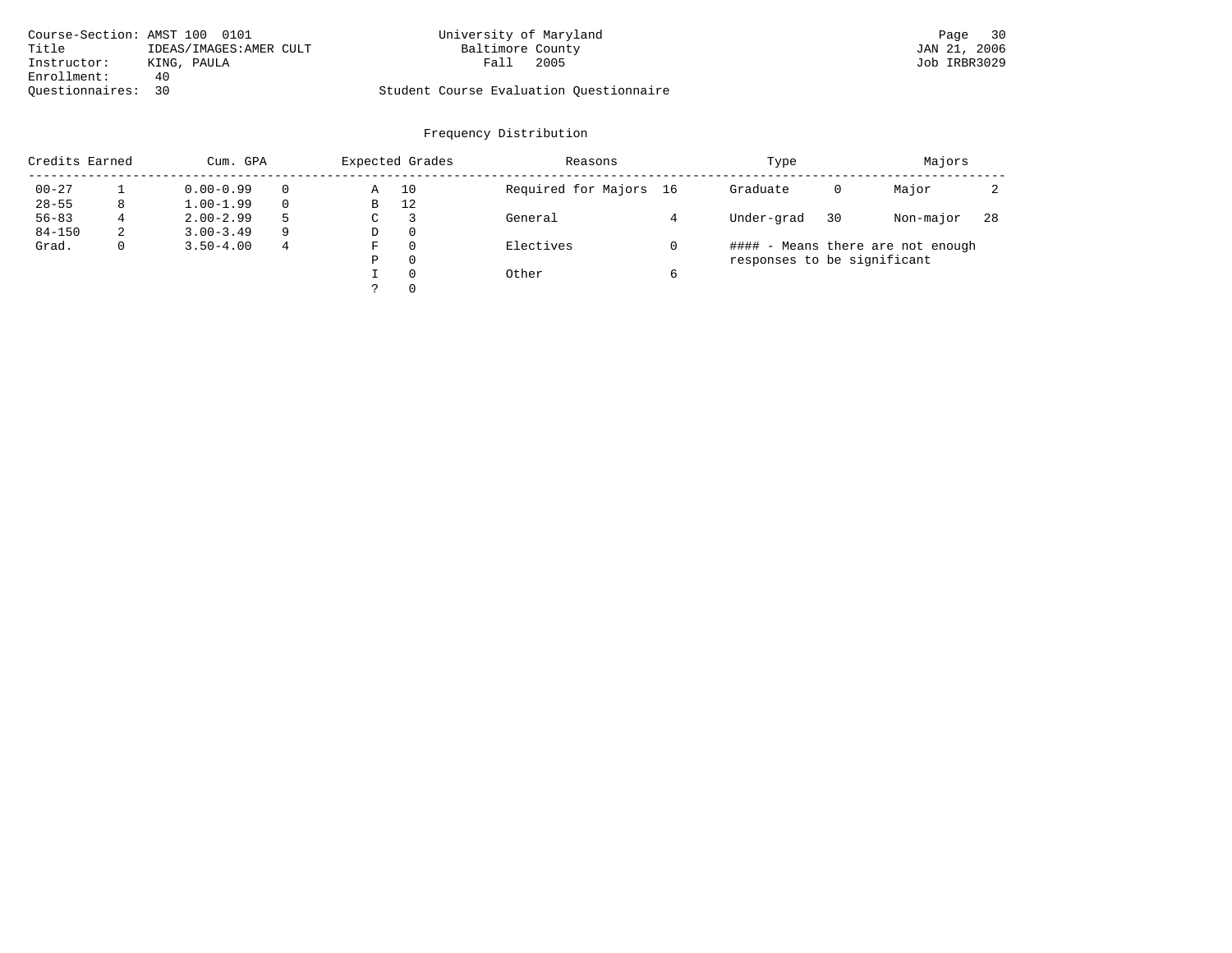|                                                          |                                                           |              |          | Frequencies |               |          | Instructor |    | Course Dept |                | UMBC Level |           | Sect |      |      |
|----------------------------------------------------------|-----------------------------------------------------------|--------------|----------|-------------|---------------|----------|------------|----|-------------|----------------|------------|-----------|------|------|------|
|                                                          | Ouestions                                                 | NR           | ΝA       |             | $\mathcal{L}$ | २        | 4          | 5  | Mean        | Rank           |            | Mean Mean | Mean | Mean | Mean |
|                                                          | General                                                   |              |          |             |               |          |            |    |             |                |            |           |      |      |      |
|                                                          | 1. Did you gain new insights, skills from this course     |              | $\Omega$ | 0           | $\Omega$      |          |            |    | 4.45        | 687/1674       | 4.28       | 4.51      | 4.27 | 4.07 | 4.45 |
|                                                          | 2. Did the instructor make clear the expected goals       | <sup>0</sup> | $\Omega$ | $\Omega$    | $\Omega$      | 2        |            | 6  | 4.36        | 790/1674       | 4.37       | 4.48      | 4.23 | 4.16 | 4.36 |
|                                                          | 3. Did the exam questions reflect the expected goals      |              | $\Omega$ | $\Omega$    |               |          | 4          | 5  | 4.18        | 901/1423       | 4.24       | 4.51      | 4.27 | 4.16 | 4.18 |
|                                                          | 4. Did other evaluations reflect the expected goals       | $\Omega$     | $\Omega$ | 0           | $\Omega$      |          | 4          |    | 4.64        | 343/1609       | 4.47       | 4.59      | 4.22 | 4.05 | 4.64 |
|                                                          | 5. Did assigned readings contribute to what you learned   |              | $\Omega$ | $\Omega$    |               | $\Omega$ |            |    | 4.50        | 326/1585       | 4.41       | 4.45      | 3.96 | 3.88 | 4.50 |
|                                                          | 6. Did written assignments contribute to what you learned | 1            | $\Omega$ | U           | $\Omega$      |          | 5          | 4  | 4.30        | 608/1535       | 4.15       | 4.45      | 4.08 | 3.89 | 4.30 |
|                                                          | 7. Was the grading system clearly explained               |              | $\Omega$ | 0           | $\Omega$      |          |            | 6  | 4.50        | 524/1651       | 4.56       | 4.50      | 4.18 | 4.10 | 4.50 |
|                                                          | 8. How many times was class cancelled                     |              | 0        | 0           | $\Omega$      | $\Omega$ |            |    |             | 4.70 1040/1673 | 4.51       | 4.64      | 4.69 | 4.67 | 4.70 |
|                                                          | 9. How would you grade the overall teaching effectiveness | 4            |          |             | <sup>n</sup>  |          |            | 4  | 4.00        | 955/1656       | 4.19       | 4.39      | 4.07 | 3.96 | 4.00 |
|                                                          | Lecture                                                   |              |          |             |               |          |            |    |             |                |            |           |      |      |      |
|                                                          | 1. Were the instructor's lectures well prepared           |              |          |             | $\Omega$      |          |            |    | 4.78        | 453/1586       | 4.73       | 4.72      | 4.43 | 4.37 | 4.78 |
|                                                          | 2. Did the instructor seem interested in the subject      | 2            | $\Omega$ | $\Omega$    | $\mathbf 0$   | 0        | $\Omega$   | 9  | 5.00        | 1/1585         | 4.86       | 4.87      | 4.69 | 4.60 | 5.00 |
|                                                          | 3. Was lecture material presented and explained clearly   | 2            | $\Omega$ | $\Omega$    | $\Omega$      |          | $\Omega$   | 8  | 4.78        | 286/1582       | 4.66       | 4.59      | 4.26 | 4.17 | 4.78 |
|                                                          | 4. Did the lectures contribute to what you learned        | 2            | $\Omega$ | $\Omega$    | $\Omega$      |          |            | 8  | 4.78        | 327/1575       | 4.61       | 4.67      | 4.27 | 4.17 | 4.78 |
|                                                          | 5. Did audiovisual techniques enhance your understanding  | 3            |          |             |               |          |            | б. | 4.86        | 96/1380        | 4.50       | 4.29      | 3.94 | 3.78 | 4.86 |
|                                                          | Discussion                                                |              |          |             |               |          |            |    |             |                |            |           |      |      |      |
|                                                          | 1. Did class discussions contribute to what you learned   | 3            | $\Omega$ | U           | $\Omega$      |          |            | 6. | 4.75        | 229/1520       | 4.51       | 4.56      | 4.01 | 3.76 | 4.75 |
| 2. Were all students actively encouraged to participate  |                                                           |              |          | $\Omega$    | $\Omega$      | $\Omega$ |            |    | 4.88        | 242/1515       | 4.65       | 4.70      | 4.24 | 3.97 | 4.88 |
| 3. Did the instructor encourage fair and open discussion |                                                           |              |          | U           | $\Omega$      | $\Omega$ |            |    | 4.88        | 278/1511       | 4.74       | 4.79      | 4.27 | 4.00 | 4.88 |
|                                                          | 4. Were special techniques successful                     | 3            |          |             |               |          |            |    | 3.50        | 732/994        | 3.50       | 4.07      | 3.94 | 3.73 | 3.50 |

| Credits Earned |   | Cum. GPA      | Expected Grades |             | Reasons  |                     | Type |                             | Majors |                                   |    |
|----------------|---|---------------|-----------------|-------------|----------|---------------------|------|-----------------------------|--------|-----------------------------------|----|
| $00 - 27$      | 2 | $0.00 - 0.99$ |                 | А           | 4        | Required for Majors |      | Graduate                    | 0      | Major                             |    |
| $28 - 55$      | 2 | $1.00 - 1.99$ |                 | В           | 6        |                     |      |                             |        |                                   |    |
| $56 - 83$      | 0 | $2.00 - 2.99$ |                 | $\sim$<br>◡ | 0        | General             |      | Under-grad                  | 11     | Non-major                         | 10 |
| $84 - 150$     |   | $3.00 - 3.49$ | 4               | D           | 0        |                     |      |                             |        |                                   |    |
| Grad.          | 0 | $3.50 - 4.00$ |                 | F           | 0        | Electives           | 0    |                             |        | #### - Means there are not enough |    |
|                |   |               |                 | Ρ           | 0        |                     |      | responses to be significant |        |                                   |    |
|                |   |               |                 |             | $\Omega$ | Other               |      |                             |        |                                   |    |
|                |   |               |                 |             |          |                     |      |                             |        |                                   |    |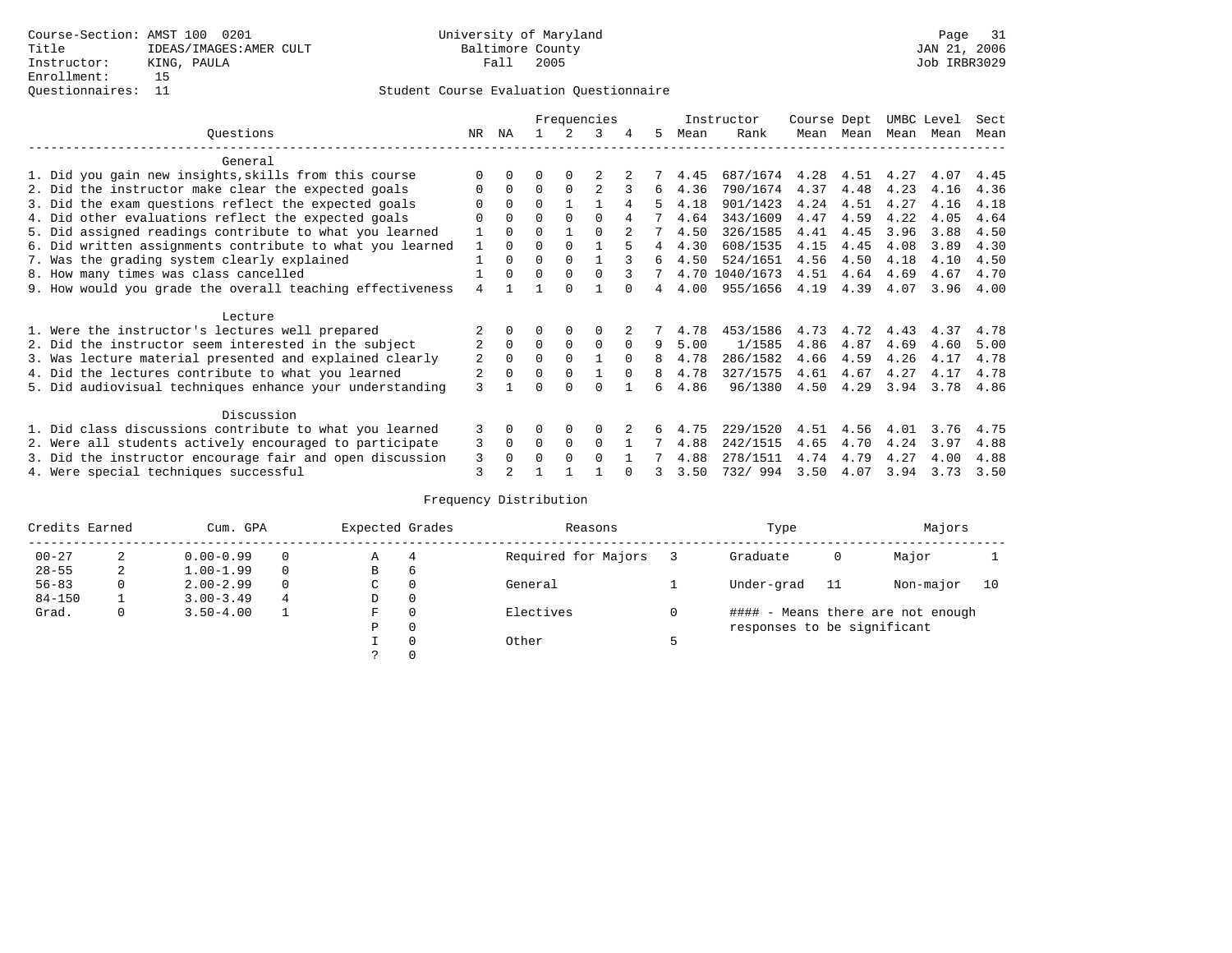|                                                           |             |          |          |          | Frequencies    |        |              |      | Instructor | Course Dept |           | UMBC Level |      | Sect |
|-----------------------------------------------------------|-------------|----------|----------|----------|----------------|--------|--------------|------|------------|-------------|-----------|------------|------|------|
| Ouestions                                                 | NR.         | ΝA       |          |          | 3              | 4      | 5.           | Mean | Rank       |             | Mean Mean | Mean       | Mean | Mean |
| General                                                   |             |          |          |          |                |        |              |      |            |             |           |            |      |      |
| 1. Did you gain new insights, skills from this course     |             | $\Omega$ | 0        | $\Omega$ | O              |        | 6            | 4.50 | 607/1674   | 4.50        | 4.51      | 4.27       | 4.07 | 4.50 |
| 2. Did the instructor make clear the expected goals       | O           | $\Omega$ | $\Omega$ | $\Omega$ | $\overline{c}$ |        | 6            | 4.33 | 830/1674   | 4.33        | 4.48      | 4.23       | 4.16 | 4.33 |
| 3. Did the exam questions reflect the expected goals      |             | $\Omega$ | $\Omega$ | $\Omega$ | $\mathfrak{D}$ |        | б.           | 4.33 | 771/1423   | 4.33        | 4.51      | 4.27       | 4.16 | 4.33 |
| 4. Did other evaluations reflect the expected goals       | O           | $\Omega$ | $\Omega$ | $\Omega$ | $\Omega$       |        | 1 N          | 4.83 | 157/1609   | 4.83        | 4.59      | 4.22       | 4.05 | 4.83 |
| 5. Did assigned readings contribute to what you learned   | $\mathbf 0$ | $\Omega$ | $\Omega$ | $\Omega$ | $\Omega$       |        | 10           | 4.83 | 121/1585   | 4.83        | 4.45      | 3.96       | 3.88 | 4.83 |
| 6. Did written assignments contribute to what you learned | $\mathbf 0$ | $\Omega$ | 0        | $\Omega$ | $\mathfrak{D}$ |        | $\mathsf{R}$ | 4.50 | 373/1535   | 4.50        | 4.45      | 4.08       | 3.89 | 4.50 |
| 7. Was the grading system clearly explained               | $\mathbf 0$ | $\Omega$ | $\Omega$ | $\Omega$ |                |        | 11           | 4.92 | 104/1651   | 4.92        | 4.50      | 4.18       | 4.10 | 4.92 |
| 8. How many times was class cancelled                     | $\Omega$    |          | 0        | $\Omega$ | $\Omega$       |        | 10           | 4.91 | 706/1673   | 4.91        | 4.64      | 4.69       | 4.67 | 4.91 |
| 9. How would you grade the overall teaching effectiveness |             |          | ∩        | ∩        | U              |        | 4            | 4.40 | 522/1656   | 4.40        | 4.39      | 4.07       | 3.96 | 4.40 |
| Lecture                                                   |             |          |          |          |                |        |              |      |            |             |           |            |      |      |
| 1. Were the instructor's lectures well prepared           | O           |          |          |          |                |        |              | 4.75 | 496/1586   | 4.75        | 4.72      | 4.43       | 4.37 | 4.75 |
| 2. Did the instructor seem interested in the subject      | 0           | $\Omega$ | $\Omega$ | $\Omega$ | $\Omega$       |        | 11           | 4.92 | 510/1585   | 4.92        | 4.87      | 4.69       | 4.60 | 4.92 |
| 3. Was lecture material presented and explained clearly   | 0           | $\Omega$ | 0        | $\Omega$ | $\Omega$       |        | 8            | 4.67 | 438/1582   | 4.67        | 4.59      | 4.26       | 4.17 | 4.67 |
| 4. Did the lectures contribute to what you learned        | 0           | $\Omega$ | $\Omega$ | $\Omega$ | $\Omega$       |        | 10           | 4.83 | 246/1575   | 4.83        | 4.67      | 4.27       | 4.17 | 4.83 |
| 5. Did audiovisual techniques enhance your understanding  | $\Omega$    |          |          | $\cap$   |                |        |              | 4.45 | 341/1380   | 4.45        | 4.29      | 3.94       | 3.78 | 4.45 |
| Discussion                                                |             |          |          |          |                |        |              |      |            |             |           |            |      |      |
| 1. Did class discussions contribute to what you learned   |             |          | 0        | $\Omega$ |                |        | 6            | 4.45 | 454/1520   | 4.45        | 4.56      | 4.01       | 3.76 | 4.45 |
| 2. Were all students actively encouraged to participate   |             |          | $\Omega$ | $\Omega$ | $\Omega$       |        | 11           | 5.00 | 1/1515     | 5.00        | 4.70      | 4.24       | 3.97 | 5.00 |
| 3. Did the instructor encourage fair and open discussion  | 1           | $\Omega$ | 0        | $\Omega$ | $\Omega$       | $\cap$ | 11           | 5.00 | 1/1511     | 5.00        | 4.79      | 4.27       | 4.00 | 5.00 |
| 4. Were special techniques successful                     | 1           |          |          |          |                |        |              | 3.80 | 614/994    | 3.80        | 4.07      | 3.94       | 3.73 | 3.80 |

| Credits Earned |   | Cum. GPA      | Expected Grades |             | Reasons  |                     | Type |                             | Majors |                                   |  |
|----------------|---|---------------|-----------------|-------------|----------|---------------------|------|-----------------------------|--------|-----------------------------------|--|
| $00 - 27$      |   | $0.00 - 0.99$ |                 | Α           | 9        | Required for Majors |      | Graduate                    | 0      | Major                             |  |
| $28 - 55$      | 5 | $1.00 - 1.99$ |                 | В           | 2        |                     |      |                             |        |                                   |  |
| $56 - 83$      | 0 | $2.00 - 2.99$ |                 | $\sim$<br>◡ | 0        | General             |      | Under-grad                  | 12     | Non-major                         |  |
| $84 - 150$     |   | $3.00 - 3.49$ |                 | D           | 0        |                     |      |                             |        |                                   |  |
| Grad.          | 0 | $3.50 - 4.00$ | 6               | F           | 0        | Electives           |      |                             |        | #### - Means there are not enough |  |
|                |   |               |                 | Ρ           | 0        |                     |      | responses to be significant |        |                                   |  |
|                |   |               |                 |             | $\Omega$ | Other               | 6    |                             |        |                                   |  |
|                |   |               |                 | C           |          |                     |      |                             |        |                                   |  |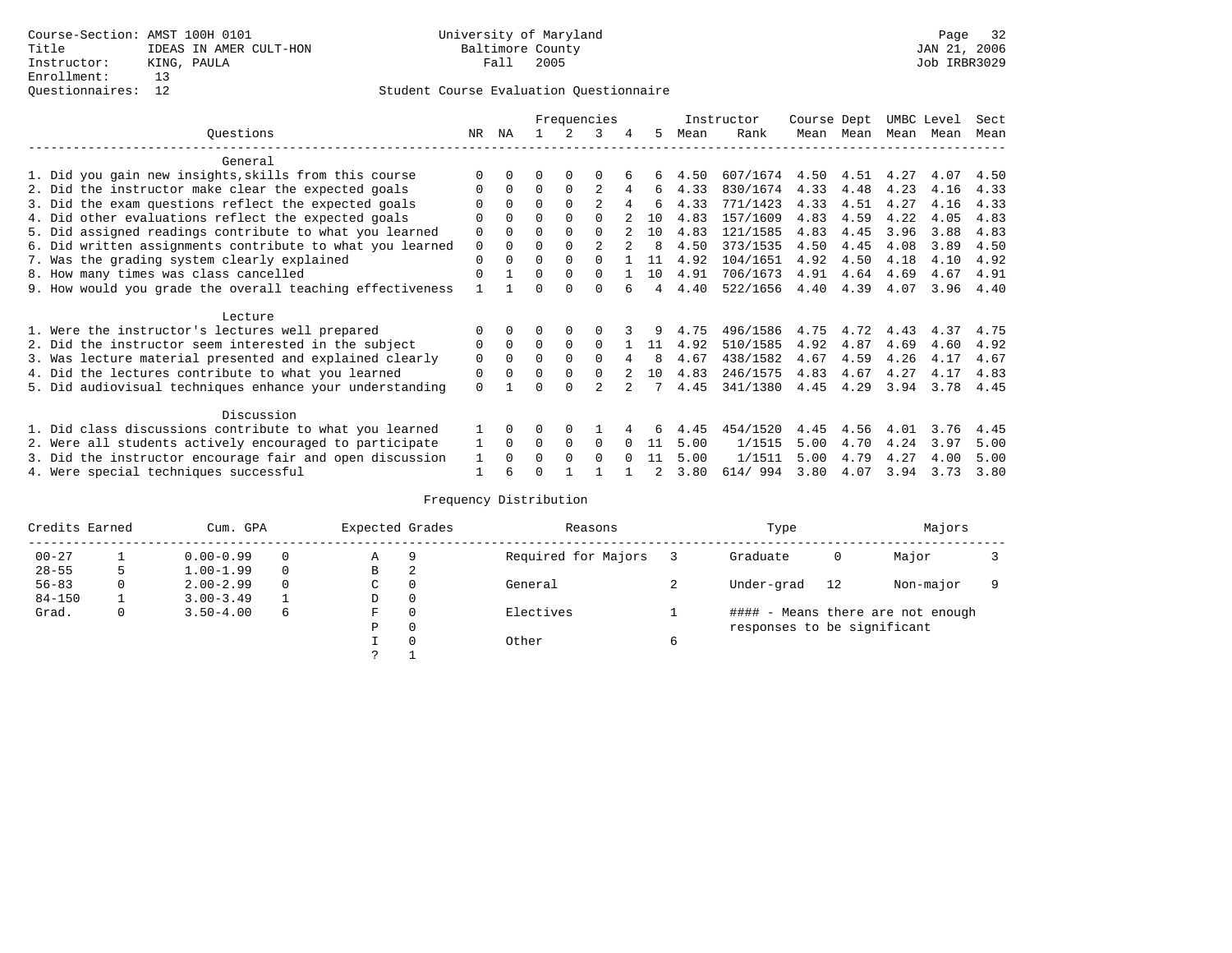|                                                           |                         |                         |                         |                          | Frequencies                 |                   |                |      | Instructor                 | Course Dept UMBC Level |              |      |              | Sect                |
|-----------------------------------------------------------|-------------------------|-------------------------|-------------------------|--------------------------|-----------------------------|-------------------|----------------|------|----------------------------|------------------------|--------------|------|--------------|---------------------|
| Questions                                                 |                         | NR NA                   | $\mathbf{1}$            | 2                        | 3                           | 4                 | 5              | Mean | Rank                       | Mean Mean              |              |      | Mean Mean    | Mean                |
|                                                           |                         |                         |                         |                          |                             |                   |                |      |                            |                        |              |      |              |                     |
| General                                                   |                         |                         |                         |                          |                             |                   |                |      |                            |                        |              |      |              |                     |
| 1. Did you gain new insights, skills from this course     | 0                       | 0                       | 0                       | $\Omega$                 | 0                           | 2                 | 12             | 4.86 | 195/1674                   | 4.86                   | 4.51         | 4.27 | 4.07         | 4.86                |
| 2. Did the instructor make clear the expected goals       | $\mathbf 0$             | $\mathbf 0$             | $\mathbf 0$             | $\Omega$                 | $\mathbf 0$                 | $\mathbf{1}$      | 13             | 4.93 | 110/1674                   | 4.93                   | 4.48         | 4.23 | 4.16         | 4.93                |
| 3. Did the exam questions reflect the expected goals      | 0                       | 0                       | 0                       | $\Omega$                 | $\mathbf 0$                 | 2                 | 12             | 4.86 | 167/1423                   | 4.86                   | 4.51         | 4.27 | 4.16         | 4.86                |
| 4. Did other evaluations reflect the expected goals       | $\mathbf 0$             | $\mathbf 0$             | $\mathbf 0$             | $\mathbf 0$              | $\mathbf{1}$                | $\mathbf{1}$      | 12             | 4.79 | 192/1609                   | 4.79                   | 4.59         | 4.22 | 4.05         | 4.79                |
| 5. Did assigned readings contribute to what you learned   | 0                       | $\mathbf 0$             | $\mathbf 0$             | $\mathbf{1}$             | $\overline{2}$              | 2                 | 9              | 4.36 | 462/1585                   | 4.36                   | 4.45         | 3.96 | 3.88         | 4.36                |
| 6. Did written assignments contribute to what you learned | $\mathbf{0}$            | $\mathbf 0$             | $\mathbf 0$             | $\Omega$                 | $\mathbf{1}$                | 5                 | 8              | 4.50 | 373/1535                   | 4.50                   | 4.45         | 4.08 | 3.89         | 4.50                |
| 7. Was the grading system clearly explained               | $\mathbf 0$             | $\Omega$                | $\Omega$<br>$\mathbf 0$ | $\Omega$                 | $\mathbf{1}$<br>$\mathbf 0$ | $\mathbf{1}$<br>7 | 12             | 4.79 | 197/1651                   | 4.79                   | 4.50         | 4.18 | 4.10         | 4.79                |
| 8. How many times was class cancelled                     | $1\,$<br>$\overline{4}$ | $\mathbf 0$<br>$\Omega$ | $\Omega$                | $\mathbf{0}$<br>$\Omega$ | $\mathbf{1}$                | $\mathbf{1}$      | 6<br>8         | 4.70 | 4.46 1246/1673<br>230/1656 | 4.46<br>4.77           | 4.64<br>4.39 | 4.69 | 4.67<br>3.96 | 4.46<br>4.77        |
| 9. How would you grade the overall teaching effectiveness |                         |                         |                         |                          |                             |                   |                |      |                            |                        |              | 4.07 |              |                     |
| Lecture                                                   |                         |                         |                         |                          |                             |                   |                |      |                            |                        |              |      |              |                     |
| 1. Were the instructor's lectures well prepared           | 1                       | 0                       | 0                       | 0                        | 0                           |                   | 1 12           | 4.92 | 171/1586                   | 4.97                   | 4.72         | 4.43 | 4.37         | 4.97                |
| 2. Did the instructor seem interested in the subject      | 0                       | 0                       | 0                       | 0                        | 0                           | 1                 | 13             | 4.93 | 453/1585                   | 4.81                   | 4.87         | 4.69 | 4.60         | 4.81                |
| 3. Was lecture material presented and explained clearly   | 0                       | $\mathbf 0$             | $\mathbf 0$             | 0                        | $\mathbf{1}$                | $\mathbf 0$       | 13             | 4.86 | 199/1582                   | 4.79                   | 4.59         | 4.26 | 4.17         | 4.79                |
| 4. Did the lectures contribute to what you learned        | $\mathbf 0$             | $\mathbf 0$             | $\mathbf 0$             | 1                        | $\Omega$                    | $\Omega$          | 13             | 4.79 | 311/1575                   | 4.93                   | 4.67         | 4.27 | 4.17         | 4.93                |
| 5. Did audiovisual techniques enhance your understanding  | $\,1\,$                 | $\mathbf 1$             | $\Omega$                | $\Omega$                 | $\overline{a}$              | $\mathbf{1}$      | 9              | 4.58 | 253/1380                   | 4.58                   | 4.29         | 3.94 | 3.78         | 4.58                |
|                                                           |                         |                         |                         |                          |                             |                   |                |      |                            |                        |              |      |              |                     |
| Discussion                                                |                         |                         |                         |                          |                             |                   |                |      |                            |                        |              |      |              |                     |
| 1. Did class discussions contribute to what you learned   | 2                       | 0                       | 0                       | 0                        | 0                           | 1                 | 11             | 4.92 | 120/1520                   | 4.92                   | 4.56         | 4.01 | 3.76         | 4.92                |
| 2. Were all students actively encouraged to participate   | 4                       | 0                       | $\mathbf 0$             | $\mathbf 0$              | $\mathbf 0$                 | $\mathbf{1}$      | 9              | 4.90 | 207/1515                   | 4.90                   | 4.70         | 4.24 | 3.97         | 4.90                |
| 3. Did the instructor encourage fair and open discussion  | 3                       | 0                       | 0                       | 0                        | $\mathsf 0$                 | $\mathbf 0$       | 11             | 5.00 | 1/1511                     | 5.00                   | 4.79         | 4.27 | 4.00         | 5.00                |
| 4. Were special techniques successful                     | 3                       | $\Omega$                | $\mathbf 0$             | $\mathbf{1}$             | 2                           | $\mathbf{1}$      | 7              | 4.27 | 351/ 994                   | 4.27                   | 4.07         | 3.94 | 3.73         | 4.27                |
|                                                           |                         |                         |                         |                          |                             |                   |                |      |                            |                        |              |      |              |                     |
| Laboratory                                                |                         |                         |                         |                          |                             |                   |                |      |                            |                        |              |      |              |                     |
| 1. Did the lab increase understanding of the material     | 12                      | 1                       | 0                       | 0                        | $\mathsf 0$                 | $\Omega$          | $\mathbf{1}$   |      | $5.00$ ****/ 265           |                        |              | 4.23 | 3.97         |                     |
| 2. Were you provided with adequate background information | 12                      | 0                       | 0                       | 0                        | $\mathbf{1}$                | $\mathbf 0$       | 1              | 4.00 | ****/ 278                  | ****                   | ****         | 4.19 | 3.97         | ****                |
| 3. Were necessary materials available for lab activities  | 12                      | $\mathbf{1}$            | $\mathbf 0$             | $\mathsf 0$              | $\mathsf 0$                 | $\mathbf 0$       | 1              |      | $5.00$ ****/ 260           | ****                   | $* * * *$    | 4.46 | 4.41         | ****                |
| 4. Did the lab instructor provide assistance              | 12                      | $\mathbf 0$             | $\mathbf 0$             | 0                        | $\mathbf{0}$                | $\Omega$          | 2              | 5.00 | ****/ 259                  | ****                   | ****         | 4.33 | 4.19         | ****                |
| 5. Were requirements for lab reports clearly specified    | 12                      | $\mathbf{1}$            | $\mathbf 0$             | $\Omega$                 | $\mathbf{0}$                | $\mathbf 0$       | 1              |      | $5.00$ ****/ 233           | ****                   | ****         | 4.20 | 4.00         | ****                |
| Seminar                                                   |                         |                         |                         |                          |                             |                   |                |      |                            |                        |              |      |              |                     |
| 1. Were assigned topics relevant to the announced theme   | 11                      | 0                       | 0                       | $\Omega$                 | $\Omega$                    | $\Omega$          | 3              |      | $5.00$ ****/ 103           | ****                   | 4.79         | 4.41 | 4.33         | ****                |
| 2. Was the instructor available for individual attention  | 11                      | 0                       | $\mathbf 0$             | $\mathbf 0$              | $\mathbf 0$                 | $\mathbf{1}$      | $\overline{a}$ |      | $4.67$ ****/ 101           | ****                   | 4.87         | 4.48 | 4.18         | * * * *             |
| 3. Did research projects contribute to what you learned   | 11                      | 0                       | $\mathbf 0$             | $\mathsf 0$              | $\mathsf 0$                 | $\mathbf 0$       | 3              | 5.00 | $***/$<br>95               | $***$ * *              | 4.80         | 4.31 | 3.99         | ****                |
| 4. Did presentations contribute to what you learned       | 11                      | $\mathbf 0$             | $\mathsf 0$             | $\mathsf 0$              | $\mathsf 0$                 | $\mathbf 0$       | 3              |      | 99<br>$5.00$ ****/         | $***$ * * *            | 4.73         | 4.39 | 4.10         | $***$               |
| 5. Were criteria for grading made clear                   | 11                      | $\Omega$                | $\mathbf{1}$            | $\Omega$                 | $\Omega$                    | $\Omega$          | $\overline{a}$ |      | $3.67$ ****/<br>97         | $***$ * * *            | 4.80         | 4.14 | 3.69         | ****                |
|                                                           |                         |                         |                         |                          |                             |                   |                |      |                            |                        |              |      |              |                     |
| Field Work                                                |                         |                         |                         |                          |                             |                   |                |      |                            |                        |              |      |              |                     |
| 1. Did field experience contribute to what you learned    | 12                      | 0                       | 0                       | 0                        | 1                           | $\mathbf 0$       | 1              |      | $4.00$ ****/<br>76         | ****                   | ****         | 3.98 | 3.32         | * * * *             |
| 2. Did you clearly understand your evaluation criteria    | 12                      | $\mathbf 0$             | $\mathbf 0$             | $\mathbf{0}$             | $\mathbf{1}$                | $\Omega$          | $\mathbf{1}$   | 4.00 | 77<br>$***$ /              | ****                   | ****         | 3.93 | 3.42         | ****                |
| 3. Was the instructor available for consultation          | 12                      | $\mathbf 0$             | $\mathbf 0$             | $\mathbf 0$              | $\mathbf 0$                 | $\Omega$          | $\overline{2}$ |      | $5.00$ ****/<br>53         | ****                   | ****         | 4.45 | 4.34         | ****                |
| 4. To what degree could you discuss your evaluations      | 12                      | $\mathbf 0$             | $\mathbf 0$             | $\mathbf{0}$             | $\mathbf 0$                 | $\Omega$          | 2              | 5.00 | $***/$<br>48               | ****                   | ****         | 4.12 | 4.00         | ****                |
| 5. Did conferences help you carry out field activities    | 12                      | $\Omega$                | $\Omega$                | $\Omega$                 | $\Omega$                    | $\Omega$          | $\overline{2}$ |      | $5.00$ ****/<br>49         | ****                   | $* * * *$    | 4.27 | 4.30         | ****                |
|                                                           |                         |                         |                         |                          |                             |                   |                |      |                            |                        |              |      |              |                     |
| Self Paced                                                |                         |                         |                         |                          |                             |                   |                |      |                            |                        |              |      |              |                     |
| 1. Did self-paced system contribute to what you learned   | 12                      | 0                       | 0                       | 0                        | 0                           | $\mathbf 0$       | 2              |      | $5.00$ ****/<br>61         |                        |              | 4.09 | 3.87         | $***$               |
| 2. Did study questions make clear the expected goal       | 12                      | $\mathbf{1}$            | $\mathbf 0$             | $\mathbf{0}$             | $\mathbf 0$                 | $\mathbf 0$       | 1              |      | 52<br>$5.00$ ****/         | ****                   | ****         | 4.26 | 3.91         | ****                |
| 3. Were your contacts with the instructor helpful         | 12                      | $\Omega$                | $\mathbf 0$             | $\mathbf 0$              | 0                           | $\Omega$          | 2              | 5.00 | 50<br>$***/$               | ****<br>****           | ****         | 4.44 | 4.39         | $***$ * * *<br>**** |
| 4. Was the feedback/tutoring by proctors helpful          | 12                      | 1                       | $\mathbf 0$             | $\mathbf{0}$             | $\mathbf{0}$                | $\Omega$          | $\mathbf{1}$   | 5.00 | 35<br>$***/$               | ****                   | ****         | 4.36 | 3.92         | $***$               |
| 5. Were there enough proctors for all the students        | 12                      | 1                       | $\Omega$                | $\Omega$                 | $\Omega$                    | $\Omega$          | $\mathbf{1}$   |      | $5.00$ ****/<br>31         |                        |              | 4.34 | 3.88         |                     |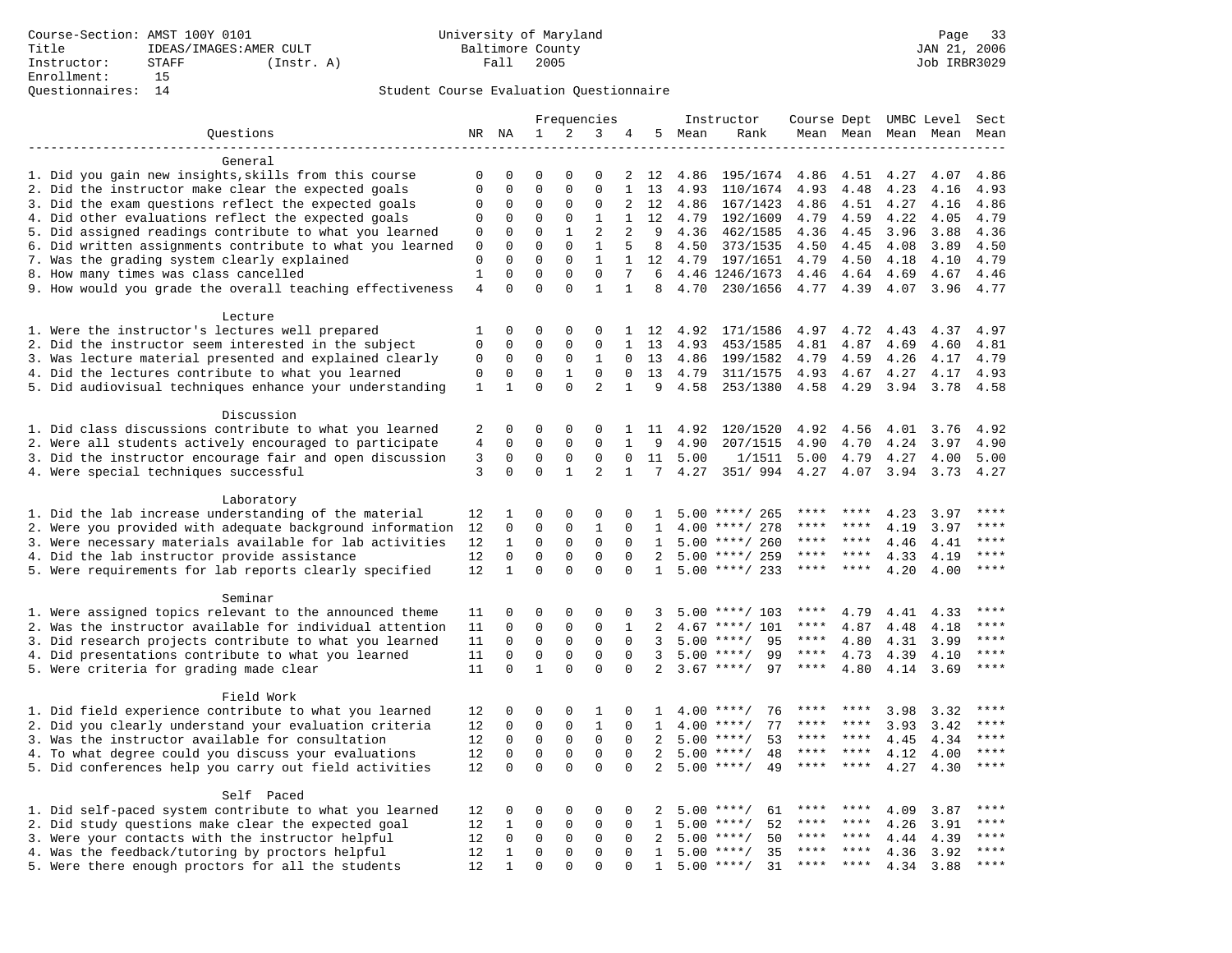| Course-Section: AMST 100Y 0101 |       |                        | University of Maryland                  |      | Page         | 33 |
|--------------------------------|-------|------------------------|-----------------------------------------|------|--------------|----|
| Title                          |       | IDEAS/IMAGES:AMER CULT | Baltimore County                        |      | JAN 21, 2006 |    |
| Instructor:                    | STAFF | (Instr. A)             | Fall                                    | 2005 | Job IRBR3029 |    |
| Enrollment:                    |       |                        |                                         |      |              |    |
| Ouestionnaires: 14             |       |                        | Student Course Evaluation Ouestionnaire |      |              |    |

| Credits Earned |             | Cum. GPA      |          |   | Expected Grades | Reasons             | Type                        |    | Majors                            |    |
|----------------|-------------|---------------|----------|---|-----------------|---------------------|-----------------------------|----|-----------------------------------|----|
| $00 - 27$      |             | $0.00 - 0.99$ |          | Α |                 | Required for Majors | Graduate                    | 0  | Major                             |    |
| $28 - 55$      |             | $1.00 - 1.99$ |          | В | 4               |                     |                             |    |                                   |    |
| $56 - 83$      | $\Omega$    | $2.00 - 2.99$ | $\Omega$ | C | $\Omega$        | General             | Under-grad                  | 14 | Non-major                         | 13 |
| $84 - 150$     | $\Omega$    | $3.00 - 3.49$ |          | D | $\Omega$        |                     |                             |    |                                   |    |
| Grad.          | $\mathbf 0$ | $3.50 - 4.00$ | $\Omega$ | F | $\Omega$        | Electives           |                             |    | #### - Means there are not enough |    |
|                |             |               |          | Ρ | $\Omega$        |                     | responses to be significant |    |                                   |    |
|                |             |               |          |   | $\Omega$        | Other               |                             |    |                                   |    |
|                |             |               |          |   |                 |                     |                             |    |                                   |    |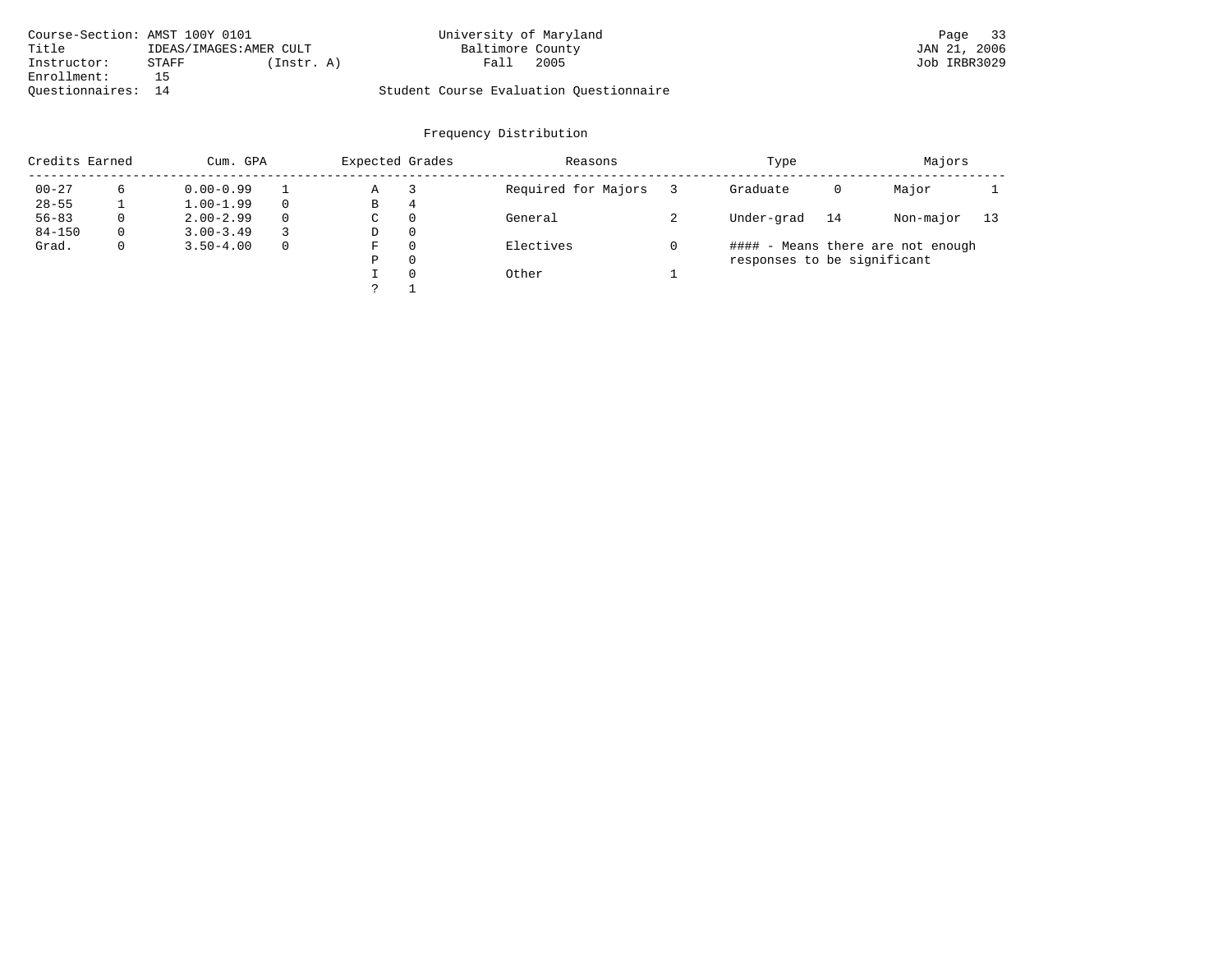|                                                                                                |              |                         |                             |                          | Frequencies                 |                         |                     |      | Instructor                               | Course Dept UMBC Level |              |              |              | Sect            |
|------------------------------------------------------------------------------------------------|--------------|-------------------------|-----------------------------|--------------------------|-----------------------------|-------------------------|---------------------|------|------------------------------------------|------------------------|--------------|--------------|--------------|-----------------|
| Questions                                                                                      |              | NR NA                   | $\mathbf{1}$                | 2                        | 3                           | 4                       | 5                   | Mean | Rank                                     | Mean Mean              |              |              | Mean Mean    | Mean            |
|                                                                                                |              |                         |                             |                          |                             |                         |                     |      |                                          |                        |              |              |              |                 |
| General                                                                                        |              |                         |                             |                          |                             |                         |                     |      |                                          |                        |              |              |              |                 |
| 1. Did you gain new insights, skills from this course                                          | 0            | 0                       | 0                           | $\Omega$                 | 0                           | 2                       | 12                  | 4.86 | 195/1674                                 | 4.86                   | 4.51         | 4.27         | 4.07         | 4.86            |
| 2. Did the instructor make clear the expected goals                                            | $\mathbf 0$  | $\mathbf 0$             | $\mathbf 0$                 | $\Omega$                 | $\mathbf 0$                 | $\mathbf{1}$            | 13                  | 4.93 | 110/1674                                 | 4.93                   | 4.48         | 4.23         | 4.16         | 4.93            |
| 3. Did the exam questions reflect the expected goals                                           | 0            | 0                       | 0                           | $\Omega$                 | 0                           | 2                       | 12                  | 4.86 | 167/1423                                 | 4.86                   | 4.51         | 4.27         | 4.16         | 4.86            |
| 4. Did other evaluations reflect the expected goals                                            | $\mathbf 0$  | $\mathbf 0$             | $\mathbf 0$                 | $\mathbf 0$              | $\mathbf{1}$                | $\mathbf{1}$            | 12                  | 4.79 | 192/1609                                 | 4.79                   | 4.59         | 4.22         | 4.05         | 4.79            |
| 5. Did assigned readings contribute to what you learned                                        | 0            | $\mathbf 0$             | $\mathbf 0$                 | $\mathbf{1}$             | $\overline{2}$              | 2                       | 9                   | 4.36 | 462/1585                                 | 4.36                   | 4.45         | 3.96         | 3.88         | 4.36            |
| 6. Did written assignments contribute to what you learned                                      | $\mathbf{0}$ | $\mathbf 0$             | $\mathbf 0$                 | $\Omega$                 | $\mathbf{1}$                | 5                       | 8                   | 4.50 | 373/1535                                 | 4.50                   | 4.45         | 4.08         | 3.89         | 4.50            |
| 7. Was the grading system clearly explained                                                    | $\mathbf 0$  | $\Omega$                | $\Omega$<br>$\mathbf 0$     | $\Omega$                 | $\mathbf{1}$<br>$\mathbf 0$ | $\mathbf{1}$<br>7       | 12                  | 4.79 | 197/1651                                 | 4.79                   | 4.50         | 4.18         | 4.10         | 4.79            |
| 8. How many times was class cancelled                                                          | $1\,$<br>9   | $\mathbf 0$<br>$\Omega$ | $\Omega$                    | $\mathbf{0}$<br>$\Omega$ | $\Omega$                    | $\mathbf{1}$            | 6<br>4              | 4.80 | 4.46 1246/1673<br>149/1656               | 4.46<br>4.77           | 4.64<br>4.39 | 4.69         | 4.67<br>3.96 | 4.46<br>4.77    |
| 9. How would you grade the overall teaching effectiveness                                      |              |                         |                             |                          |                             |                         |                     |      |                                          |                        |              | 4.07         |              |                 |
| Lecture                                                                                        |              |                         |                             |                          |                             |                         |                     |      |                                          |                        |              |              |              |                 |
| 1. Were the instructor's lectures well prepared                                                | 10           | 0                       | 0                           | $\mathbf 0$              | $\mathbf 0$                 | $\mathbf 0$             | 4                   | 5.00 | 1/1586                                   | 4.97                   | 4.72         | 4.43         | 4.37         | 4.97            |
| 2. Did the instructor seem interested in the subject                                           | 10           | 0                       | 0                           | $\mathbf 0$              | $\mathbf{0}$                | 1                       | 3                   | 4.75 | 917/1585                                 | 4.81                   | 4.87         | 4.69         | 4.60         | 4.81            |
| 3. Was lecture material presented and explained clearly                                        | 10           | 0                       | $\mathbf 0$                 | $\mathbf{0}$             | $\mathbf{0}$                | $\mathbf{1}$            | 3                   | 4.75 | 313/1582                                 | 4.79                   | 4.59         | 4.26         | 4.17         | 4.79            |
| 4. Did the lectures contribute to what you learned                                             | 10           | 0                       | $\mathbf 0$                 | $\Omega$                 | $\Omega$                    | $\Omega$                | 4                   | 5.00 | 1/1575                                   | 4.93                   | 4.67         | 4.27         | 4.17         | 4.93            |
| 5. Did audiovisual techniques enhance your understanding                                       | 10           | $\mathbf{1}$            | $\Omega$                    | $\Omega$                 | $\Omega$                    | $\mathbf{1}$            | $\overline{2}$      |      | $4.67$ ****/1380                         | 4.58                   | 4.29         | 3.94         | 3.78         | 4.58            |
|                                                                                                |              |                         |                             |                          |                             |                         |                     |      |                                          |                        |              |              |              |                 |
| Discussion                                                                                     |              |                         |                             |                          |                             |                         |                     |      |                                          |                        |              |              |              |                 |
| 1. Did class discussions contribute to what you learned                                        | 2            | 0                       | 0                           | $\mathbf 0$              | $\mathbf 0$                 | 1                       | 11                  | 4.92 | 120/1520                                 | 4.92                   | 4.56         | 4.01         | 3.76         | 4.92            |
| 2. Were all students actively encouraged to participate                                        | 4            | 0                       | $\mathbf 0$                 | $\mathbf 0$              | $\mathbf 0$                 | $\mathbf{1}$            | 9                   | 4.90 | 207/1515                                 | 4.90                   | 4.70         | 4.24         | 3.97         | 4.90            |
| 3. Did the instructor encourage fair and open discussion                                       | 3            | 0                       | 0                           | 0                        | $\mathsf 0$                 | $\mathbf 0$             | 11                  | 5.00 | 1/1511                                   | 5.00                   | 4.79         | 4.27         | 4.00         | 5.00            |
| 4. Were special techniques successful                                                          | 3            | $\Omega$                | $\mathbf 0$                 | $\mathbf{1}$             | 2                           | $\mathbf{1}$            | 7                   | 4.27 | 351/ 994                                 | 4.27                   | 4.07         | 3.94         | 3.73         | 4.27            |
|                                                                                                |              |                         |                             |                          |                             |                         |                     |      |                                          |                        |              |              |              |                 |
| Laboratory                                                                                     |              |                         |                             |                          |                             |                         |                     |      |                                          |                        |              |              |              |                 |
| 1. Did the lab increase understanding of the material                                          | 12           | 1                       | 0                           | 0                        | $\mathsf 0$                 | $\Omega$                | $\mathbf{1}$        |      | $5.00$ ****/ 265                         |                        |              | 4.23         | 3.97         |                 |
| 2. Were you provided with adequate background information                                      | 12           | 0                       | 0                           | $\mathbf 0$              | $\mathbf{1}$                | $\mathbf 0$             | 1                   | 4.00 | ****/ 278                                | ****                   | ****         | 4.19         | 3.97         | ****            |
| 3. Were necessary materials available for lab activities                                       | 12           | $\mathbf{1}$            | $\mathbf 0$                 | $\mathbf 0$              | $\mathsf 0$                 | $\mathbf 0$             | 1                   |      | $5.00$ ****/ 260                         | ****                   | $* * * *$    | 4.46         | 4.41         | ****            |
| 4. Did the lab instructor provide assistance                                                   | 12           | $\mathbf 0$             | $\mathbf 0$                 | $\mathbf 0$              | $\mathbf{0}$                | $\Omega$                | 2                   | 5.00 | ****/ 259                                | ****                   | ****         | 4.33         | 4.19         | ****            |
| 5. Were requirements for lab reports clearly specified                                         | 12           | $\mathbf{1}$            | $\mathbf 0$                 | $\Omega$                 | $\mathbf{0}$                | $\mathbf 0$             | 1                   |      | $5.00$ ****/ 233                         | ****                   | ****         | 4.20         | 4.00         | ****            |
|                                                                                                |              |                         |                             |                          |                             |                         |                     |      |                                          |                        |              |              |              |                 |
| Seminar                                                                                        |              |                         |                             |                          |                             |                         |                     |      |                                          |                        |              |              |              |                 |
| 1. Were assigned topics relevant to the announced theme                                        | 11           | $\Omega$                | 0                           | $\Omega$                 | $\Omega$                    | $\Omega$                | 3                   |      | $5.00$ ****/ 103                         | ****<br>****           | 4.79         | 4.41         | 4.33         | ****<br>* * * * |
| 2. Was the instructor available for individual attention                                       | 11           | 0                       | $\mathbf 0$                 | $\mathbf 0$              | $\mathbf 0$                 | $\mathbf{1}$            | $\overline{a}$      |      | $4.67$ ****/ 101                         | $***$ * *              | 4.87         | 4.48         | 4.18         | ****            |
| 3. Did research projects contribute to what you learned                                        | 11           | 0                       | $\mathbf 0$                 | $\mathsf 0$              | $\mathsf 0$                 | $\mathbf 0$             | 3                   |      | $5.00$ ****/<br>95                       | $***$ * * *            | 4.80         | 4.31         | 3.99         | $***$           |
| 4. Did presentations contribute to what you learned<br>5. Were criteria for grading made clear | 11<br>11     | $\mathbf 0$<br>$\Omega$ | $\mathsf 0$<br>$\mathbf{1}$ | $\mathsf 0$<br>$\Omega$  | $\mathsf 0$<br>$\Omega$     | $\mathbf 0$<br>$\Omega$ | 3<br>$\overline{a}$ |      | 99<br>$5.00$ ****/<br>$3.67$ ****/<br>97 | $***$ * * *            | 4.73<br>4.80 | 4.39<br>4.14 | 4.10<br>3.69 | ****            |
|                                                                                                |              |                         |                             |                          |                             |                         |                     |      |                                          |                        |              |              |              |                 |
| Field Work                                                                                     |              |                         |                             |                          |                             |                         |                     |      |                                          |                        |              |              |              |                 |
| 1. Did field experience contribute to what you learned                                         | 12           | 0                       | 0                           | $\mathbf 0$              | 1                           | $\mathbf 0$             | 1                   |      | $4.00$ ****/<br>76                       | ****                   | ****         | 3.98         | 3.32         | * * * *         |
| 2. Did you clearly understand your evaluation criteria                                         | 12           | $\Omega$                | $\mathbf 0$                 | $\mathbf 0$              | $\mathbf{1}$                | $\Omega$                | $\mathbf{1}$        | 4.00 | 77<br>$***$ /                            | ****                   | ****         | 3.93         | 3.42         | ****            |
| 3. Was the instructor available for consultation                                               | 12           | $\Omega$                | $\mathbf 0$                 | $\mathbf 0$              | $\mathbf 0$                 | $\Omega$                | $\overline{2}$      |      | $5.00$ ****/<br>53                       | ****                   | ****         | 4.45         | 4.34         | ****            |
| 4. To what degree could you discuss your evaluations                                           | 12           | $\mathbf 0$             | $\mathbf 0$                 | $\mathbf{0}$             | $\mathbf 0$                 | $\Omega$                | 2                   | 5.00 | $***/$<br>48                             | ****                   | ****         | 4.12         | 4.00         | ****            |
| 5. Did conferences help you carry out field activities                                         | 12           | $\Omega$                | $\Omega$                    | $\Omega$                 | $\Omega$                    | $\Omega$                | $\overline{2}$      |      | $5.00$ ****/<br>49                       | ****                   | $* * * *$    | 4.27         | 4.30         | ****            |
|                                                                                                |              |                         |                             |                          |                             |                         |                     |      |                                          |                        |              |              |              |                 |
| Self Paced                                                                                     |              |                         |                             |                          |                             |                         |                     |      |                                          |                        |              |              |              |                 |
| 1. Did self-paced system contribute to what you learned                                        | 12           | 0                       | 0                           | $\mathbf 0$              | $\mathbf 0$                 | $\mathbf 0$             | 2                   |      | $5.00$ ****/<br>61                       |                        |              | 4.09         | 3.87         | $***$           |
| 2. Did study questions make clear the expected goal                                            | 12           | $\mathbf{1}$            | $\mathbf 0$                 | $\mathbf{0}$             | $\mathbf 0$                 | $\mathbf 0$             | 1                   |      | 52<br>$5.00$ ****/                       | ****                   | ****         | 4.26         | 3.91         | ****            |
| 3. Were your contacts with the instructor helpful                                              | 12           | $\Omega$                | $\mathbf 0$                 | $\mathbf 0$              | $\mathbf 0$                 | $\Omega$                | 2                   | 5.00 | 50<br>$***/$                             | ****                   | ****         | 4.44         | 4.39         | ****            |
| 4. Was the feedback/tutoring by proctors helpful                                               | 12           | 1                       | $\mathbf 0$                 | $\mathbf{0}$             | $\mathbf{0}$                | $\Omega$                | $\mathbf{1}$        | 5.00 | 35<br>$***/$                             | ****                   | ****         | 4.36         | 3.92         | ****            |
| 5. Were there enough proctors for all the students                                             | 12           | 1                       | $\Omega$                    | $\Omega$                 | $\Omega$                    | $\Omega$                | $\mathbf{1}$        |      | $5.00$ ****/<br>31                       | ****                   |              | 4.34         | 3.88         | $***$           |
|                                                                                                |              |                         |                             |                          |                             |                         |                     |      |                                          |                        |              |              |              |                 |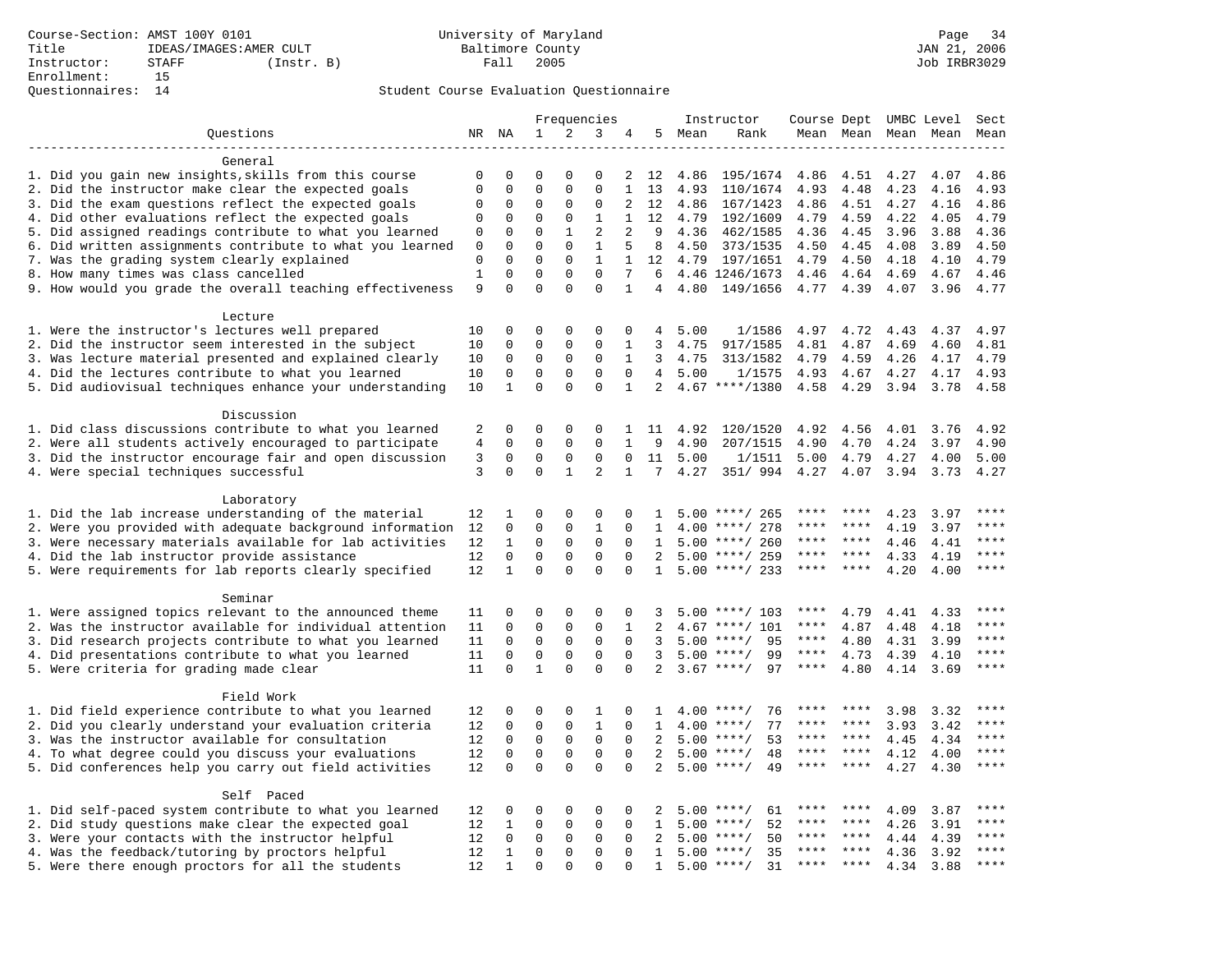| Course-Section: AMST 100Y 0101 |                         |            | University of Maryland                  |      | Page         | 34 |
|--------------------------------|-------------------------|------------|-----------------------------------------|------|--------------|----|
| Title                          | IDEAS/IMAGES: AMER CULT |            | Baltimore County                        |      | JAN 21, 2006 |    |
| Instructor:                    | STAFF                   | (Instr. B) | Fall                                    | 2005 | Job IRBR3029 |    |
| Enrollment:                    |                         |            |                                         |      |              |    |
| Ouestionnaires: 14             |                         |            | Student Course Evaluation Ouestionnaire |      |              |    |

| Credits Earned |             | Cum. GPA      |          | Expected Grades |          | Reasons             | Type                        |    | Majors                            |    |
|----------------|-------------|---------------|----------|-----------------|----------|---------------------|-----------------------------|----|-----------------------------------|----|
| $00 - 27$      |             | $0.00 - 0.99$ |          | Α               |          | Required for Majors | Graduate                    | 0  | Major                             |    |
| $28 - 55$      |             | $1.00 - 1.99$ |          | В               | 4        |                     |                             |    |                                   |    |
| $56 - 83$      | $\Omega$    | $2.00 - 2.99$ | $\Omega$ | C               | $\Omega$ | General             | Under-grad                  | 14 | Non-major                         | 13 |
| $84 - 150$     | $\Omega$    | $3.00 - 3.49$ |          | D               | $\Omega$ |                     |                             |    |                                   |    |
| Grad.          | $\mathbf 0$ | $3.50 - 4.00$ | $\Omega$ | F               | $\Omega$ | Electives           |                             |    | #### - Means there are not enough |    |
|                |             |               |          | Ρ               | $\Omega$ |                     | responses to be significant |    |                                   |    |
|                |             |               |          |                 | $\Omega$ | Other               |                             |    |                                   |    |
|                |             |               |          |                 |          |                     |                             |    |                                   |    |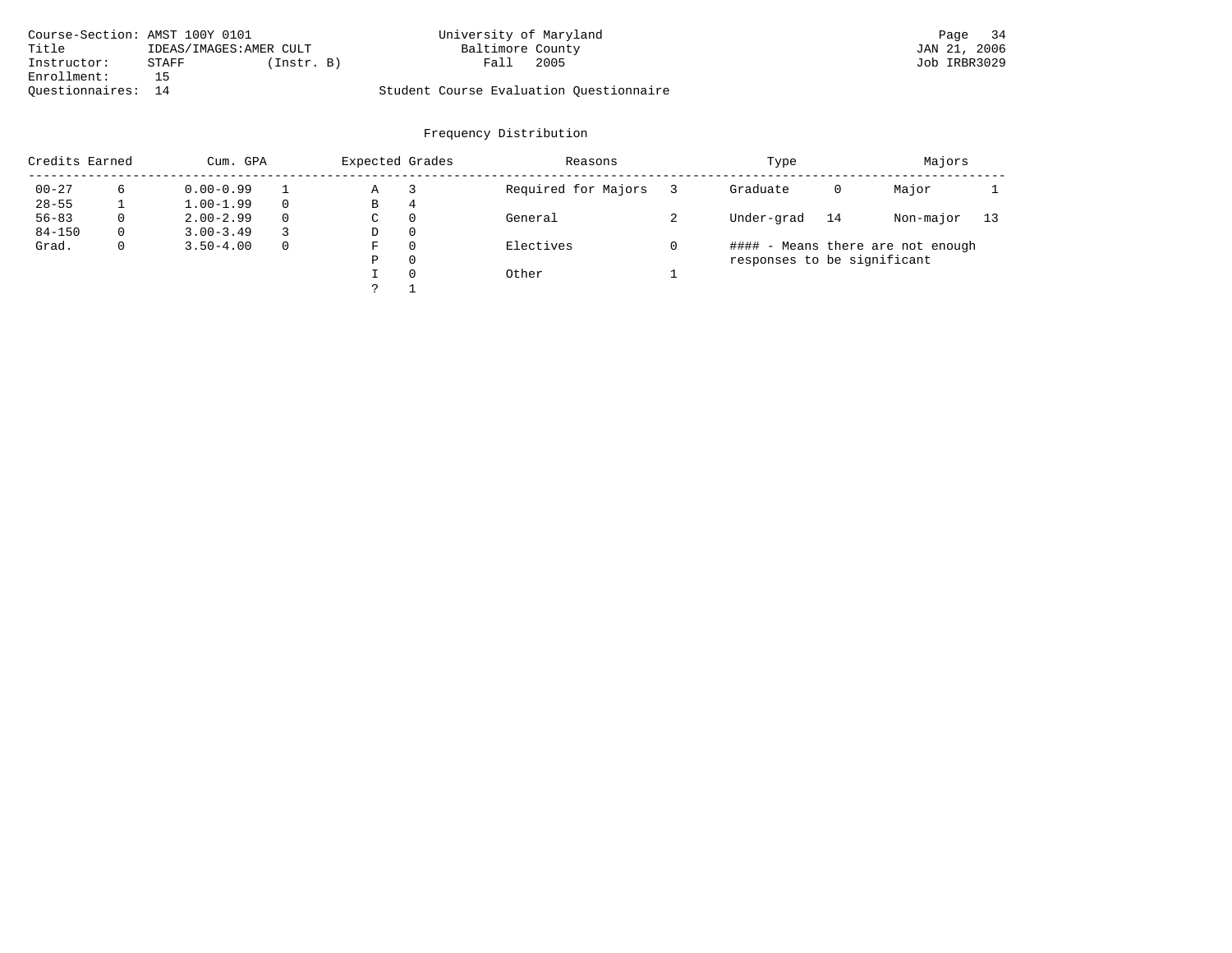|                                                                                                                     |             |                         |                         |                          | Frequencies                 |                   |                     |        | Instructor                           | Course Dept UMBC Level |              |              |              | Sect         |
|---------------------------------------------------------------------------------------------------------------------|-------------|-------------------------|-------------------------|--------------------------|-----------------------------|-------------------|---------------------|--------|--------------------------------------|------------------------|--------------|--------------|--------------|--------------|
| Questions                                                                                                           |             | NR NA                   | $\mathbf 1$             | 2                        | 3                           | 4                 |                     | 5 Mean | Rank                                 |                        | Mean Mean    |              | Mean Mean    | Mean         |
|                                                                                                                     |             |                         |                         |                          |                             |                   |                     |        |                                      |                        |              |              |              |              |
| General                                                                                                             |             |                         |                         |                          |                             |                   |                     |        |                                      |                        |              |              |              |              |
| 1. Did you gain new insights, skills from this course                                                               | 0           | 0                       | $\Omega$                | $\Omega$                 | $\Omega$                    | 2                 | 12                  | 4.86   | 195/1674                             | 4.86                   | 4.51         | 4.27         | 4.07         | 4.86         |
| 2. Did the instructor make clear the expected goals                                                                 | $\mathbf 0$ | $\mathbf 0$             | $\mathbf 0$             | $\mathbf{0}$             | $\mathbf 0$                 | $\mathbf{1}$      | 13                  | 4.93   | 110/1674                             | 4.93                   | 4.48         | 4.23         | 4.16         | 4.93         |
| 3. Did the exam questions reflect the expected goals                                                                | 0           | 0                       | 0                       | $\Omega$                 | 0                           | 2                 | 12                  | 4.86   | 167/1423                             | 4.86                   | 4.51         | 4.27         | 4.16         | 4.86         |
| 4. Did other evaluations reflect the expected goals                                                                 | 0           | $\mathbf 0$             | $\Omega$                | $\mathbf{0}$             | $\mathbf{1}$                | $\mathbf{1}$      | 12                  | 4.79   | 192/1609                             | 4.79                   | 4.59         | 4.22         | 4.05         | 4.79         |
| 5. Did assigned readings contribute to what you learned                                                             | 0           | 0                       | $\mathbf 0$             | $\mathbf{1}$             | $\overline{2}$              | 2                 | 9                   | 4.36   | 462/1585                             | 4.36                   | 4.45         | 3.96         | 3.88         | 4.36         |
| 6. Did written assignments contribute to what you learned                                                           | $\mathbf 0$ | $\Omega$                | $\Omega$                | $\Omega$                 | $\mathbf{1}$                | 5                 | 8                   | 4.50   | 373/1535                             | 4.50                   | 4.45         | 4.08         | 3.89         | 4.50         |
| 7. Was the grading system clearly explained                                                                         | 0<br>$1\,$  | $\Omega$<br>$\mathbf 0$ | $\Omega$<br>$\mathbf 0$ | $\Omega$<br>$\mathbf 0$  | $\mathbf{1}$<br>$\mathbf 0$ | $\mathbf{1}$<br>7 |                     |        | 12 4.79 197/1651                     | 4.79                   | 4.50         | 4.18         | 4.10         | 4.79         |
| 8. How many times was class cancelled                                                                               | 9           | $\Omega$                | $\Omega$                | $\Omega$                 | $\Omega$                    | $\mathbf{1}$      | 6<br>$\overline{4}$ | 4.80   | 4.46 1246/1673<br>149/1656           | 4.46<br>4.77           | 4.64<br>4.39 | 4.69<br>4.07 | 4.67<br>3.96 | 4.46<br>4.77 |
| 9. How would you grade the overall teaching effectiveness                                                           |             |                         |                         |                          |                             |                   |                     |        |                                      |                        |              |              |              |              |
| Lecture                                                                                                             |             |                         |                         |                          |                             |                   |                     |        |                                      |                        |              |              |              |              |
| 1. Were the instructor's lectures well prepared                                                                     | 10          | 0                       | $\Omega$                | $\mathbf 0$              | $\Omega$                    | $\mathbf 0$       | 4                   | 5.00   | 1/1586                               | 4.97                   | 4.72         | 4.43         | 4.37         | 4.97         |
| 2. Did the instructor seem interested in the subject                                                                | 10          | 0                       | 0                       | $\mathbf 0$              | 0                           | 1                 | 3                   | 4.75   | 917/1585                             | 4.81                   | 4.87         | 4.69         | 4.60         | 4.81         |
| 3. Was lecture material presented and explained clearly                                                             | 10          | 0                       | $\mathbf 0$             | $\mathbf 0$              | 0                           | 1                 | 3                   | 4.75   | 313/1582                             | 4.79                   | 4.59         | 4.26         | 4.17         | 4.79         |
| 4. Did the lectures contribute to what you learned                                                                  | 10          | $\mathbf 0$             | $\Omega$                | $\Omega$                 | $\Omega$                    | $\Omega$          | $4\overline{ }$     | 5.00   | 1/1575                               | 4.93                   | 4.67         | 4.27         | 4.17         | 4.93         |
| 5. Did audiovisual techniques enhance your understanding                                                            | 10          | $\mathbf{1}$            | $\Omega$                | $\Omega$                 | $\Omega$                    | $\mathbf{1}$      | $\overline{2}$      |        | $4.67$ ****/1380                     | 4.58                   | 4.29         | 3.94         | 3.78         | 4.58         |
|                                                                                                                     |             |                         |                         |                          |                             |                   |                     |        |                                      |                        |              |              |              |              |
| Discussion                                                                                                          |             |                         |                         |                          |                             |                   |                     |        |                                      |                        |              |              |              |              |
| 1. Did class discussions contribute to what you learned                                                             | 2           | 0                       | 0                       | 0                        | 0                           | 1                 | 11                  | 4.92   | 120/1520                             | 4.92                   | 4.56         | 4.01         | 3.76         | 4.92         |
| 2. Were all students actively encouraged to participate                                                             | 4           | 0                       | $\mathbf 0$             | $\mathbf{0}$             | $\mathbf 0$                 | $\mathbf{1}$      | 9                   | 4.90   | 207/1515                             | 4.90                   | 4.70         | 4.24         | 3.97         | 4.90         |
| 3. Did the instructor encourage fair and open discussion                                                            | 3           | 0                       | $\mathbf 0$             | 0                        | $\mathbf 0$                 | $\mathbf 0$       | 11                  | 5.00   | 1/1511                               | 5.00                   | 4.79         | 4.27         | 4.00         | 5.00         |
| 4. Were special techniques successful                                                                               | 3           | $\Omega$                | $\Omega$                | $\mathbf{1}$             | 2                           | $\mathbf{1}$      | 7                   | 4.27   | 351/994                              | 4.27                   | 4.07         | 3.94         | 3.73         | 4.27         |
|                                                                                                                     |             |                         |                         |                          |                             |                   |                     |        |                                      |                        |              |              |              |              |
| Laboratory                                                                                                          |             |                         |                         |                          |                             |                   |                     |        |                                      |                        |              |              |              |              |
| 1. Did the lab increase understanding of the material                                                               | 12          | 1                       | $\Omega$                | $\Omega$                 | $\Omega$                    | $\Omega$          | $\mathbf{1}$        |        | $5.00$ ****/ 265                     |                        |              | 4.23         | 3.97         |              |
| 2. Were you provided with adequate background information                                                           | 12          | 0                       | $\mathbf 0$             | $\mathbf{0}$             | $\mathbf{1}$                | 0                 | 1                   | 4.00   | ****/ 278                            | ****                   | ****         | 4.19         | 3.97         | ****         |
| 3. Were necessary materials available for lab activities                                                            | 12          | $\mathbf{1}$            | $\mathbf 0$             | $\mathsf 0$              | $\mathbf 0$                 | $\mathbf 0$       | $\mathbf{1}$        |        | $5.00$ ****/ 260                     | ****                   | $***$ *      | 4.46         | 4.41         | $***$        |
| 4. Did the lab instructor provide assistance                                                                        | 12          | $\Omega$                | $\Omega$                | 0                        | $\Omega$                    | $\Omega$          | 2                   |        | $5.00$ ****/ 259                     | ****                   | ****         | 4.33         | 4.19         | $***$        |
| 5. Were requirements for lab reports clearly specified                                                              | 12          | $\mathbf{1}$            | $\mathbf 0$             | $\Omega$                 | $\Omega$                    | $\Omega$          | $\mathbf{1}$        |        | $5.00$ ****/ 233                     | ****                   | ****         | 4.20         | 4.00         | ****         |
|                                                                                                                     |             |                         |                         |                          |                             |                   |                     |        |                                      |                        |              |              |              |              |
| Seminar                                                                                                             |             |                         |                         |                          |                             |                   |                     |        |                                      | ****                   |              |              |              | ****         |
| 1. Were assigned topics relevant to the announced theme                                                             | 11<br>11    | $\Omega$<br>0           | 0<br>$\mathbf 0$        | $\Omega$<br>$\mathbf{0}$ | $\Omega$<br>$\mathbf 0$     | $\Omega$<br>1     | 3<br>2              |        | $5.00$ ****/ 103<br>$4.67$ ****/ 101 | ****                   | 4.79<br>4.87 | 4.41         | 4.33<br>4.18 | ****         |
| 2. Was the instructor available for individual attention<br>3. Did research projects contribute to what you learned |             | $\mathbf 0$             | $\mathsf 0$             | $\mathbf 0$              | $\mathbf 0$                 | $\mathbf 0$       | 3                   | 5.00   | $***/$<br>95                         | ****                   |              | 4.48         | 3.99         | ****         |
| 4. Did presentations contribute to what you learned                                                                 | 11<br>11    | $\mathbf 0$             | $\mathsf 0$             | $\mathbf 0$              | $\mathbf 0$                 | $\mathbf 0$       | 3                   |        | 99<br>$5.00$ ****/                   | $***$ * * *            | 4.80<br>4.73 | 4.31<br>4.39 | 4.10         | $***$        |
| 5. Were criteria for grading made clear                                                                             | 11          | $\Omega$                | $\mathbf{1}$            | $\Omega$                 | $\Omega$                    | $\Omega$          | $\overline{2}$      |        | $3.67$ ****/<br>97                   | $***$ * * *            | 4.80         | 4.14         | 3.69         | ****         |
|                                                                                                                     |             |                         |                         |                          |                             |                   |                     |        |                                      |                        |              |              |              |              |
| Field Work                                                                                                          |             |                         |                         |                          |                             |                   |                     |        |                                      |                        |              |              |              |              |
| 1. Did field experience contribute to what you learned                                                              | 12          | 0                       | 0                       | $\mathbf 0$              | 1                           | 0                 | 1                   |        | $4.00$ ****/<br>76                   | ****                   | ****         | 3.98         | 3.32         | ****         |
| 2. Did you clearly understand your evaluation criteria                                                              | 12          | $\mathbf 0$             | $\mathbf 0$             | $\mathbf{0}$             | $\mathbf{1}$                | $\Omega$          | $\mathbf{1}$        | 4.00   | 77<br>$***$ /                        | ****                   | ****         | 3.93         | 3.42         | $***$ * * *  |
| 3. Was the instructor available for consultation                                                                    | 12          | $\Omega$                | $\mathbf 0$             | $\mathbf{0}$             | $\mathbf 0$                 | $\Omega$          | $\overline{2}$      |        | $5.00$ ****/<br>53                   | ****                   | ****         | 4.45         | 4.34         | ****         |
| 4. To what degree could you discuss your evaluations                                                                | 12          | $\mathbf 0$             | $\mathbf 0$             | $\mathbf 0$              | $\mathbf 0$                 | $\Omega$          | 2                   | 5.00   | $***$ /<br>48                        | ****                   | ****         | 4.12         | 4.00         | ****         |
| 5. Did conferences help you carry out field activities                                                              | 12          | $\Omega$                | $\Omega$                | $\Omega$                 | $\Omega$                    | $\Omega$          | $\overline{2}$      |        | $5.00$ ****/<br>49                   | ****                   | $* * * *$    | 4.27         | 4.30         | ****         |
|                                                                                                                     |             |                         |                         |                          |                             |                   |                     |        |                                      |                        |              |              |              |              |
| Self Paced                                                                                                          |             |                         |                         |                          |                             |                   |                     |        |                                      |                        |              |              |              |              |
| 1. Did self-paced system contribute to what you learned                                                             | 12          | 0                       | 0                       | 0                        | $\mathbf 0$                 | 0                 | 2                   |        | $5.00$ ****/<br>61                   |                        |              | 4.09         | 3.87         | ****         |
| 2. Did study questions make clear the expected goal                                                                 | 12          | 1                       | $\mathbf 0$             | 0                        | $\mathbf 0$                 | $\mathbf 0$       | 1                   |        | 52<br>$5.00$ ****/                   | ****                   | ****         | 4.26         | 3.91         | ****         |
| 3. Were your contacts with the instructor helpful                                                                   | 12          | $\Omega$                | 0                       | 0                        | 0                           | $\Omega$          | 2                   | 5.00   | 50<br>$***/$                         | ****                   | ****         | 4.44         | 4.39         | $***$ * * *  |
| 4. Was the feedback/tutoring by proctors helpful                                                                    | 12          | 1                       | $\mathbf 0$             | $\mathbf{0}$             | $\Omega$                    | $\Omega$          | $\mathbf{1}$        |        | 35<br>$5.00$ ****/                   | ****                   | ****         | 4.36         | 3.92         | ****         |
| 5. Were there enough proctors for all the students                                                                  | 12          | 1                       | $\Omega$                | $\Omega$                 | $\Omega$                    | $\Omega$          | $\mathbf{1}$        |        | $5.00$ ****/<br>31                   | ****                   |              | 4.34         | 3.88         | $***$        |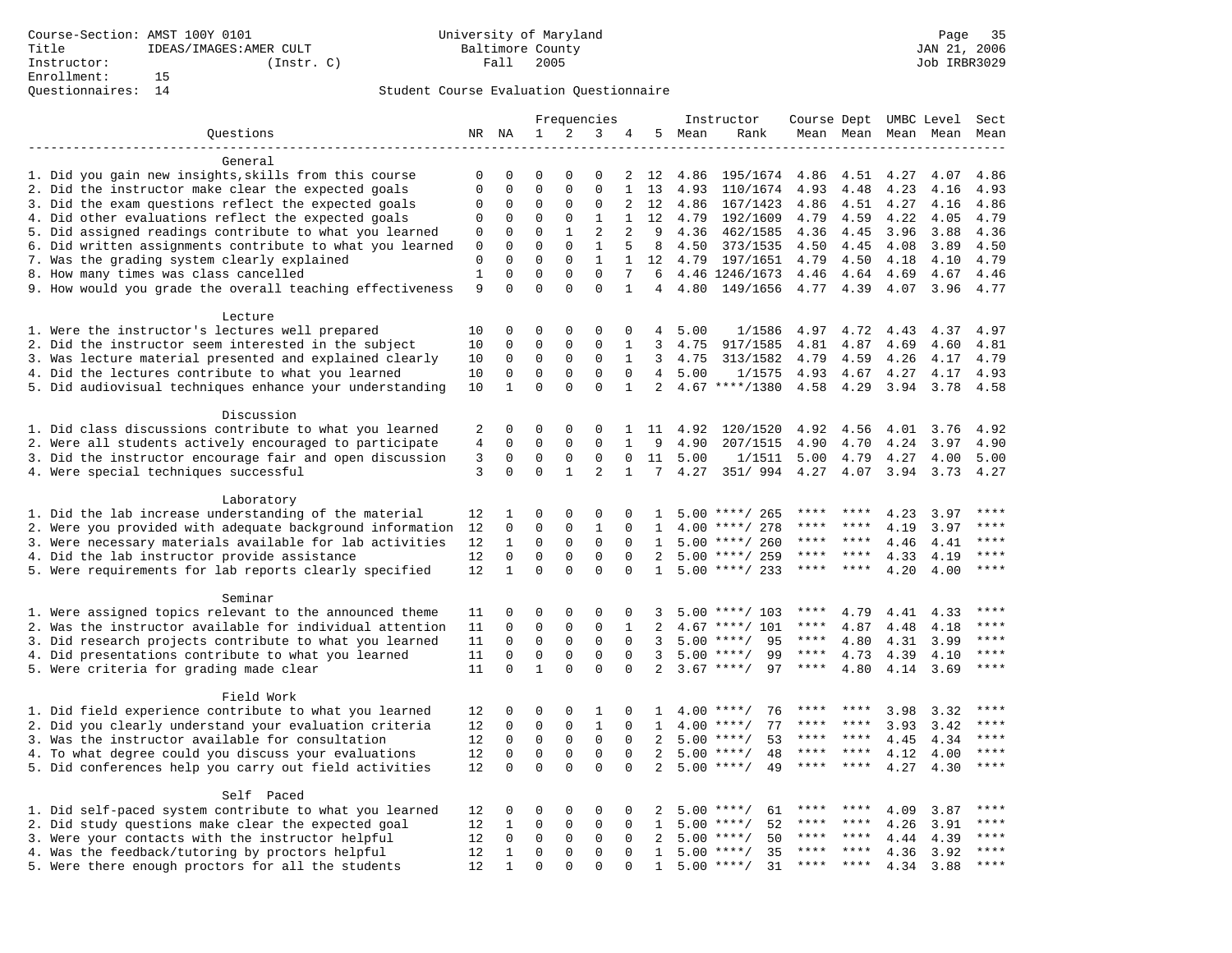| Course-Section: AMST 100Y 0101 |                         | University of Maryland                  | Page 35      |
|--------------------------------|-------------------------|-----------------------------------------|--------------|
| Title                          | IDEAS/IMAGES: AMER CULT | Baltimore County                        | JAN 21, 2006 |
| Instructor:                    | (Instr. C)              | 2005<br>Fall                            | Job IRBR3029 |
| Enrollment:                    |                         |                                         |              |
| Ouestionnaires: 14             |                         | Student Course Evaluation Questionnaire |              |

| Credits Earned |          | Cum. GPA      |              | Expected Grades |   | Reasons             | Type                        |    | Majors                            |    |
|----------------|----------|---------------|--------------|-----------------|---|---------------------|-----------------------------|----|-----------------------------------|----|
| $00 - 27$      | 6        | $0.00 - 0.99$ |              | Α               |   | Required for Majors | Graduate                    | 0  | Major                             |    |
| $28 - 55$      |          | $1.00 - 1.99$ | $\Omega$     | В               | 4 |                     |                             |    |                                   |    |
| $56 - 83$      | 0        | $2.00 - 2.99$ | $\Omega$     | С               | 0 | General             | Under-grad                  | 14 | Non-major                         | 13 |
| $84 - 150$     | $\Omega$ | $3.00 - 3.49$ | 3            | D               | 0 |                     |                             |    |                                   |    |
| Grad.          | 0        | $3.50 - 4.00$ | $\mathbf{0}$ | F               | 0 | Electives           |                             |    | #### - Means there are not enough |    |
|                |          |               |              | Ρ               | 0 |                     | responses to be significant |    |                                   |    |
|                |          |               |              |                 | 0 | Other               |                             |    |                                   |    |
|                |          |               |              |                 |   |                     |                             |    |                                   |    |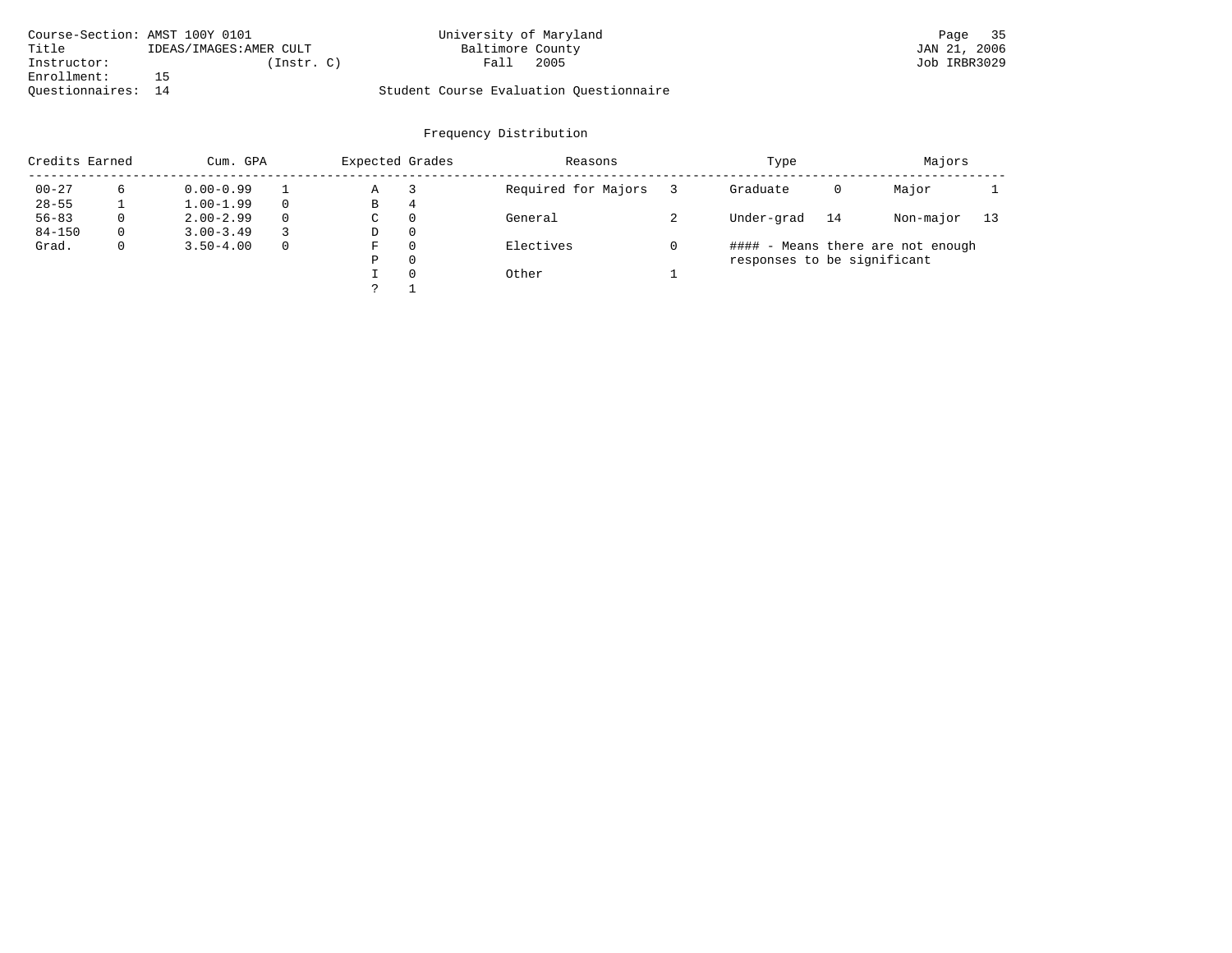|                                                           |     |              |          |              | Frequencies |          |     |      | Instructor     | Course Dept |      | UMBC Level |      | Sect |
|-----------------------------------------------------------|-----|--------------|----------|--------------|-------------|----------|-----|------|----------------|-------------|------|------------|------|------|
| Ouestions                                                 | NR. | ΝA           |          |              | 3           | 4        | 5   | Mean | Rank           | Mean        | Mean | Mean       | Mean | Mean |
| General                                                   |     |              |          |              |             |          |     |      |                |             |      |            |      |      |
| 1. Did you gain new insights, skills from this course     |     | <sup>0</sup> | U        | $\Omega$     | 0           |          | 11  | 5.00 | 1/1674         | 5.00        | 4.51 | 4.27       | 4.32 | 5.00 |
| 2. Did the instructor make clear the expected goals       |     | $\Omega$     | $\Omega$ | $\Omega$     | $\Omega$    |          | 11  | 5.00 | 1/1674         | 5.00        | 4.48 | 4.23       | 4.26 | 5.00 |
| 3. Did the exam questions reflect the expected goals      |     | 3            | $\Omega$ | $\Omega$     | $\Omega$    |          |     | 4.88 | 153/1423       | 4.88        | 4.51 | 4.27       | 4.36 | 4.88 |
| 4. Did other evaluations reflect the expected goals       |     | $\Omega$     | 0        | $\Omega$     | $\Omega$    |          | 10  | 4.91 | 121/1609       | 4.91        | 4.59 | 4.22       | 4.23 | 4.91 |
| 5. Did assigned readings contribute to what you learned   |     | $\Omega$     | U        | $\Omega$     | $\Omega$    |          | 10  | 5.00 | 1/1585         | 5.00        | 4.45 | 3.96       | 3.91 | 5.00 |
| 6. Did written assignments contribute to what you learned |     | $\Omega$     | U        | $\Omega$     | 0           |          | 10  | 5.00 | 1/1535         | 5.00        | 4.45 | 4.08       | 4.03 | 5.00 |
| 7. Was the grading system clearly explained               |     | 0            | U        | $\Omega$     | $\Omega$    |          |     | 4.80 | 175/1651       | 4.80        | 4.50 | 4.18       | 4.20 | 4.80 |
| 8. How many times was class cancelled                     |     | $\Omega$     | 0        | $\Omega$     | 4           | 5        |     |      | 3.70 1646/1673 | 3.70        | 4.64 | 4.69       | 4.67 | 3.70 |
| 9. How would you grade the overall teaching effectiveness | 3   |              |          | <sup>n</sup> | U           |          |     | 5.00 | 1/1656         | 5.00        | 4.39 | 4.07       | 4.10 | 5.00 |
| Lecture                                                   |     |              |          |              |             |          |     |      |                |             |      |            |      |      |
| 1. Were the instructor's lectures well prepared           |     |              |          | $\Omega$     |             |          | -11 | 5.00 | 1/1586         | 5.00        | 4.72 | 4.43       | 4.48 | 5.00 |
| 2. Did the instructor seem interested in the subject      | 0   | $\Omega$     | $\Omega$ | $\Omega$     | 0           | $\Omega$ | 11  | 5.00 | 1/1585         | 5.00        | 4.87 | 4.69       | 4.76 | 5.00 |
| 3. Was lecture material presented and explained clearly   | 0   | $\Omega$     | $\Omega$ | $\Omega$     | $\Omega$    | $\Omega$ | 11  | 5.00 | 1/1582         | 5.00        | 4.59 | 4.26       | 4.35 | 5.00 |
| 4. Did the lectures contribute to what you learned        | 0   | $\Omega$     | 0        | 0            | $\Omega$    |          | 9   | 4.82 | 268/1575       | 4.82        | 4.67 | 4.27       | 4.39 | 4.82 |
| 5. Did audiovisual techniques enhance your understanding  | 0   |              |          |              |             |          | q   | 4.82 | 110/1380       | 4.82        | 4.29 | 3.94       | 4.03 | 4.82 |
| Discussion                                                |     |              |          |              |             |          |     |      |                |             |      |            |      |      |
| 1. Did class discussions contribute to what you learned   | 4   | $\Omega$     | U        | $\Omega$     | 0           |          |     | 5.00 | 1/1520         | 5.00        | 4.56 | 4.01       | 4.03 | 5.00 |
| 2. Were all students actively encouraged to participate   | 4   | $\Omega$     | 0        | 0            | 0           | $\Omega$ |     | 5.00 | 1/1515         | 5.00        | 4.70 | 4.24       | 4.28 | 5.00 |
| 3. Did the instructor encourage fair and open discussion  | 4   |              |          | $\Omega$     | $\Omega$    | $\Omega$ |     | 5.00 | 1/1511         | 5.00        | 4.79 | 4.27       | 4.28 | 5.00 |
| 4. Were special techniques successful                     | 4   |              |          |              |             |          |     | 4.43 | 270/994        | 4.43        | 4.07 | 3.94       | 3.98 | 4.43 |

| Credits Earned |   | Cum. GPA      |   | Expected Grades |          | Reasons             |        | Type                        |     | Majors                            |  |
|----------------|---|---------------|---|-----------------|----------|---------------------|--------|-----------------------------|-----|-----------------------------------|--|
| $00 - 27$      | 0 | $0.00 - 0.99$ |   | Α               | 4        | Required for Majors |        | Graduate                    | 0   | Major                             |  |
| $28 - 55$      | 0 | $1.00 - 1.99$ |   | В               | 4        |                     |        |                             |     |                                   |  |
| $56 - 83$      |   | $2.00 - 2.99$ | 2 | $\sim$<br>◡     |          | General             |        | Under-grad                  | -11 | Non-major                         |  |
| $84 - 150$     |   | $3.00 - 3.49$ |   | D               | 0        |                     |        |                             |     |                                   |  |
| Grad.          | 0 | $3.50 - 4.00$ | 2 | F               | 0        | Electives           |        |                             |     | #### - Means there are not enough |  |
|                |   |               |   | Ρ               | 0        |                     |        | responses to be significant |     |                                   |  |
|                |   |               |   |                 | $\Omega$ | Other               | $\sim$ |                             |     |                                   |  |
|                |   |               |   | C.              |          |                     |        |                             |     |                                   |  |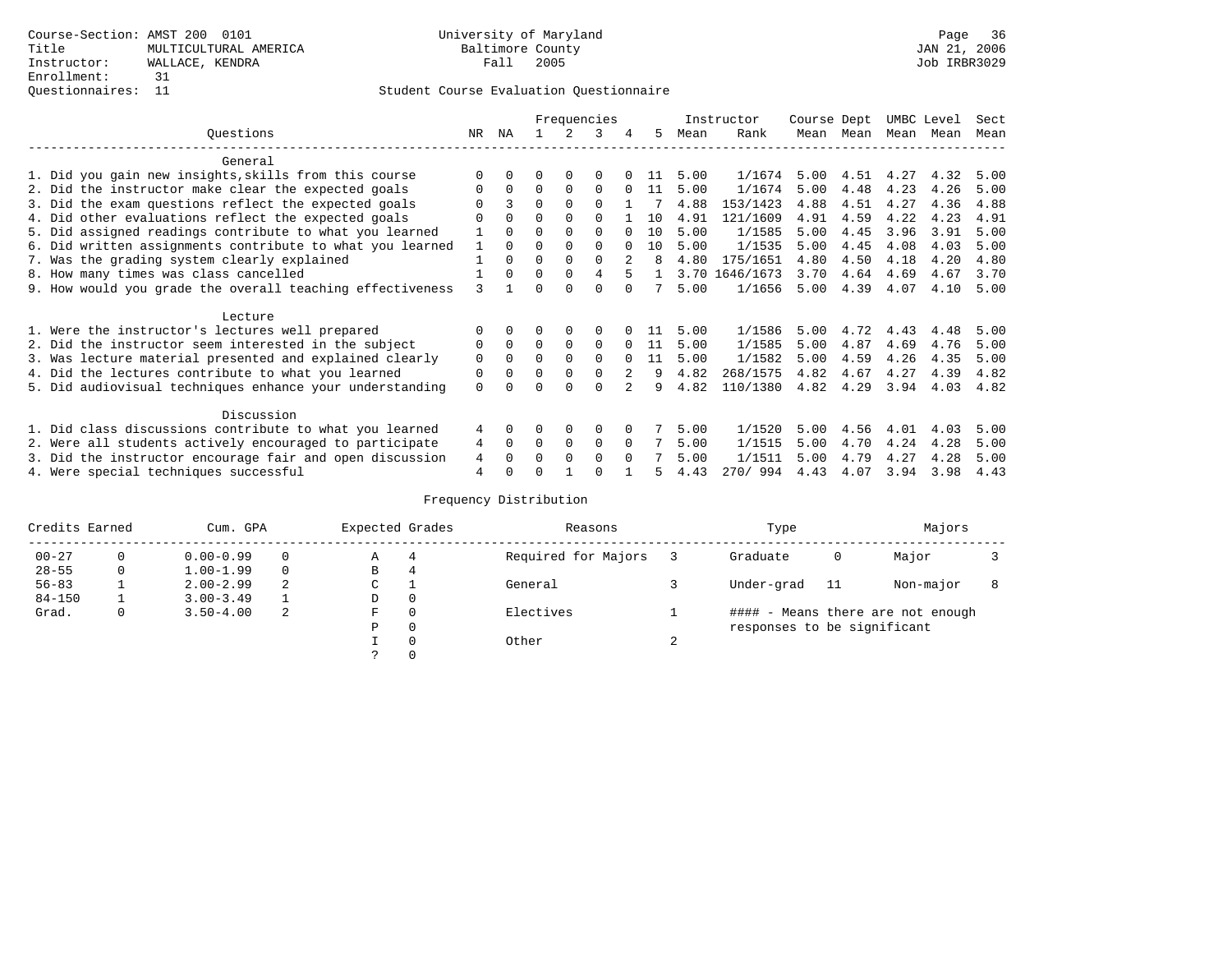### Questionnaires: 28 Student Course Evaluation Questionnaire

|                                                           |          |             |          | Frequencies |              |     |     |      | Instructor     | Course Dept |           | UMBC Level |      | Sect |
|-----------------------------------------------------------|----------|-------------|----------|-------------|--------------|-----|-----|------|----------------|-------------|-----------|------------|------|------|
| Ouestions                                                 | NR       | ΝA          |          |             | 3            | 4   | 5.  | Mean | Rank           |             | Mean Mean | Mean Mean  |      | Mean |
| General                                                   |          |             |          |             |              |     |     |      |                |             |           |            |      |      |
| 1. Did you gain new insights, skills from this course     |          | $\Omega$    |          |             |              |     | 16  | 4.57 | 521/1674       | 4.57        | 4.51      | 4.27       | 4.32 | 4.57 |
| 2. Did the instructor make clear the expected goals       |          | $\Omega$    |          | $\Omega$    |              | 14  | 11  | 4.21 | 980/1674       | 4.21        | 4.48      | 4.23       | 4.26 | 4.21 |
| 3. Did the exam questions reflect the expected goals      |          | 12          | 0        | $\Omega$    |              |     | 9   | 4.25 | 845/1423       | 4.25        | 4.51      | 4.27       | 4.36 | 4.25 |
| 4. Did other evaluations reflect the expected goals       | O        | $\Omega$    | U        |             |              | 14  | 10  | 4.18 | 952/1609       | 4.18        | 4.59      | 4.22       | 4.23 | 4.18 |
| 5. Did assigned readings contribute to what you learned   | 0        | $\Omega$    |          | $\Omega$    |              |     | 18  | 4.43 | 395/1585       | 4.43        | 4.45      | 3.96       | 3.91 | 4.43 |
| 6. Did written assignments contribute to what you learned |          | $\Omega$    | U        |             |              | 10  | 15  | 4.44 | 454/1535       | 4.44        | 4.45      | 4.08       | 4.03 | 4.44 |
| 7. Was the grading system clearly explained               | 0        | $\Omega$    | 0        |             | 6            | 12  | 8   | 3.93 | 1201/1651      | 3.93        | 4.50      | 4.18       | 4.20 | 3.93 |
| 8. How many times was class cancelled                     | 0        | $\Omega$    | 0        | $\Omega$    | <sup>0</sup> |     | 28  | 5.00 | 1/1673         | 5.00        | 4.64      | 4.69       | 4.67 | 5.00 |
| 9. How would you grade the overall teaching effectiveness | ζ        |             |          |             |              | 15  | 9   | 4.32 | 628/1656       | 4.32        | 4.39      | 4.07       | 4.10 | 4.32 |
| Lecture                                                   |          |             |          |             |              |     |     |      |                |             |           |            |      |      |
| 1. Were the instructor's lectures well prepared           |          |             |          |             |              | 1 N |     | 4.26 | 1144/1586      | 4.26        | 4.72      | 4.43       | 4.48 | 4.26 |
| 2. Did the instructor seem interested in the subject      | 0        | $\Omega$    | $\Omega$ | $\Omega$    | O            |     | 26  | 4.93 | 453/1585       | 4.93        | 4.87      | 4.69       | 4.76 | 4.93 |
| 3. Was lecture material presented and explained clearly   | 2        | $\Omega$    | $\Omega$ |             |              | 10  | 12  | 4.27 | 924/1582       | 4.27        | 4.59      | 4.26       | 4.35 | 4.27 |
| 4. Did the lectures contribute to what you learned        | 0        | $\mathbf 0$ | 0        |             |              | 10  | 14  | 4.32 | 895/1575       | 4.32        | 4.67      | 4.27       | 4.39 | 4.32 |
| 5. Did audiovisual techniques enhance your understanding  | $\Omega$ | 18          |          |             |              |     |     |      | 3.30 1142/1380 | 3.30        | 4.29      | 3.94       | 4.03 | 3.30 |
| Discussion                                                |          |             |          |             |              |     |     |      |                |             |           |            |      |      |
| 1. Did class discussions contribute to what you learned   | $\Omega$ | 0           |          | $\Omega$    |              |     |     | 4.57 | 355/1520       | 4.57        | 4.56      | 4.01       | 4.03 | 4.57 |
| 2. Were all students actively encouraged to participate   | 0        | $\Omega$    | $\Omega$ | $\Omega$    |              |     | 2.2 | 4.75 | 384/1515       | 4.75        | 4.70      | 4.24       | 4.28 | 4.75 |
| 3. Did the instructor encourage fair and open discussion  | 0        | $\Omega$    | U        | $\Omega$    | $\Omega$     |     | 23  | 4.82 | 335/1511       | 4.82        | 4.79      | 4.27       | 4.28 | 4.82 |
| 4. Were special techniques successful                     | 0        | 17          |          |             |              |     | 4   | 3.45 | 758/ 994       | 3.45        | 4.07      | 3.94       | 3.98 | 3.45 |

| Credits Earned |   | Cum. GPA      |   |               | Expected Grades | Reasons             |                | Type                        |    | Majors                            |    |
|----------------|---|---------------|---|---------------|-----------------|---------------------|----------------|-----------------------------|----|-----------------------------------|----|
| $00 - 27$      | 2 | $0.00 - 0.99$ |   | Α             | -6              | Required for Majors |                | Graduate                    | 0  | Major                             |    |
| $28 - 55$      |   | $1.00 - 1.99$ |   | B             | 18              |                     |                |                             |    |                                   |    |
| $56 - 83$      |   | $2.00 - 2.99$ | 5 | $\sim$<br>◡   |                 | General             |                | Under-grad                  | 28 | Non-major                         | 20 |
| $84 - 150$     |   | $3.00 - 3.49$ | 6 | D             | 0               |                     |                |                             |    |                                   |    |
| Grad.          | 0 | $3.50 - 4.00$ | 6 | F             | 0               | Electives           |                |                             |    | #### - Means there are not enough |    |
|                |   |               |   | Ρ             | 0               |                     |                | responses to be significant |    |                                   |    |
|                |   |               |   |               | 0               | Other               | 17<br><b>L</b> |                             |    |                                   |    |
|                |   |               |   | $\mathcal{L}$ |                 |                     |                |                             |    |                                   |    |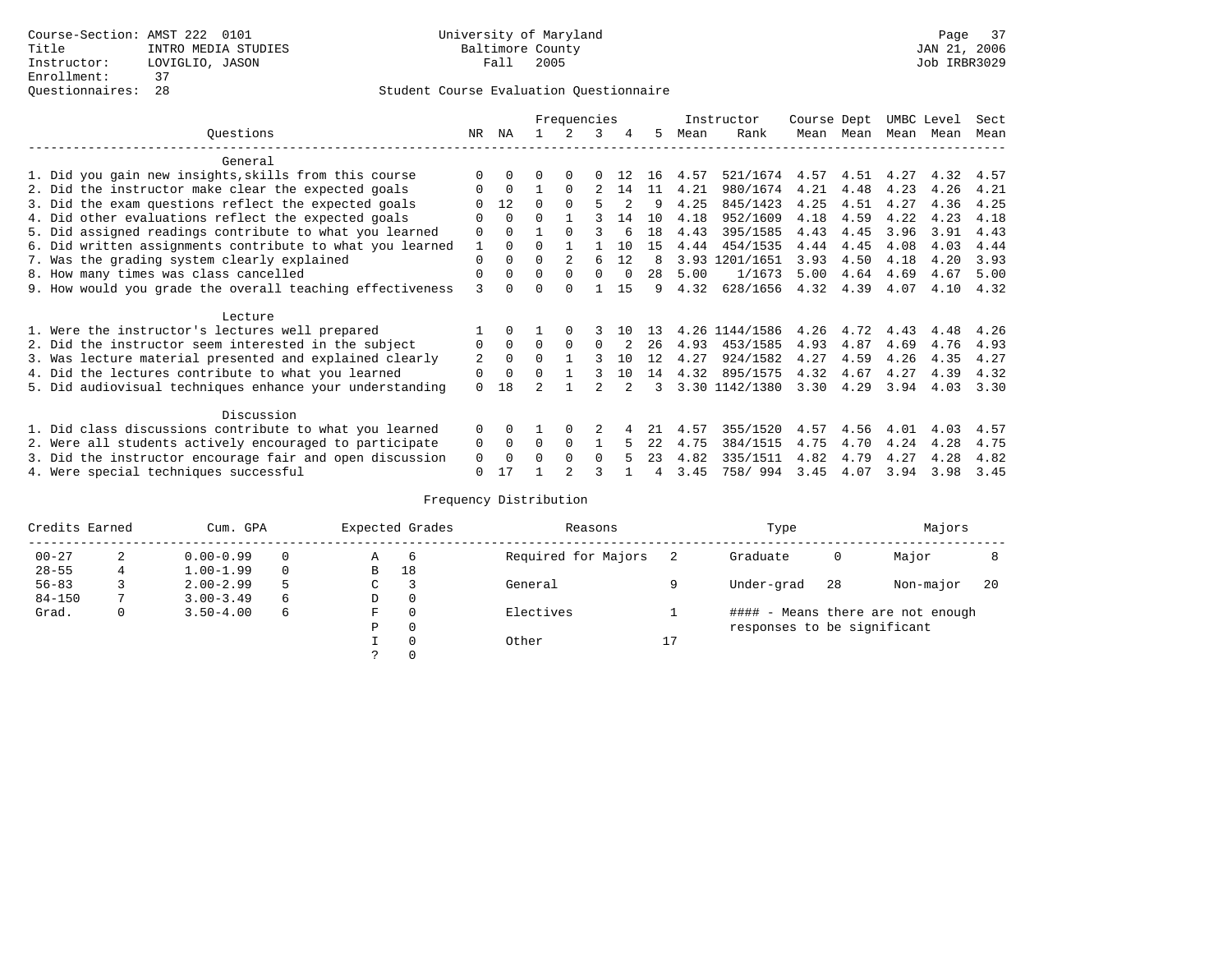|                |                |              |                      |                |                                  |             |      |           |                                                       |                  |                                             |                   | Sect                       |
|----------------|----------------|--------------|----------------------|----------------|----------------------------------|-------------|------|-----------|-------------------------------------------------------|------------------|---------------------------------------------|-------------------|----------------------------|
| NR             | ΝA             | $\mathbf{1}$ | $\mathcal{L}$        | 3              |                                  | 5.          | Mean | Rank      |                                                       |                  | Mean                                        | Mean              | Mean                       |
|                |                |              |                      |                |                                  |             |      |           |                                                       |                  |                                             |                   |                            |
| $\Omega$       | O              | 0            | $\Omega$             | $\Omega$       |                                  |             | 4.80 |           | 4.78                                                  | 4.51             | 4.27                                        | 4.32              | 4.80                       |
| $\Omega$       | 0              | $\Omega$     | 0                    | $\overline{2}$ | 4                                | 4           | 4.20 |           | 4.33                                                  | 4.48             | 4.23                                        | 4.26              | 4.20                       |
|                |                | $\Omega$     | $\Omega$             | $\Omega$       |                                  |             | 4.50 | 575/1423  | 4.50                                                  | 4.51             | 4.27                                        | 4.36              | 4.50                       |
| $\Omega$       | $\Omega$       | $\Omega$     | $\cap$               | $\cap$         |                                  |             | 4.70 | 282/1609  | 4.70                                                  | 4.59             | 4.22                                        | 4.23              | 4.70                       |
| $\Omega$       | $\Omega$       | $\Omega$     | $\Omega$             | $\mathbf{1}$   |                                  |             | 4.60 | 265/1585  | 4.61                                                  | 4.45             | 3.96                                        | 3.91              | 4.60                       |
| $\mathbf 0$    | $\Omega$       | $\Omega$     | $\Omega$             |                | 4                                | 6           | 4.60 | 283/1535  | 4.68                                                  |                  | 4.08                                        | 4.03              | 4.60                       |
| $\Omega$       | $\Omega$       | $\Omega$     | $\Omega$             | $\mathbf{1}$   | 4                                |             | 4.40 | 673/1651  | 4.35                                                  | 4.50             | 4.18                                        | 4.20              | 4.40                       |
| 0              | 0              |              | $\Omega$             |                | 5                                |             |      |           | 4.44                                                  | 4.64             | 4.69                                        |                   | 4.50                       |
|                |                |              |                      |                | 3                                | 3           |      |           |                                                       |                  |                                             |                   | 4.50                       |
|                |                |              |                      |                |                                  |             |      |           |                                                       |                  |                                             |                   |                            |
| $\Omega$       | 0              | O            | $\Omega$             | $\Omega$       |                                  |             | 4.90 | 214/1586  | 4.87                                                  | 4.72             | 4.43                                        | 4.48              | 4.90                       |
| 0              | 0              | $\mathbf 0$  | 0                    | $\mathbf 0$    | $\Omega$                         | 10          | 5.00 | 1/1585    | 5.00                                                  | 4.87             | 4.69                                        | 4.76              | 5.00                       |
| 0              | 0              | $\mathbf 0$  | $\mathbf 0$          | $\Omega$       | 5                                | 5           | 4.50 | 632/1582  | 4.52                                                  | 4.59             | 4.26                                        | 4.35              | 4.50                       |
| 0              | $\Omega$       | $\Omega$     | $\Omega$             | $\Omega$       | 2                                | 8           | 4.80 | 279/1575  | 4.82                                                  | 4.67             | 4.27                                        | 4.39              | 4.80                       |
| $\Omega$       | $\mathfrak{D}$ | $\Omega$     |                      | $\mathfrak{D}$ | $\overline{2}$                   | ζ           | 3.88 | 817/1380  | 3.72                                                  |                  | 3.94                                        | 4.03              | 3.88                       |
|                |                |              |                      |                |                                  |             |      |           |                                                       |                  |                                             |                   |                            |
| 0              | <sup>0</sup>   | O            | $\Omega$             | $\Omega$       |                                  | 9           | 4.90 | 134/1520  | 4.57                                                  | 4.56             | 4.01                                        | 4.03              | 4.90                       |
| 0              | 0              | $\mathbf 0$  | $\mathbf 0$          | 1              | 0                                | 9           | 4.80 | 325/1515  | 4.82                                                  | 4.70             | 4.24                                        | 4.28              | 4.80                       |
| 0              | 0              | $\Omega$     | $\Omega$             | $\Omega$       | $\mathbf{1}$                     | 9           | 4.90 | 244/1511  | 4.91                                                  | 4.79             | 4.27                                        | 4.28              | 4.90                       |
| $\mathbf 0$    |                | $\Omega$     | $\Omega$             | $\mathbf{1}$   | $\Omega$                         | 8           | 4.78 | 107/ 994  | 4.66                                                  |                  | 3.94                                        | 3.98              | 4.78                       |
|                |                |              |                      |                |                                  |             |      |           |                                                       |                  |                                             |                   |                            |
|                |                | 0            | 0                    | $\Omega$       |                                  |             | 4.86 | 36/103    | 4.86                                                  | 4.79             | 4.41                                        | 4.07              | 4.86                       |
| 2              | 0              | 0            | 0                    | $\mathbf 0$    |                                  |             | 4.88 | 39/ 101   | 4.88                                                  | 4.87             | 4.48                                        | 4.45              | 4.88                       |
| $\overline{2}$ | $\Omega$       | $\Omega$     | $\Omega$             | $\Omega$       | 2                                | 6           | 4.75 | 35/<br>95 | 4.75                                                  | 4.80             | 4.31                                        | 4.33              | 4.75                       |
| $\overline{2}$ | $\Omega$       | 0            | 0                    | $\mathbf 0$    |                                  |             | 4.75 | 38/<br>99 | 4.75                                                  | 4.73             | 4.39                                        | 4.22              | 4.75                       |
| $\mathfrak{D}$ |                | $\Omega$     | $\cap$               | $\cap$         |                                  | 6           | 4.75 | 31/<br>97 | 4.75                                                  | 4.80             | 4.14                                        | 4.63              | 4.75                       |
|                | 3<br>2         |              | $\Omega$<br>$\Omega$ | $\Omega$       | $\Omega$<br>$\Omega$<br>$\Omega$ | Frequencies |      | 4.50      | Instructor<br>1001/1674<br>4.50 1203/1673<br>381/1656 | 243/1674<br>4.60 | Course Dept<br>4.45<br>4.39<br>4.29<br>4.07 | Mean Mean<br>4.07 | UMBC Level<br>4.67<br>4.10 |

| Credits Earned |   | Cum. GPA      |          | Expected Grades |          | Reasons             |   | Type                        |    | Majors                            |  |
|----------------|---|---------------|----------|-----------------|----------|---------------------|---|-----------------------------|----|-----------------------------------|--|
| $00 - 27$      |   | $0.00 - 0.99$ |          | $\mathbb{A}$    |          | Required for Majors |   | Graduate                    | 0  | Major                             |  |
| $28 - 55$      | 0 | $1.00 - 1.99$ | $\Omega$ | B               | h        |                     |   |                             |    |                                   |  |
| $56 - 83$      | ∠ | $2.00 - 2.99$ |          | C               | 0        | General             |   | Under-grad                  | 10 | Non-major                         |  |
| $84 - 150$     |   | $3.00 - 3.49$ |          | D               | $\Omega$ |                     |   |                             |    |                                   |  |
| Grad.          | 0 | $3.50 - 4.00$ | -2.      | F               | $\Omega$ | Electives           |   |                             |    | #### - Means there are not enough |  |
|                |   |               |          | P               | $\Omega$ |                     |   | responses to be significant |    |                                   |  |
|                |   |               |          |                 | $\Omega$ | Other               | Q |                             |    |                                   |  |
|                |   |               |          |                 |          |                     |   |                             |    |                                   |  |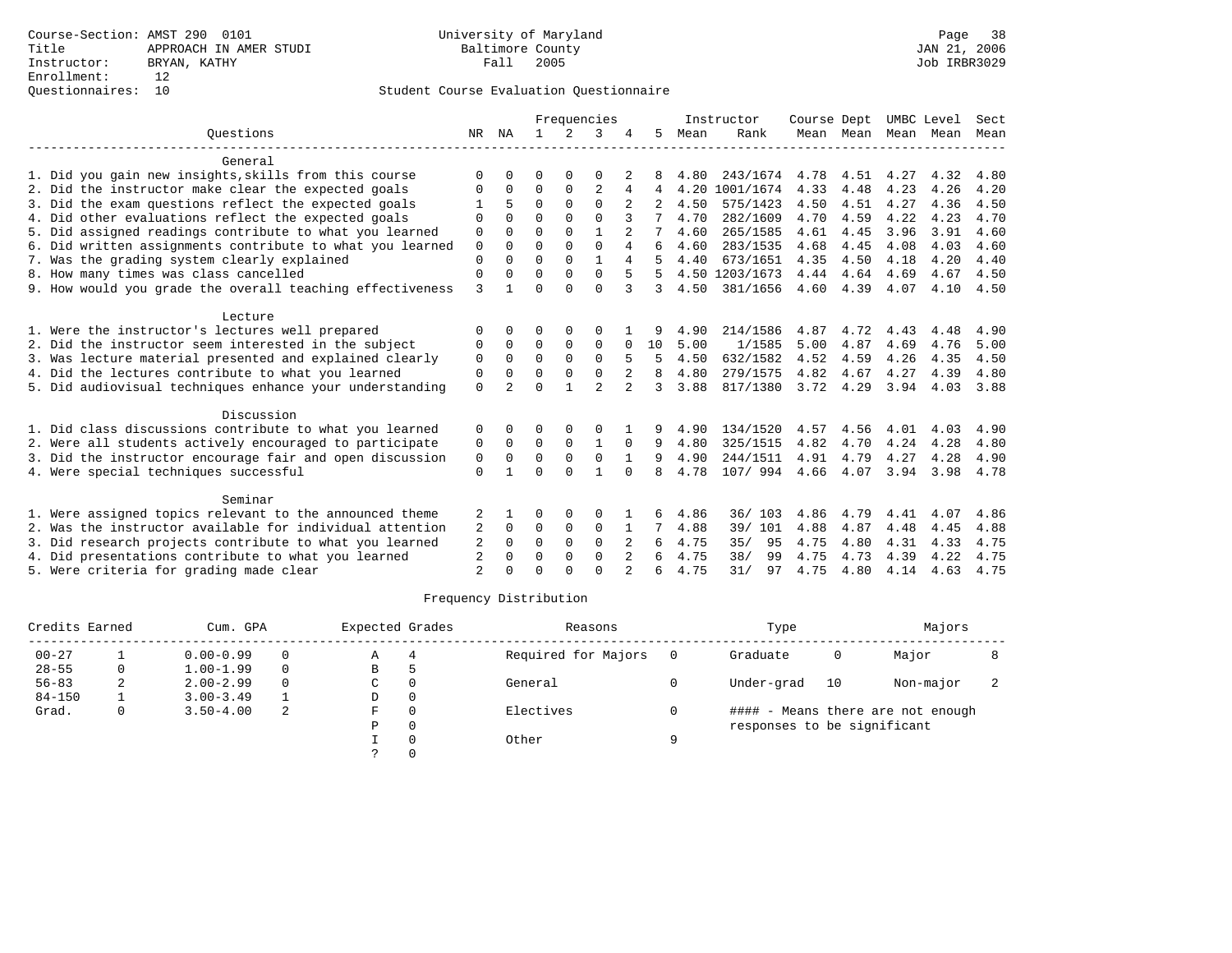|                                                           |                | Frequencies  |              |               |                |              | Instructor   | Course Dept |                    | UMBC Level |           | Sect |      |      |
|-----------------------------------------------------------|----------------|--------------|--------------|---------------|----------------|--------------|--------------|-------------|--------------------|------------|-----------|------|------|------|
| Ouestions                                                 | NR             | NA           | $\mathbf{1}$ | $\mathcal{L}$ | 3              |              | 5            | Mean        | Rank               |            | Mean Mean | Mean | Mean | Mean |
| General                                                   |                |              |              |               |                |              |              |             |                    |            |           |      |      |      |
| 1. Did you gain new insights, skills from this course     | $\Omega$       | O            | O            | $\Omega$      | $\Omega$       |              | 10           | 4.77        | 287/1674           | 4.78       | 4.51      | 4.27 | 4.32 | 4.77 |
| 2. Did the instructor make clear the expected goals       | O              | $\Omega$     | $\Omega$     | 0             | 1              |              |              | 4.46        | 641/1674           | 4.33       | 4.48      | 4.23 | 4.26 | 4.46 |
| 3. Did the exam questions reflect the expected goals      | ∩              | 9            | $\Omega$     | $\Omega$      | $\Omega$       |              |              | 4.50        | 575/1423           | 4.50       | 4.51      | 4.27 | 4.36 | 4.50 |
| 4. Did other evaluations reflect the expected goals       | $\Omega$       | <sup>0</sup> | $\Omega$     | $\Omega$      | $\Omega$       | 4            | q            | 4.69        | 282/1609           | 4.70       | 4.59      | 4.22 | 4.23 | 4.69 |
| 5. Did assigned readings contribute to what you learned   | 0              | $\Omega$     | $\Omega$     | $\Omega$      | $\Omega$       |              | 8            | 4.62        | 258/1585           | 4.61       | 4.45      | 3.96 | 3.91 | 4.62 |
| 6. Did written assignments contribute to what you learned | $\mathbf 0$    | $\Omega$     | $\Omega$     | $\Omega$      | $\Omega$       |              | 10           | 4.77        | 161/1535           | 4.68       | 4.45      | 4.08 | 4.03 | 4.77 |
| 7. Was the grading system clearly explained               | $\Omega$       | $\Omega$     | $\Omega$     | $\Omega$      | $\overline{a}$ |              | 6            | 4.31        | 809/1651           | 4.35       | 4.50      | 4.18 | 4.20 | 4.31 |
| 8. How many times was class cancelled                     | $\Omega$       | 0            | $\Omega$     | $\Omega$      | $\Omega$       | 8            |              |             | 4.38 1325/1673     | 4.44       | 4.64      | 4.69 | 4.67 | 4.38 |
| 9. How would you grade the overall teaching effectiveness | $\overline{a}$ |              | $\Omega$     | $\Omega$      | $\mathbf{1}$   | $\mathbf{1}$ | 8            | 4.70        | 230/1656           | 4.60       | 4.39      | 4.07 | 4.10 | 4.70 |
| Lecture                                                   |                |              |              |               |                |              |              |             |                    |            |           |      |      |      |
| 1. Were the instructor's lectures well prepared           |                |              | O            | $\Omega$      | $\Omega$       |              | 10           | 4.83        | 336/1586           | 4.87       | 4.72      | 4.43 | 4.48 | 4.83 |
| 2. Did the instructor seem interested in the subject      | 1              | $\Omega$     | $\Omega$     | $\Omega$      | $\Omega$       | $\Omega$     | 12           | 5.00        | 1/1585             | 5.00       | 4.87      | 4.69 | 4.76 | 5.00 |
| 3. Was lecture material presented and explained clearly   | 2              | $\Omega$     | $\mathbf 0$  | $\mathbf 0$   | $\mathbf{1}$   |              |              | 4.55        | 589/1582           | 4.52       | 4.59      | 4.26 | 4.35 | 4.55 |
| 4. Did the lectures contribute to what you learned        | 1              | <sup>0</sup> | $\Omega$     | $\Omega$      | $\Omega$       |              | 10           | 4.83        | 246/1575           | 4.82       | 4.67      | 4.27 | 4.39 | 4.83 |
| 5. Did audiovisual techniques enhance your understanding  | $\mathbf{1}$   | ς            | 1            | $\cap$        | ζ              | 3            | 2            |             | 3.56 1017/1380     | 3.72 4.29  |           | 3.94 | 4.03 | 3.56 |
| Discussion                                                |                |              |              |               |                |              |              |             |                    |            |           |      |      |      |
| 1. Did class discussions contribute to what you learned   | 1              | 0            | O            | 0             |                |              | 5            | 4.25        | 645/1520           | 4.57       | 4.56      | 4.01 | 4.03 | 4.25 |
| 2. Were all students actively encouraged to participate   | 1              | $\Omega$     | $\mathbf 0$  | $\mathbf 0$   | $\mathbf 0$    |              | 10           | 4.83        | 289/1515           | 4.82       | 4.70      | 4.24 | 4.28 | 4.83 |
| 3. Did the instructor encourage fair and open discussion  | 1              | $\Omega$     | $\Omega$     | $\Omega$      | $\Omega$       |              | 11           | 4.92        | 219/1511           | 4.91       | 4.79      | 4.27 | 4.28 | 4.92 |
| 4. Were special techniques successful                     | 1              | 1            | $\Omega$     | $\Omega$      | $\Omega$       | 5            | 6            | 4.55        | 189/ 994           | 4.66       | 4.07      | 3.94 | 3.98 | 4.55 |
| Seminar                                                   |                |              |              |               |                |              |              |             |                    |            |           |      |      |      |
| 1. Were assigned topics relevant to the announced theme   | 12             | 0            | 0            | $\Omega$      | $\Omega$       |              |              |             | $5.00$ ****/ 103   | 4.86       | 4.79      | 4.41 | 4.07 | **** |
| 2. Was the instructor available for individual attention  | 12             | 0            | 0            | $\Omega$      | $\Omega$       | $\Omega$     | $\mathbf{1}$ |             | $5.00$ ****/ 101   | 4.88       | 4.87      | 4.48 | 4.45 | **** |
| 3. Did research projects contribute to what you learned   | 12             | $\Omega$     | $\mathbf 0$  | $\mathbf 0$   | $\mathbf 0$    | $\Omega$     |              |             | $5.00$ ****/<br>95 | 4.75       | 4.80      | 4.31 | 4.33 | **** |
| 4. Did presentations contribute to what you learned       |                | <sup>0</sup> | $\Omega$     | $\Omega$      | $\Omega$       | $\cap$       | $\mathbf{1}$ |             | $5.00$ ****/<br>99 | 4.75       | 4.73      | 4.39 | 4.22 | **** |
| 5. Were criteria for grading made clear                   | 12             |              | $\Omega$     | $\cap$        | $\cap$         |              |              |             | $4.00$ ****/<br>97 | 4.75       | 4.80      | 4.14 | 4.63 | **** |

| Credits Earned |   | Cum. GPA      |   | Expected Grades |          | Reasons             |    | Type                        |    | Majors                            |    |
|----------------|---|---------------|---|-----------------|----------|---------------------|----|-----------------------------|----|-----------------------------------|----|
| $00 - 27$      |   | $0.00 - 0.99$ |   | Α               | 8        | Required for Majors |    | Graduate                    | 0  | Major                             | 12 |
| $28 - 55$      | 2 | $1.00 - 1.99$ |   | В               |          |                     |    |                             |    |                                   |    |
| $56 - 83$      |   | $2.00 - 2.99$ | 4 | C               |          | General             |    | Under-grad                  | 13 | Non-major                         |    |
| $84 - 150$     |   | $3.00 - 3.49$ |   | D               | 0        |                     |    |                             |    |                                   |    |
| Grad.          | 0 | $3.50 - 4.00$ | 2 | F               | $\Omega$ | Electives           |    |                             |    | #### - Means there are not enough |    |
|                |   |               |   | Ρ               | 0        |                     |    | responses to be significant |    |                                   |    |
|                |   |               |   |                 | $\Omega$ | Other               | 12 |                             |    |                                   |    |
|                |   |               |   |                 |          |                     |    |                             |    |                                   |    |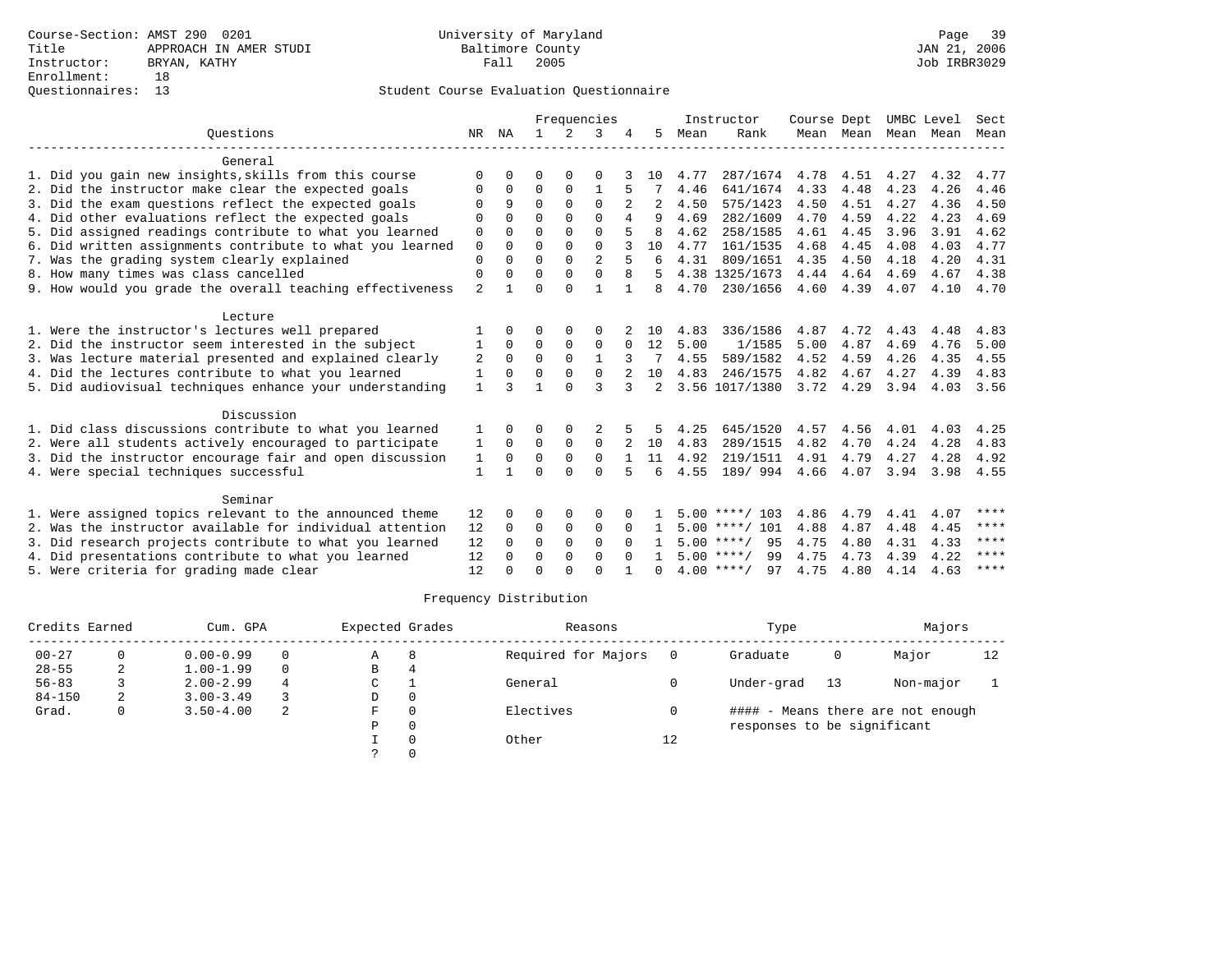|                                                           |                | Frequencies |          |              |                |    |     |      | Instructor       | Course Dept |           |      | UMBC Level | Sect |
|-----------------------------------------------------------|----------------|-------------|----------|--------------|----------------|----|-----|------|------------------|-------------|-----------|------|------------|------|
| Ouestions                                                 | NR             | ΝA          |          |              | 3              |    | 5   | Mean | Rank             |             | Mean Mean | Mean | Mean       | Mean |
| General                                                   |                |             |          |              |                |    |     |      |                  |             |           |      |            |      |
| 1. Did you gain new insights, skills from this course     | $\Omega$       | $\Omega$    |          |              | 8              | 14 | 13  |      | 4.08 1131/1674   | 4.06        | 4.51      | 4.27 | 4.26       | 4.08 |
| 2. Did the instructor make clear the expected goals       | 0              | $\Omega$    | $\Omega$ | $\Omega$     | 5              | 9  | 22  | 4.47 | 625/1674         | 4.35        | 4.48      | 4.23 | 4.21       | 4.47 |
| 3. Did the exam questions reflect the expected goals      | 0              | $\Omega$    | $\Omega$ | $\Omega$     | $\mathfrak{D}$ | 11 | 23  | 4.58 | 482/1423         | 4.49        | 4.51      | 4.27 | 4.27       | 4.58 |
| 4. Did other evaluations reflect the expected goals       | O              | $\Omega$    | $\Omega$ | $\Omega$     | $\mathfrak{D}$ | 10 | 2.4 | 4.61 | 363/1609         | 4.48        | 4.59      | 4.22 | 4.27       | 4.61 |
| 5. Did assigned readings contribute to what you learned   |                | $\Omega$    |          | 4            |                | 8  | 13  | 3.69 | 1107/1585        | 3.70        | 4.45      | 3.96 | 3.95       | 3.69 |
| 6. Did written assignments contribute to what you learned | $\overline{2}$ | $\Omega$    | O        | $\Omega$     | 10             | 10 | 14  | 4.12 | 817/1535         | 4.04        | 4.45      | 4.08 | 4.15       | 4.12 |
| 7. Was the grading system clearly explained               | $\mathbf{1}$   | $\Omega$    | $\Omega$ | $\Omega$     |                | R  | 20  | 4.37 | 713/1651         | 4.31        | 4.50      | 4.18 | 4.16       | 4.37 |
| 8. How many times was class cancelled                     |                | $\Omega$    | 0        | $\mathbf{1}$ | $\Omega$       |    | 31  | 4.83 | 850/1673         | 4.87        | 4.64      | 4.69 | 4.68       | 4.83 |
| 9. How would you grade the overall teaching effectiveness | 7              | 2           | U        | $\cap$       |                | 11 | 9   | 4.07 | 912/1656         | 4.12        | 4.39      | 4.07 | 4.07       | 4.07 |
| Lecture                                                   |                |             |          |              |                |    |     |      |                  |             |           |      |            |      |
| 1. Were the instructor's lectures well prepared           |                | $\Omega$    | U        | $\Omega$     | 6              | 11 | 18  |      | 4.34 1064/1586   | 4.42        | 4.72      | 4.43 | 4.42       | 4.34 |
| 2. Did the instructor seem interested in the subject      |                | $\Omega$    | $\Omega$ | $\Omega$     | $\Omega$       |    | 28  | 4.80 | 811/1585         | 4.74        | 4.87      | 4.69 | 4.66       | 4.80 |
| 3. Was lecture material presented and explained clearly   | 1              | $\Omega$    | $\Omega$ | $\Omega$     | $\overline{2}$ | 16 | 17  | 4.43 | 748/1582         | 4.52        | 4.59      | 4.26 | 4.26       | 4.43 |
| 4. Did the lectures contribute to what you learned        | 1              | $\Omega$    | O        | $\Omega$     | 3              | 10 | 22  | 4.54 | 646/1575         | 4.52        | 4.67      | 4.27 | 4.25       | 4.54 |
| 5. Did audiovisual techniques enhance your understanding  | $\overline{2}$ |             |          | $\cap$       |                | 10 | 23  | 4.65 | 213/1380         | 4.66        | 4.29      | 3.94 | 4.01       | 4.65 |
| Discussion                                                |                |             |          |              |                |    |     |      |                  |             |           |      |            |      |
| 1. Did class discussions contribute to what you learned   | 10             | $\Omega$    |          |              | 4              |    | 12  | 4.23 | 663/1520         | 4.04        | 4.56      | 4.01 | 4.09       | 4.23 |
| 2. Were all students actively encouraged to participate   | 10             | $\Omega$    | $\Omega$ | -1           | 3              |    | 15  | 4.38 | 778/1515         | 4.30        | 4.70      | 4.24 | 4.32       | 4.38 |
| 3. Did the instructor encourage fair and open discussion  | 10             | $\Omega$    | $\Omega$ | $\mathbf{1}$ | 4              | 4  | 17  | 4.42 | 729/1511         | 4.42        | 4.79      | 4.27 | 4.34       | 4.42 |
| 4. Were special techniques successful                     | 10             |             |          |              |                |    | 4   | 3.60 | 699/994          |             | 3.74 4.07 | 3.94 | 3.96       | 3.60 |
| Laboratory                                                |                |             |          |              |                |    |     |      |                  |             |           |      |            |      |
| 1. Did the lab increase understanding of the material     | 35             |             |          |              |                |    |     |      | $2.00$ ****/ 265 |             | **** **** | 4.23 | 4.26       | **** |

| Credits Earned |    | Cum. GPA      |          |   | Expected Grades | Reasons                |    | Type                        |    | Majors                            |    |
|----------------|----|---------------|----------|---|-----------------|------------------------|----|-----------------------------|----|-----------------------------------|----|
| $00 - 27$      |    | $0.00 - 0.99$ | $\Omega$ | Α | 14              | Required for Majors 15 |    | Graduate                    |    | Major                             |    |
| $28 - 55$      |    | $1.00 - 1.99$ | $\Omega$ | B | 13              |                        |    |                             |    |                                   |    |
| $56 - 83$      |    | $2.00 - 2.99$ | 10       | С | 4               | General                | 12 | Under-grad                  | 35 | Non-major                         | 30 |
| $84 - 150$     | 17 | $3.00 - 3.49$ | 8        | D | $\mathbf{0}$    |                        |    |                             |    |                                   |    |
| Grad.          |    | $3.50 - 4.00$ | 5        | F | 0               | Electives              |    |                             |    | #### - Means there are not enough |    |
|                |    |               |          | D |                 |                        |    | responses to be significant |    |                                   |    |
|                |    |               |          |   | $\Omega$        | Other                  |    |                             |    |                                   |    |
|                |    |               |          |   |                 |                        |    |                             |    |                                   |    |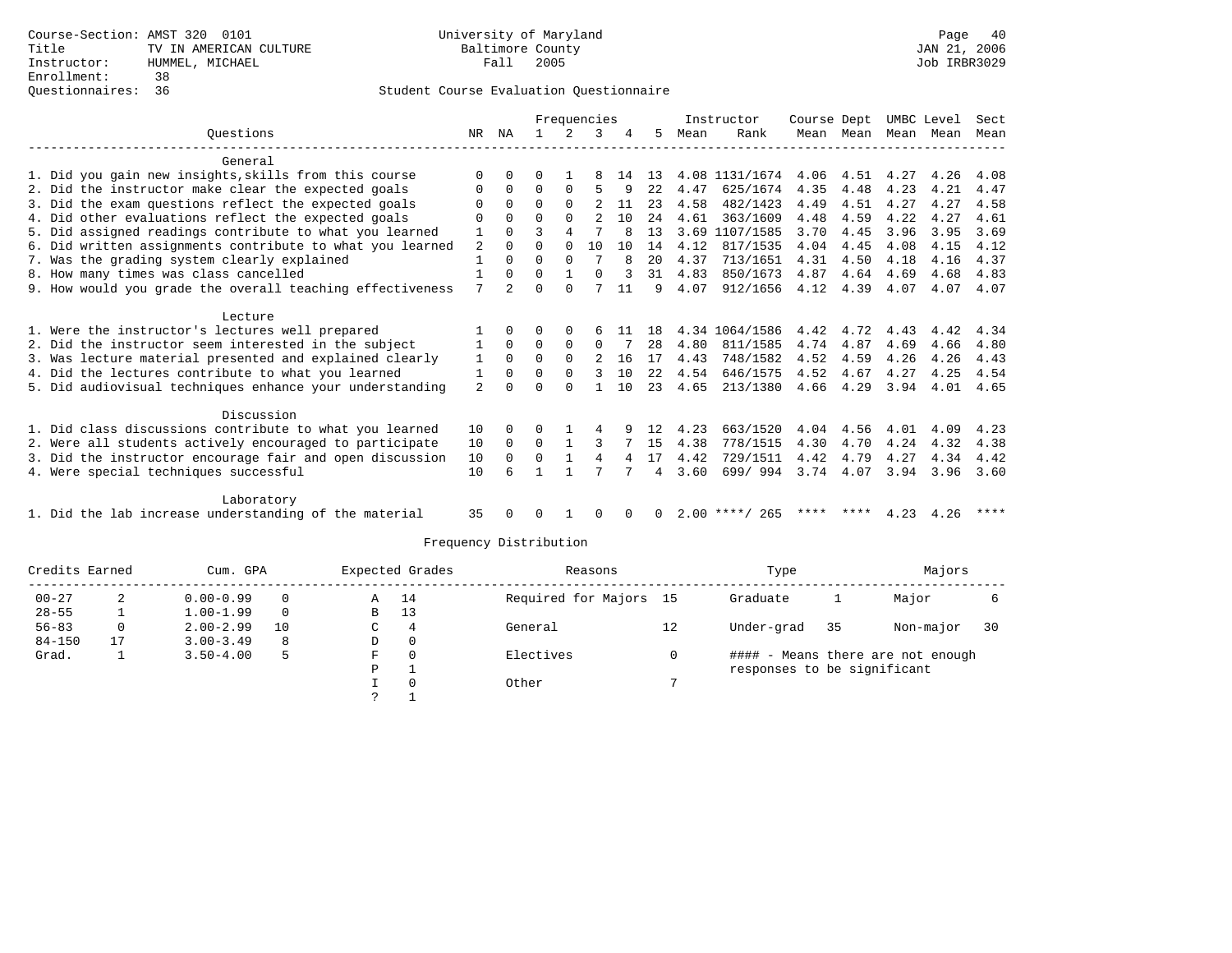| $\mathbf 1$<br>2<br>3<br>Questions<br>NR NA<br>4<br>5<br>Mean<br>Rank<br>Mean Mean Mean Mean<br>Mean<br>General<br>1. Did you gain new insights, skills from this course<br>0<br>0<br>$\Omega$<br>4.03 1179/1674<br>4.06<br>4.51<br>3<br>7<br>11<br>14<br>4.27<br>4.26<br>4.03<br>$\mathbf{0}$<br>$\overline{a}$<br>6<br>2. Did the instructor make clear the expected goals<br>$\mathbf 0$<br>$\mathbf 0$<br>18<br>4.23<br>4.21<br>4.23<br>968/1674<br>4.35<br>4.48<br>4.23<br>3. Did the exam questions reflect the expected goals<br>$\mathbf 0$<br>0<br>1<br>1<br>2<br>10<br>21<br>4.40<br>697/1423<br>4.49<br>4.51<br>4.27<br>4.27<br>4.40<br>4. Did other evaluations reflect the expected goals<br>$\Omega$<br>$\mathbf{1}$<br>$\mathbf{1}$<br>3<br>4.34<br>729/1609<br>4.22<br>4.27<br>4.34<br>$\mathbf 0$<br>10<br>20<br>4.48<br>4.59<br>5. Did assigned readings contribute to what you learned<br>$\mathbf 0$<br>6<br>$\mathbf 0$<br>$\mathbf 0$<br>9<br>3.71 1084/1585<br>3.96<br>3.95<br>3.71<br>9<br>11<br>3.70<br>4.45<br>6. Did written assignments contribute to what you learned<br>$\mathbf{0}$<br>$\mathbf 0$<br>$\mathbf 0$<br>3<br>5<br>17<br>10<br>3.97<br>915/1535<br>4.04<br>4.45<br>4.08<br>4.15<br>3.97<br>7. Was the grading system clearly explained<br>5<br>$\mathbf 0$<br>$\mathbf 0$<br>$\mathbf{1}$<br>$\mathbf 0$<br>12<br>17<br>4.26<br>866/1651<br>4.31<br>4.50<br>4.18<br>4.16<br>4.26<br>8. How many times was class cancelled<br>$\mathsf 0$<br>$\mathbf 0$<br>$\mathbf{0}$<br>$\mathbf 0$<br>$\mathbf 0$<br>3<br>32<br>4.91<br>635/1673<br>4.87<br>4.64<br>4.69<br>4.68<br>4.91<br>6<br>$\Omega$<br>$\Omega$<br>5<br>9. How would you grade the overall teaching effectiveness<br>$\Omega$<br>14<br>10<br>4.17<br>816/1656<br>4.12<br>4.39<br>4.07<br>4.07<br>4.17<br>Lecture<br>$\Omega$<br>1. Were the instructor's lectures well prepared<br>1<br>$\Omega$<br>1<br>3<br>4.50<br>858/1586<br>4.42<br>4.72<br>4.43<br>4.42<br>4.50<br>8<br>22<br>2. Did the instructor seem interested in the subject<br>$\mathbf{1}$<br>$\mathbf 0$<br>$\Omega$<br>$\mathbf{1}$<br>$\overline{2}$<br>$\overline{4}$<br>27<br>4.68 1059/1585<br>4.74<br>4.87<br>4.69<br>4.66<br>4.68<br>2<br>3. Was lecture material presented and explained clearly<br>$\mathbf 0$<br>$\mathbf 0$<br>7<br>25<br>4.62<br>4.62<br>1<br>0<br>510/1582<br>4.52<br>4.59<br>4.26<br>4.26<br>2<br>3<br>4. Did the lectures contribute to what you learned<br>$\mathbf{1}$<br>$\mathbf 0$<br>$\mathbf{0}$<br>5<br>24<br>4.50<br>692/1575<br>4.52<br>4.67<br>4.27<br>4.25<br>4.50<br>$\Omega$<br>$\Omega$<br>5. Did audiovisual techniques enhance your understanding<br>$\Omega$<br>$\mathbf{1}$<br>1<br>9<br>24<br>4.68<br>193/1380<br>4.66<br>4.29<br>3.94<br>4.01<br>4.68<br>Discussion<br>1. Did class discussions contribute to what you learned<br>0<br>0<br>3<br>7<br>8<br>3.85<br>955/1520<br>4.04<br>4.56<br>4.01<br>4.09<br>3.85<br>8<br>9<br>2<br>2. Were all students actively encouraged to participate<br>8<br>$\Omega$<br>$\mathbf 0$<br>3<br>13<br>4.22<br>922/1515<br>4.30<br>4.70<br>4.22<br>9<br>4.24<br>4.32<br>3. Did the instructor encourage fair and open discussion<br>8<br>$\mathbf 0$<br>$\mathbf{1}$<br>$\mathsf{O}$<br>$\overline{4}$<br>$\overline{4}$<br>18<br>4.41<br>751/1511<br>4.42<br>4.79<br>4.27<br>4.34<br>4.41<br>8<br>2<br>$\mathbf{1}$<br>5<br>4. Were special techniques successful<br>2<br>8<br>9<br>3.88<br>577/994<br>3.74 4.07<br>3.94<br>3.96<br>3.88<br>Laboratory<br>1. Did the lab increase understanding of the material<br>$\mathbf{0}$<br>0<br>$\mathbf 0$<br>$\mathbf 0$<br>$\mathbf 0$<br>$5.00$ ****/ 265<br>4.23<br>34<br>4.26<br>-1.<br>2. Were you provided with adequate background information<br>$\mathbf 0$<br>$\mathbf{0}$<br>34<br>0<br>$\mathbf 0$<br>$\Omega$<br>5.00<br>****/ 278<br>****<br>4.19<br>4.24<br>****<br>1<br>****<br>3. Were necessary materials available for lab activities<br>34<br>$\mathbf 0$<br>$\mathbf 0$<br>$\mathbf 0$<br>$\mathbf{0}$<br>****/ 260<br>****<br>$***$ *<br>****<br>$\Omega$<br>$\mathbf{1}$<br>5.00<br>4.46<br>4.49<br>4. Did the lab instructor provide assistance<br>$\Omega$<br>34<br>$\Omega$<br>$\Omega$<br>$\Omega$<br>$\Omega$<br>$5.00$ ****/ 259<br>****<br>$***$ *<br>4.33<br>4.33<br>****<br>$\mathbf{1}$<br>$\mathbf 0$<br>$\mathbf 0$<br>$\mathbf 0$<br>$\mathbf 0$<br>$5.00$ ****/ 233<br>5. Were requirements for lab reports clearly specified<br>34<br>$\mathbf 0$<br>$\mathbf{1}$<br>****<br>4.20<br>4.18<br>****<br>****<br>Seminar<br>1. Were assigned topics relevant to the announced theme<br>0<br>$\mathbf 0$<br>$\mathbf 0$<br>$\mathbf 0$<br>****<br>34<br>$\Omega$<br>$5.00$ ****/ 103<br>****<br>4.79<br>4.41<br>4.10<br>-1.<br>2. Was the instructor available for individual attention<br>$\mathbf 0$<br>$\mathbf 0$<br>$\mathbf{0}$<br>34<br>0<br>$\mathbf 0$<br>5.00<br>****/ 101<br>****<br>4.87<br>4.48<br>4.30<br>****<br>1<br>$\mathbf{0}$<br>3. Did research projects contribute to what you learned<br>34<br>$\mathbf 0$<br>$\mathbf 0$<br>$\mathbf{0}$<br>$***/$<br>95<br>****<br>****<br>$\Omega$<br>$\mathbf{1}$<br>5.00<br>4.80<br>4.31<br>3.91<br>$\mathbf 0$<br>$***$<br>4. Did presentations contribute to what you learned<br>34<br>$\mathbf 0$<br>$\mathbf 0$<br>$\mathbf 0$<br>5.00<br>$***/$<br>99<br>$***$ * *<br>4.73<br>4.29<br>$\Omega$<br>$\mathbf{1}$<br>4.39<br>$\Omega$<br>$\Omega$<br>$\Omega$<br>5. Were criteria for grading made clear<br>34<br>$\Omega$<br>$\Omega$<br>$5.00$ ****/<br>97<br>****<br>4.80<br>4.14<br>3.48<br>****<br>$\mathbf{1}$<br>Field Work<br>1. Did field experience contribute to what you learned<br>0<br>0<br>0<br>0<br>76<br>3.98<br>****<br>34<br>0<br>5.00<br>$***$ /<br>****<br>4.03<br>1<br>****<br>2. Did you clearly understand your evaluation criteria<br>$\mathbf 0$<br>$\mathbf{0}$<br>$\mathbf 0$<br>$\mathbf{0}$<br>77<br>3.93<br>****<br>34<br>$\Omega$<br>5.00<br>$***$ /<br>****<br>****<br>3.70<br>1<br>3. Was the instructor available for consultation<br>$\mathbf 0$<br>$\mathbf 0$<br>$\mathbf 0$<br>$\mathbf 0$<br>53<br>****<br>34<br>$\Omega$<br>$\mathbf{1}$<br>5.00<br>$***/$<br>****<br>****<br>4.45<br>3.87<br>$\mathbf{0}$<br>4. To what degree could you discuss your evaluations<br>34<br>$\mathbf 0$<br>$\mathbf 0$<br>$\mathbf{0}$<br>5.00<br>$***$ /<br>48<br>$***$<br>****<br>$\Omega$<br>1<br>4.12<br>3.67<br>$\Omega$<br>$\Omega$<br>5. Did conferences help you carry out field activities<br>34<br>$\Omega$<br>$\Omega$<br>$\Omega$<br>5.00<br>49<br>4.27<br>3.27<br>****<br>$\mathbf{1}$<br>$***$ /<br>****<br>****<br>Self Paced<br>1. Did self-paced system contribute to what you learned<br>$\mathbf 0$<br>$\mathbf 0$<br>$\mathbf{0}$<br>$***$ * * *<br>34<br>0<br>0<br>5.00<br>$***$ /<br>61<br>4.09<br>3.20<br>1<br>2. Did study questions make clear the expected goal<br>$\mathbf 0$<br>$\mathbf 0$<br>$\mathbf{0}$<br>52<br>****<br>34<br>0<br>$\mathbf 0$<br>5.00<br>$***$ /<br>****<br>****<br>4.26<br>3.50<br>1<br>3. Were your contacts with the instructor helpful<br>50<br>$* * * * *$<br>$***$ * * *<br>34<br>0<br>0<br>$\mathbf 0$<br>$\Omega$<br>$\Omega$<br>5.00<br>$***$ /<br>****<br>4.44<br>3.82<br>1<br>4. Was the feedback/tutoring by proctors helpful<br>$\mathbf 0$<br>$\mathbf 0$<br>$\mathbf{0}$<br>35<br>****<br>34<br>0<br>$\Omega$<br>$\mathbf{1}$<br>5.00<br>$***/$<br>****<br>****<br>4.36<br>3.29<br>5. Were there enough proctors for all the students<br>34<br>$\Omega$<br>$\Omega$<br>$\Omega$<br>$5.00$ ****/<br>31<br>$***$<br>$\Omega$<br>$\cap$<br>$\mathbf{1}$<br>****<br>****<br>4.34<br>4.29 |  |  | Frequencies |  |  | Instructor | Course Dept UMBC Level |  | Sect |
|----------------------------------------------------------------------------------------------------------------------------------------------------------------------------------------------------------------------------------------------------------------------------------------------------------------------------------------------------------------------------------------------------------------------------------------------------------------------------------------------------------------------------------------------------------------------------------------------------------------------------------------------------------------------------------------------------------------------------------------------------------------------------------------------------------------------------------------------------------------------------------------------------------------------------------------------------------------------------------------------------------------------------------------------------------------------------------------------------------------------------------------------------------------------------------------------------------------------------------------------------------------------------------------------------------------------------------------------------------------------------------------------------------------------------------------------------------------------------------------------------------------------------------------------------------------------------------------------------------------------------------------------------------------------------------------------------------------------------------------------------------------------------------------------------------------------------------------------------------------------------------------------------------------------------------------------------------------------------------------------------------------------------------------------------------------------------------------------------------------------------------------------------------------------------------------------------------------------------------------------------------------------------------------------------------------------------------------------------------------------------------------------------------------------------------------------------------------------------------------------------------------------------------------------------------------------------------------------------------------------------------------------------------------------------------------------------------------------------------------------------------------------------------------------------------------------------------------------------------------------------------------------------------------------------------------------------------------------------------------------------------------------------------------------------------------------------------------------------------------------------------------------------------------------------------------------------------------------------------------------------------------------------------------------------------------------------------------------------------------------------------------------------------------------------------------------------------------------------------------------------------------------------------------------------------------------------------------------------------------------------------------------------------------------------------------------------------------------------------------------------------------------------------------------------------------------------------------------------------------------------------------------------------------------------------------------------------------------------------------------------------------------------------------------------------------------------------------------------------------------------------------------------------------------------------------------------------------------------------------------------------------------------------------------------------------------------------------------------------------------------------------------------------------------------------------------------------------------------------------------------------------------------------------------------------------------------------------------------------------------------------------------------------------------------------------------------------------------------------------------------------------------------------------------------------------------------------------------------------------------------------------------------------------------------------------------------------------------------------------------------------------------------------------------------------------------------------------------------------------------------------------------------------------------------------------------------------------------------------------------------------------------------------------------------------------------------------------------------------------------------------------------------------------------------------------------------------------------------------------------------------------------------------------------------------------------------------------------------------------------------------------------------------------------------------------------------------------------------------------------------------------------------------------------------------------------------------------------------------------------------------------------------------------------------------------------------------------------------------------------------------------------------------------------------------------------------------------------------------------------------------------------------------------------------------------------------------------------------------------------------------------------------------------------------------------------------------------------------------------------------------------------------------------------------------------------------------------------------------------------------------------------------------------------------------------------------------------------------------------------------------------------------------------------------------------------------------------------------------------------------------------------------------------------------------------------------------------------------------------------------------------------------------------------------------------------------------------------------------------------------------------------------------------------------------------------------------------------------------------------------------------------------------------------------------------------------------------------------------------------------------------------------------------------------------------------------------------------------------------------------------------------------------------------------------------------------------------------------------------------------------------------------------------------------------------------------------------------------------------------------------------------------------------------------------------|--|--|-------------|--|--|------------|------------------------|--|------|
|                                                                                                                                                                                                                                                                                                                                                                                                                                                                                                                                                                                                                                                                                                                                                                                                                                                                                                                                                                                                                                                                                                                                                                                                                                                                                                                                                                                                                                                                                                                                                                                                                                                                                                                                                                                                                                                                                                                                                                                                                                                                                                                                                                                                                                                                                                                                                                                                                                                                                                                                                                                                                                                                                                                                                                                                                                                                                                                                                                                                                                                                                                                                                                                                                                                                                                                                                                                                                                                                                                                                                                                                                                                                                                                                                                                                                                                                                                                                                                                                                                                                                                                                                                                                                                                                                                                                                                                                                                                                                                                                                                                                                                                                                                                                                                                                                                                                                                                                                                                                                                                                                                                                                                                                                                                                                                                                                                                                                                                                                                                                                                                                                                                                                                                                                                                                                                                                                                                                                                                                                                                                                                                                                                                                                                                                                                                                                                                                                                                                                                                                                                                                                                                                                                                                                                                                                                                                                                                                                                                                                                                                                                                                                                                                                                                                                                                                                                                                                                                                                                                                                                                                                                                                                        |  |  |             |  |  |            |                        |  |      |
|                                                                                                                                                                                                                                                                                                                                                                                                                                                                                                                                                                                                                                                                                                                                                                                                                                                                                                                                                                                                                                                                                                                                                                                                                                                                                                                                                                                                                                                                                                                                                                                                                                                                                                                                                                                                                                                                                                                                                                                                                                                                                                                                                                                                                                                                                                                                                                                                                                                                                                                                                                                                                                                                                                                                                                                                                                                                                                                                                                                                                                                                                                                                                                                                                                                                                                                                                                                                                                                                                                                                                                                                                                                                                                                                                                                                                                                                                                                                                                                                                                                                                                                                                                                                                                                                                                                                                                                                                                                                                                                                                                                                                                                                                                                                                                                                                                                                                                                                                                                                                                                                                                                                                                                                                                                                                                                                                                                                                                                                                                                                                                                                                                                                                                                                                                                                                                                                                                                                                                                                                                                                                                                                                                                                                                                                                                                                                                                                                                                                                                                                                                                                                                                                                                                                                                                                                                                                                                                                                                                                                                                                                                                                                                                                                                                                                                                                                                                                                                                                                                                                                                                                                                                                                        |  |  |             |  |  |            |                        |  |      |
|                                                                                                                                                                                                                                                                                                                                                                                                                                                                                                                                                                                                                                                                                                                                                                                                                                                                                                                                                                                                                                                                                                                                                                                                                                                                                                                                                                                                                                                                                                                                                                                                                                                                                                                                                                                                                                                                                                                                                                                                                                                                                                                                                                                                                                                                                                                                                                                                                                                                                                                                                                                                                                                                                                                                                                                                                                                                                                                                                                                                                                                                                                                                                                                                                                                                                                                                                                                                                                                                                                                                                                                                                                                                                                                                                                                                                                                                                                                                                                                                                                                                                                                                                                                                                                                                                                                                                                                                                                                                                                                                                                                                                                                                                                                                                                                                                                                                                                                                                                                                                                                                                                                                                                                                                                                                                                                                                                                                                                                                                                                                                                                                                                                                                                                                                                                                                                                                                                                                                                                                                                                                                                                                                                                                                                                                                                                                                                                                                                                                                                                                                                                                                                                                                                                                                                                                                                                                                                                                                                                                                                                                                                                                                                                                                                                                                                                                                                                                                                                                                                                                                                                                                                                                                        |  |  |             |  |  |            |                        |  |      |
|                                                                                                                                                                                                                                                                                                                                                                                                                                                                                                                                                                                                                                                                                                                                                                                                                                                                                                                                                                                                                                                                                                                                                                                                                                                                                                                                                                                                                                                                                                                                                                                                                                                                                                                                                                                                                                                                                                                                                                                                                                                                                                                                                                                                                                                                                                                                                                                                                                                                                                                                                                                                                                                                                                                                                                                                                                                                                                                                                                                                                                                                                                                                                                                                                                                                                                                                                                                                                                                                                                                                                                                                                                                                                                                                                                                                                                                                                                                                                                                                                                                                                                                                                                                                                                                                                                                                                                                                                                                                                                                                                                                                                                                                                                                                                                                                                                                                                                                                                                                                                                                                                                                                                                                                                                                                                                                                                                                                                                                                                                                                                                                                                                                                                                                                                                                                                                                                                                                                                                                                                                                                                                                                                                                                                                                                                                                                                                                                                                                                                                                                                                                                                                                                                                                                                                                                                                                                                                                                                                                                                                                                                                                                                                                                                                                                                                                                                                                                                                                                                                                                                                                                                                                                                        |  |  |             |  |  |            |                        |  |      |
|                                                                                                                                                                                                                                                                                                                                                                                                                                                                                                                                                                                                                                                                                                                                                                                                                                                                                                                                                                                                                                                                                                                                                                                                                                                                                                                                                                                                                                                                                                                                                                                                                                                                                                                                                                                                                                                                                                                                                                                                                                                                                                                                                                                                                                                                                                                                                                                                                                                                                                                                                                                                                                                                                                                                                                                                                                                                                                                                                                                                                                                                                                                                                                                                                                                                                                                                                                                                                                                                                                                                                                                                                                                                                                                                                                                                                                                                                                                                                                                                                                                                                                                                                                                                                                                                                                                                                                                                                                                                                                                                                                                                                                                                                                                                                                                                                                                                                                                                                                                                                                                                                                                                                                                                                                                                                                                                                                                                                                                                                                                                                                                                                                                                                                                                                                                                                                                                                                                                                                                                                                                                                                                                                                                                                                                                                                                                                                                                                                                                                                                                                                                                                                                                                                                                                                                                                                                                                                                                                                                                                                                                                                                                                                                                                                                                                                                                                                                                                                                                                                                                                                                                                                                                                        |  |  |             |  |  |            |                        |  |      |
|                                                                                                                                                                                                                                                                                                                                                                                                                                                                                                                                                                                                                                                                                                                                                                                                                                                                                                                                                                                                                                                                                                                                                                                                                                                                                                                                                                                                                                                                                                                                                                                                                                                                                                                                                                                                                                                                                                                                                                                                                                                                                                                                                                                                                                                                                                                                                                                                                                                                                                                                                                                                                                                                                                                                                                                                                                                                                                                                                                                                                                                                                                                                                                                                                                                                                                                                                                                                                                                                                                                                                                                                                                                                                                                                                                                                                                                                                                                                                                                                                                                                                                                                                                                                                                                                                                                                                                                                                                                                                                                                                                                                                                                                                                                                                                                                                                                                                                                                                                                                                                                                                                                                                                                                                                                                                                                                                                                                                                                                                                                                                                                                                                                                                                                                                                                                                                                                                                                                                                                                                                                                                                                                                                                                                                                                                                                                                                                                                                                                                                                                                                                                                                                                                                                                                                                                                                                                                                                                                                                                                                                                                                                                                                                                                                                                                                                                                                                                                                                                                                                                                                                                                                                                                        |  |  |             |  |  |            |                        |  |      |
|                                                                                                                                                                                                                                                                                                                                                                                                                                                                                                                                                                                                                                                                                                                                                                                                                                                                                                                                                                                                                                                                                                                                                                                                                                                                                                                                                                                                                                                                                                                                                                                                                                                                                                                                                                                                                                                                                                                                                                                                                                                                                                                                                                                                                                                                                                                                                                                                                                                                                                                                                                                                                                                                                                                                                                                                                                                                                                                                                                                                                                                                                                                                                                                                                                                                                                                                                                                                                                                                                                                                                                                                                                                                                                                                                                                                                                                                                                                                                                                                                                                                                                                                                                                                                                                                                                                                                                                                                                                                                                                                                                                                                                                                                                                                                                                                                                                                                                                                                                                                                                                                                                                                                                                                                                                                                                                                                                                                                                                                                                                                                                                                                                                                                                                                                                                                                                                                                                                                                                                                                                                                                                                                                                                                                                                                                                                                                                                                                                                                                                                                                                                                                                                                                                                                                                                                                                                                                                                                                                                                                                                                                                                                                                                                                                                                                                                                                                                                                                                                                                                                                                                                                                                                                        |  |  |             |  |  |            |                        |  |      |
|                                                                                                                                                                                                                                                                                                                                                                                                                                                                                                                                                                                                                                                                                                                                                                                                                                                                                                                                                                                                                                                                                                                                                                                                                                                                                                                                                                                                                                                                                                                                                                                                                                                                                                                                                                                                                                                                                                                                                                                                                                                                                                                                                                                                                                                                                                                                                                                                                                                                                                                                                                                                                                                                                                                                                                                                                                                                                                                                                                                                                                                                                                                                                                                                                                                                                                                                                                                                                                                                                                                                                                                                                                                                                                                                                                                                                                                                                                                                                                                                                                                                                                                                                                                                                                                                                                                                                                                                                                                                                                                                                                                                                                                                                                                                                                                                                                                                                                                                                                                                                                                                                                                                                                                                                                                                                                                                                                                                                                                                                                                                                                                                                                                                                                                                                                                                                                                                                                                                                                                                                                                                                                                                                                                                                                                                                                                                                                                                                                                                                                                                                                                                                                                                                                                                                                                                                                                                                                                                                                                                                                                                                                                                                                                                                                                                                                                                                                                                                                                                                                                                                                                                                                                                                        |  |  |             |  |  |            |                        |  |      |
|                                                                                                                                                                                                                                                                                                                                                                                                                                                                                                                                                                                                                                                                                                                                                                                                                                                                                                                                                                                                                                                                                                                                                                                                                                                                                                                                                                                                                                                                                                                                                                                                                                                                                                                                                                                                                                                                                                                                                                                                                                                                                                                                                                                                                                                                                                                                                                                                                                                                                                                                                                                                                                                                                                                                                                                                                                                                                                                                                                                                                                                                                                                                                                                                                                                                                                                                                                                                                                                                                                                                                                                                                                                                                                                                                                                                                                                                                                                                                                                                                                                                                                                                                                                                                                                                                                                                                                                                                                                                                                                                                                                                                                                                                                                                                                                                                                                                                                                                                                                                                                                                                                                                                                                                                                                                                                                                                                                                                                                                                                                                                                                                                                                                                                                                                                                                                                                                                                                                                                                                                                                                                                                                                                                                                                                                                                                                                                                                                                                                                                                                                                                                                                                                                                                                                                                                                                                                                                                                                                                                                                                                                                                                                                                                                                                                                                                                                                                                                                                                                                                                                                                                                                                                                        |  |  |             |  |  |            |                        |  |      |
|                                                                                                                                                                                                                                                                                                                                                                                                                                                                                                                                                                                                                                                                                                                                                                                                                                                                                                                                                                                                                                                                                                                                                                                                                                                                                                                                                                                                                                                                                                                                                                                                                                                                                                                                                                                                                                                                                                                                                                                                                                                                                                                                                                                                                                                                                                                                                                                                                                                                                                                                                                                                                                                                                                                                                                                                                                                                                                                                                                                                                                                                                                                                                                                                                                                                                                                                                                                                                                                                                                                                                                                                                                                                                                                                                                                                                                                                                                                                                                                                                                                                                                                                                                                                                                                                                                                                                                                                                                                                                                                                                                                                                                                                                                                                                                                                                                                                                                                                                                                                                                                                                                                                                                                                                                                                                                                                                                                                                                                                                                                                                                                                                                                                                                                                                                                                                                                                                                                                                                                                                                                                                                                                                                                                                                                                                                                                                                                                                                                                                                                                                                                                                                                                                                                                                                                                                                                                                                                                                                                                                                                                                                                                                                                                                                                                                                                                                                                                                                                                                                                                                                                                                                                                                        |  |  |             |  |  |            |                        |  |      |
|                                                                                                                                                                                                                                                                                                                                                                                                                                                                                                                                                                                                                                                                                                                                                                                                                                                                                                                                                                                                                                                                                                                                                                                                                                                                                                                                                                                                                                                                                                                                                                                                                                                                                                                                                                                                                                                                                                                                                                                                                                                                                                                                                                                                                                                                                                                                                                                                                                                                                                                                                                                                                                                                                                                                                                                                                                                                                                                                                                                                                                                                                                                                                                                                                                                                                                                                                                                                                                                                                                                                                                                                                                                                                                                                                                                                                                                                                                                                                                                                                                                                                                                                                                                                                                                                                                                                                                                                                                                                                                                                                                                                                                                                                                                                                                                                                                                                                                                                                                                                                                                                                                                                                                                                                                                                                                                                                                                                                                                                                                                                                                                                                                                                                                                                                                                                                                                                                                                                                                                                                                                                                                                                                                                                                                                                                                                                                                                                                                                                                                                                                                                                                                                                                                                                                                                                                                                                                                                                                                                                                                                                                                                                                                                                                                                                                                                                                                                                                                                                                                                                                                                                                                                                                        |  |  |             |  |  |            |                        |  |      |
|                                                                                                                                                                                                                                                                                                                                                                                                                                                                                                                                                                                                                                                                                                                                                                                                                                                                                                                                                                                                                                                                                                                                                                                                                                                                                                                                                                                                                                                                                                                                                                                                                                                                                                                                                                                                                                                                                                                                                                                                                                                                                                                                                                                                                                                                                                                                                                                                                                                                                                                                                                                                                                                                                                                                                                                                                                                                                                                                                                                                                                                                                                                                                                                                                                                                                                                                                                                                                                                                                                                                                                                                                                                                                                                                                                                                                                                                                                                                                                                                                                                                                                                                                                                                                                                                                                                                                                                                                                                                                                                                                                                                                                                                                                                                                                                                                                                                                                                                                                                                                                                                                                                                                                                                                                                                                                                                                                                                                                                                                                                                                                                                                                                                                                                                                                                                                                                                                                                                                                                                                                                                                                                                                                                                                                                                                                                                                                                                                                                                                                                                                                                                                                                                                                                                                                                                                                                                                                                                                                                                                                                                                                                                                                                                                                                                                                                                                                                                                                                                                                                                                                                                                                                                                        |  |  |             |  |  |            |                        |  |      |
|                                                                                                                                                                                                                                                                                                                                                                                                                                                                                                                                                                                                                                                                                                                                                                                                                                                                                                                                                                                                                                                                                                                                                                                                                                                                                                                                                                                                                                                                                                                                                                                                                                                                                                                                                                                                                                                                                                                                                                                                                                                                                                                                                                                                                                                                                                                                                                                                                                                                                                                                                                                                                                                                                                                                                                                                                                                                                                                                                                                                                                                                                                                                                                                                                                                                                                                                                                                                                                                                                                                                                                                                                                                                                                                                                                                                                                                                                                                                                                                                                                                                                                                                                                                                                                                                                                                                                                                                                                                                                                                                                                                                                                                                                                                                                                                                                                                                                                                                                                                                                                                                                                                                                                                                                                                                                                                                                                                                                                                                                                                                                                                                                                                                                                                                                                                                                                                                                                                                                                                                                                                                                                                                                                                                                                                                                                                                                                                                                                                                                                                                                                                                                                                                                                                                                                                                                                                                                                                                                                                                                                                                                                                                                                                                                                                                                                                                                                                                                                                                                                                                                                                                                                                                                        |  |  |             |  |  |            |                        |  |      |
|                                                                                                                                                                                                                                                                                                                                                                                                                                                                                                                                                                                                                                                                                                                                                                                                                                                                                                                                                                                                                                                                                                                                                                                                                                                                                                                                                                                                                                                                                                                                                                                                                                                                                                                                                                                                                                                                                                                                                                                                                                                                                                                                                                                                                                                                                                                                                                                                                                                                                                                                                                                                                                                                                                                                                                                                                                                                                                                                                                                                                                                                                                                                                                                                                                                                                                                                                                                                                                                                                                                                                                                                                                                                                                                                                                                                                                                                                                                                                                                                                                                                                                                                                                                                                                                                                                                                                                                                                                                                                                                                                                                                                                                                                                                                                                                                                                                                                                                                                                                                                                                                                                                                                                                                                                                                                                                                                                                                                                                                                                                                                                                                                                                                                                                                                                                                                                                                                                                                                                                                                                                                                                                                                                                                                                                                                                                                                                                                                                                                                                                                                                                                                                                                                                                                                                                                                                                                                                                                                                                                                                                                                                                                                                                                                                                                                                                                                                                                                                                                                                                                                                                                                                                                                        |  |  |             |  |  |            |                        |  |      |
|                                                                                                                                                                                                                                                                                                                                                                                                                                                                                                                                                                                                                                                                                                                                                                                                                                                                                                                                                                                                                                                                                                                                                                                                                                                                                                                                                                                                                                                                                                                                                                                                                                                                                                                                                                                                                                                                                                                                                                                                                                                                                                                                                                                                                                                                                                                                                                                                                                                                                                                                                                                                                                                                                                                                                                                                                                                                                                                                                                                                                                                                                                                                                                                                                                                                                                                                                                                                                                                                                                                                                                                                                                                                                                                                                                                                                                                                                                                                                                                                                                                                                                                                                                                                                                                                                                                                                                                                                                                                                                                                                                                                                                                                                                                                                                                                                                                                                                                                                                                                                                                                                                                                                                                                                                                                                                                                                                                                                                                                                                                                                                                                                                                                                                                                                                                                                                                                                                                                                                                                                                                                                                                                                                                                                                                                                                                                                                                                                                                                                                                                                                                                                                                                                                                                                                                                                                                                                                                                                                                                                                                                                                                                                                                                                                                                                                                                                                                                                                                                                                                                                                                                                                                                                        |  |  |             |  |  |            |                        |  |      |
|                                                                                                                                                                                                                                                                                                                                                                                                                                                                                                                                                                                                                                                                                                                                                                                                                                                                                                                                                                                                                                                                                                                                                                                                                                                                                                                                                                                                                                                                                                                                                                                                                                                                                                                                                                                                                                                                                                                                                                                                                                                                                                                                                                                                                                                                                                                                                                                                                                                                                                                                                                                                                                                                                                                                                                                                                                                                                                                                                                                                                                                                                                                                                                                                                                                                                                                                                                                                                                                                                                                                                                                                                                                                                                                                                                                                                                                                                                                                                                                                                                                                                                                                                                                                                                                                                                                                                                                                                                                                                                                                                                                                                                                                                                                                                                                                                                                                                                                                                                                                                                                                                                                                                                                                                                                                                                                                                                                                                                                                                                                                                                                                                                                                                                                                                                                                                                                                                                                                                                                                                                                                                                                                                                                                                                                                                                                                                                                                                                                                                                                                                                                                                                                                                                                                                                                                                                                                                                                                                                                                                                                                                                                                                                                                                                                                                                                                                                                                                                                                                                                                                                                                                                                                                        |  |  |             |  |  |            |                        |  |      |
|                                                                                                                                                                                                                                                                                                                                                                                                                                                                                                                                                                                                                                                                                                                                                                                                                                                                                                                                                                                                                                                                                                                                                                                                                                                                                                                                                                                                                                                                                                                                                                                                                                                                                                                                                                                                                                                                                                                                                                                                                                                                                                                                                                                                                                                                                                                                                                                                                                                                                                                                                                                                                                                                                                                                                                                                                                                                                                                                                                                                                                                                                                                                                                                                                                                                                                                                                                                                                                                                                                                                                                                                                                                                                                                                                                                                                                                                                                                                                                                                                                                                                                                                                                                                                                                                                                                                                                                                                                                                                                                                                                                                                                                                                                                                                                                                                                                                                                                                                                                                                                                                                                                                                                                                                                                                                                                                                                                                                                                                                                                                                                                                                                                                                                                                                                                                                                                                                                                                                                                                                                                                                                                                                                                                                                                                                                                                                                                                                                                                                                                                                                                                                                                                                                                                                                                                                                                                                                                                                                                                                                                                                                                                                                                                                                                                                                                                                                                                                                                                                                                                                                                                                                                                                        |  |  |             |  |  |            |                        |  |      |
|                                                                                                                                                                                                                                                                                                                                                                                                                                                                                                                                                                                                                                                                                                                                                                                                                                                                                                                                                                                                                                                                                                                                                                                                                                                                                                                                                                                                                                                                                                                                                                                                                                                                                                                                                                                                                                                                                                                                                                                                                                                                                                                                                                                                                                                                                                                                                                                                                                                                                                                                                                                                                                                                                                                                                                                                                                                                                                                                                                                                                                                                                                                                                                                                                                                                                                                                                                                                                                                                                                                                                                                                                                                                                                                                                                                                                                                                                                                                                                                                                                                                                                                                                                                                                                                                                                                                                                                                                                                                                                                                                                                                                                                                                                                                                                                                                                                                                                                                                                                                                                                                                                                                                                                                                                                                                                                                                                                                                                                                                                                                                                                                                                                                                                                                                                                                                                                                                                                                                                                                                                                                                                                                                                                                                                                                                                                                                                                                                                                                                                                                                                                                                                                                                                                                                                                                                                                                                                                                                                                                                                                                                                                                                                                                                                                                                                                                                                                                                                                                                                                                                                                                                                                                                        |  |  |             |  |  |            |                        |  |      |
|                                                                                                                                                                                                                                                                                                                                                                                                                                                                                                                                                                                                                                                                                                                                                                                                                                                                                                                                                                                                                                                                                                                                                                                                                                                                                                                                                                                                                                                                                                                                                                                                                                                                                                                                                                                                                                                                                                                                                                                                                                                                                                                                                                                                                                                                                                                                                                                                                                                                                                                                                                                                                                                                                                                                                                                                                                                                                                                                                                                                                                                                                                                                                                                                                                                                                                                                                                                                                                                                                                                                                                                                                                                                                                                                                                                                                                                                                                                                                                                                                                                                                                                                                                                                                                                                                                                                                                                                                                                                                                                                                                                                                                                                                                                                                                                                                                                                                                                                                                                                                                                                                                                                                                                                                                                                                                                                                                                                                                                                                                                                                                                                                                                                                                                                                                                                                                                                                                                                                                                                                                                                                                                                                                                                                                                                                                                                                                                                                                                                                                                                                                                                                                                                                                                                                                                                                                                                                                                                                                                                                                                                                                                                                                                                                                                                                                                                                                                                                                                                                                                                                                                                                                                                                        |  |  |             |  |  |            |                        |  |      |
|                                                                                                                                                                                                                                                                                                                                                                                                                                                                                                                                                                                                                                                                                                                                                                                                                                                                                                                                                                                                                                                                                                                                                                                                                                                                                                                                                                                                                                                                                                                                                                                                                                                                                                                                                                                                                                                                                                                                                                                                                                                                                                                                                                                                                                                                                                                                                                                                                                                                                                                                                                                                                                                                                                                                                                                                                                                                                                                                                                                                                                                                                                                                                                                                                                                                                                                                                                                                                                                                                                                                                                                                                                                                                                                                                                                                                                                                                                                                                                                                                                                                                                                                                                                                                                                                                                                                                                                                                                                                                                                                                                                                                                                                                                                                                                                                                                                                                                                                                                                                                                                                                                                                                                                                                                                                                                                                                                                                                                                                                                                                                                                                                                                                                                                                                                                                                                                                                                                                                                                                                                                                                                                                                                                                                                                                                                                                                                                                                                                                                                                                                                                                                                                                                                                                                                                                                                                                                                                                                                                                                                                                                                                                                                                                                                                                                                                                                                                                                                                                                                                                                                                                                                                                                        |  |  |             |  |  |            |                        |  |      |
|                                                                                                                                                                                                                                                                                                                                                                                                                                                                                                                                                                                                                                                                                                                                                                                                                                                                                                                                                                                                                                                                                                                                                                                                                                                                                                                                                                                                                                                                                                                                                                                                                                                                                                                                                                                                                                                                                                                                                                                                                                                                                                                                                                                                                                                                                                                                                                                                                                                                                                                                                                                                                                                                                                                                                                                                                                                                                                                                                                                                                                                                                                                                                                                                                                                                                                                                                                                                                                                                                                                                                                                                                                                                                                                                                                                                                                                                                                                                                                                                                                                                                                                                                                                                                                                                                                                                                                                                                                                                                                                                                                                                                                                                                                                                                                                                                                                                                                                                                                                                                                                                                                                                                                                                                                                                                                                                                                                                                                                                                                                                                                                                                                                                                                                                                                                                                                                                                                                                                                                                                                                                                                                                                                                                                                                                                                                                                                                                                                                                                                                                                                                                                                                                                                                                                                                                                                                                                                                                                                                                                                                                                                                                                                                                                                                                                                                                                                                                                                                                                                                                                                                                                                                                                        |  |  |             |  |  |            |                        |  |      |
|                                                                                                                                                                                                                                                                                                                                                                                                                                                                                                                                                                                                                                                                                                                                                                                                                                                                                                                                                                                                                                                                                                                                                                                                                                                                                                                                                                                                                                                                                                                                                                                                                                                                                                                                                                                                                                                                                                                                                                                                                                                                                                                                                                                                                                                                                                                                                                                                                                                                                                                                                                                                                                                                                                                                                                                                                                                                                                                                                                                                                                                                                                                                                                                                                                                                                                                                                                                                                                                                                                                                                                                                                                                                                                                                                                                                                                                                                                                                                                                                                                                                                                                                                                                                                                                                                                                                                                                                                                                                                                                                                                                                                                                                                                                                                                                                                                                                                                                                                                                                                                                                                                                                                                                                                                                                                                                                                                                                                                                                                                                                                                                                                                                                                                                                                                                                                                                                                                                                                                                                                                                                                                                                                                                                                                                                                                                                                                                                                                                                                                                                                                                                                                                                                                                                                                                                                                                                                                                                                                                                                                                                                                                                                                                                                                                                                                                                                                                                                                                                                                                                                                                                                                                                                        |  |  |             |  |  |            |                        |  |      |
|                                                                                                                                                                                                                                                                                                                                                                                                                                                                                                                                                                                                                                                                                                                                                                                                                                                                                                                                                                                                                                                                                                                                                                                                                                                                                                                                                                                                                                                                                                                                                                                                                                                                                                                                                                                                                                                                                                                                                                                                                                                                                                                                                                                                                                                                                                                                                                                                                                                                                                                                                                                                                                                                                                                                                                                                                                                                                                                                                                                                                                                                                                                                                                                                                                                                                                                                                                                                                                                                                                                                                                                                                                                                                                                                                                                                                                                                                                                                                                                                                                                                                                                                                                                                                                                                                                                                                                                                                                                                                                                                                                                                                                                                                                                                                                                                                                                                                                                                                                                                                                                                                                                                                                                                                                                                                                                                                                                                                                                                                                                                                                                                                                                                                                                                                                                                                                                                                                                                                                                                                                                                                                                                                                                                                                                                                                                                                                                                                                                                                                                                                                                                                                                                                                                                                                                                                                                                                                                                                                                                                                                                                                                                                                                                                                                                                                                                                                                                                                                                                                                                                                                                                                                                                        |  |  |             |  |  |            |                        |  |      |
|                                                                                                                                                                                                                                                                                                                                                                                                                                                                                                                                                                                                                                                                                                                                                                                                                                                                                                                                                                                                                                                                                                                                                                                                                                                                                                                                                                                                                                                                                                                                                                                                                                                                                                                                                                                                                                                                                                                                                                                                                                                                                                                                                                                                                                                                                                                                                                                                                                                                                                                                                                                                                                                                                                                                                                                                                                                                                                                                                                                                                                                                                                                                                                                                                                                                                                                                                                                                                                                                                                                                                                                                                                                                                                                                                                                                                                                                                                                                                                                                                                                                                                                                                                                                                                                                                                                                                                                                                                                                                                                                                                                                                                                                                                                                                                                                                                                                                                                                                                                                                                                                                                                                                                                                                                                                                                                                                                                                                                                                                                                                                                                                                                                                                                                                                                                                                                                                                                                                                                                                                                                                                                                                                                                                                                                                                                                                                                                                                                                                                                                                                                                                                                                                                                                                                                                                                                                                                                                                                                                                                                                                                                                                                                                                                                                                                                                                                                                                                                                                                                                                                                                                                                                                                        |  |  |             |  |  |            |                        |  |      |
|                                                                                                                                                                                                                                                                                                                                                                                                                                                                                                                                                                                                                                                                                                                                                                                                                                                                                                                                                                                                                                                                                                                                                                                                                                                                                                                                                                                                                                                                                                                                                                                                                                                                                                                                                                                                                                                                                                                                                                                                                                                                                                                                                                                                                                                                                                                                                                                                                                                                                                                                                                                                                                                                                                                                                                                                                                                                                                                                                                                                                                                                                                                                                                                                                                                                                                                                                                                                                                                                                                                                                                                                                                                                                                                                                                                                                                                                                                                                                                                                                                                                                                                                                                                                                                                                                                                                                                                                                                                                                                                                                                                                                                                                                                                                                                                                                                                                                                                                                                                                                                                                                                                                                                                                                                                                                                                                                                                                                                                                                                                                                                                                                                                                                                                                                                                                                                                                                                                                                                                                                                                                                                                                                                                                                                                                                                                                                                                                                                                                                                                                                                                                                                                                                                                                                                                                                                                                                                                                                                                                                                                                                                                                                                                                                                                                                                                                                                                                                                                                                                                                                                                                                                                                                        |  |  |             |  |  |            |                        |  |      |
|                                                                                                                                                                                                                                                                                                                                                                                                                                                                                                                                                                                                                                                                                                                                                                                                                                                                                                                                                                                                                                                                                                                                                                                                                                                                                                                                                                                                                                                                                                                                                                                                                                                                                                                                                                                                                                                                                                                                                                                                                                                                                                                                                                                                                                                                                                                                                                                                                                                                                                                                                                                                                                                                                                                                                                                                                                                                                                                                                                                                                                                                                                                                                                                                                                                                                                                                                                                                                                                                                                                                                                                                                                                                                                                                                                                                                                                                                                                                                                                                                                                                                                                                                                                                                                                                                                                                                                                                                                                                                                                                                                                                                                                                                                                                                                                                                                                                                                                                                                                                                                                                                                                                                                                                                                                                                                                                                                                                                                                                                                                                                                                                                                                                                                                                                                                                                                                                                                                                                                                                                                                                                                                                                                                                                                                                                                                                                                                                                                                                                                                                                                                                                                                                                                                                                                                                                                                                                                                                                                                                                                                                                                                                                                                                                                                                                                                                                                                                                                                                                                                                                                                                                                                                                        |  |  |             |  |  |            |                        |  |      |
|                                                                                                                                                                                                                                                                                                                                                                                                                                                                                                                                                                                                                                                                                                                                                                                                                                                                                                                                                                                                                                                                                                                                                                                                                                                                                                                                                                                                                                                                                                                                                                                                                                                                                                                                                                                                                                                                                                                                                                                                                                                                                                                                                                                                                                                                                                                                                                                                                                                                                                                                                                                                                                                                                                                                                                                                                                                                                                                                                                                                                                                                                                                                                                                                                                                                                                                                                                                                                                                                                                                                                                                                                                                                                                                                                                                                                                                                                                                                                                                                                                                                                                                                                                                                                                                                                                                                                                                                                                                                                                                                                                                                                                                                                                                                                                                                                                                                                                                                                                                                                                                                                                                                                                                                                                                                                                                                                                                                                                                                                                                                                                                                                                                                                                                                                                                                                                                                                                                                                                                                                                                                                                                                                                                                                                                                                                                                                                                                                                                                                                                                                                                                                                                                                                                                                                                                                                                                                                                                                                                                                                                                                                                                                                                                                                                                                                                                                                                                                                                                                                                                                                                                                                                                                        |  |  |             |  |  |            |                        |  |      |
|                                                                                                                                                                                                                                                                                                                                                                                                                                                                                                                                                                                                                                                                                                                                                                                                                                                                                                                                                                                                                                                                                                                                                                                                                                                                                                                                                                                                                                                                                                                                                                                                                                                                                                                                                                                                                                                                                                                                                                                                                                                                                                                                                                                                                                                                                                                                                                                                                                                                                                                                                                                                                                                                                                                                                                                                                                                                                                                                                                                                                                                                                                                                                                                                                                                                                                                                                                                                                                                                                                                                                                                                                                                                                                                                                                                                                                                                                                                                                                                                                                                                                                                                                                                                                                                                                                                                                                                                                                                                                                                                                                                                                                                                                                                                                                                                                                                                                                                                                                                                                                                                                                                                                                                                                                                                                                                                                                                                                                                                                                                                                                                                                                                                                                                                                                                                                                                                                                                                                                                                                                                                                                                                                                                                                                                                                                                                                                                                                                                                                                                                                                                                                                                                                                                                                                                                                                                                                                                                                                                                                                                                                                                                                                                                                                                                                                                                                                                                                                                                                                                                                                                                                                                                                        |  |  |             |  |  |            |                        |  |      |
|                                                                                                                                                                                                                                                                                                                                                                                                                                                                                                                                                                                                                                                                                                                                                                                                                                                                                                                                                                                                                                                                                                                                                                                                                                                                                                                                                                                                                                                                                                                                                                                                                                                                                                                                                                                                                                                                                                                                                                                                                                                                                                                                                                                                                                                                                                                                                                                                                                                                                                                                                                                                                                                                                                                                                                                                                                                                                                                                                                                                                                                                                                                                                                                                                                                                                                                                                                                                                                                                                                                                                                                                                                                                                                                                                                                                                                                                                                                                                                                                                                                                                                                                                                                                                                                                                                                                                                                                                                                                                                                                                                                                                                                                                                                                                                                                                                                                                                                                                                                                                                                                                                                                                                                                                                                                                                                                                                                                                                                                                                                                                                                                                                                                                                                                                                                                                                                                                                                                                                                                                                                                                                                                                                                                                                                                                                                                                                                                                                                                                                                                                                                                                                                                                                                                                                                                                                                                                                                                                                                                                                                                                                                                                                                                                                                                                                                                                                                                                                                                                                                                                                                                                                                                                        |  |  |             |  |  |            |                        |  |      |
|                                                                                                                                                                                                                                                                                                                                                                                                                                                                                                                                                                                                                                                                                                                                                                                                                                                                                                                                                                                                                                                                                                                                                                                                                                                                                                                                                                                                                                                                                                                                                                                                                                                                                                                                                                                                                                                                                                                                                                                                                                                                                                                                                                                                                                                                                                                                                                                                                                                                                                                                                                                                                                                                                                                                                                                                                                                                                                                                                                                                                                                                                                                                                                                                                                                                                                                                                                                                                                                                                                                                                                                                                                                                                                                                                                                                                                                                                                                                                                                                                                                                                                                                                                                                                                                                                                                                                                                                                                                                                                                                                                                                                                                                                                                                                                                                                                                                                                                                                                                                                                                                                                                                                                                                                                                                                                                                                                                                                                                                                                                                                                                                                                                                                                                                                                                                                                                                                                                                                                                                                                                                                                                                                                                                                                                                                                                                                                                                                                                                                                                                                                                                                                                                                                                                                                                                                                                                                                                                                                                                                                                                                                                                                                                                                                                                                                                                                                                                                                                                                                                                                                                                                                                                                        |  |  |             |  |  |            |                        |  |      |
|                                                                                                                                                                                                                                                                                                                                                                                                                                                                                                                                                                                                                                                                                                                                                                                                                                                                                                                                                                                                                                                                                                                                                                                                                                                                                                                                                                                                                                                                                                                                                                                                                                                                                                                                                                                                                                                                                                                                                                                                                                                                                                                                                                                                                                                                                                                                                                                                                                                                                                                                                                                                                                                                                                                                                                                                                                                                                                                                                                                                                                                                                                                                                                                                                                                                                                                                                                                                                                                                                                                                                                                                                                                                                                                                                                                                                                                                                                                                                                                                                                                                                                                                                                                                                                                                                                                                                                                                                                                                                                                                                                                                                                                                                                                                                                                                                                                                                                                                                                                                                                                                                                                                                                                                                                                                                                                                                                                                                                                                                                                                                                                                                                                                                                                                                                                                                                                                                                                                                                                                                                                                                                                                                                                                                                                                                                                                                                                                                                                                                                                                                                                                                                                                                                                                                                                                                                                                                                                                                                                                                                                                                                                                                                                                                                                                                                                                                                                                                                                                                                                                                                                                                                                                                        |  |  |             |  |  |            |                        |  |      |
|                                                                                                                                                                                                                                                                                                                                                                                                                                                                                                                                                                                                                                                                                                                                                                                                                                                                                                                                                                                                                                                                                                                                                                                                                                                                                                                                                                                                                                                                                                                                                                                                                                                                                                                                                                                                                                                                                                                                                                                                                                                                                                                                                                                                                                                                                                                                                                                                                                                                                                                                                                                                                                                                                                                                                                                                                                                                                                                                                                                                                                                                                                                                                                                                                                                                                                                                                                                                                                                                                                                                                                                                                                                                                                                                                                                                                                                                                                                                                                                                                                                                                                                                                                                                                                                                                                                                                                                                                                                                                                                                                                                                                                                                                                                                                                                                                                                                                                                                                                                                                                                                                                                                                                                                                                                                                                                                                                                                                                                                                                                                                                                                                                                                                                                                                                                                                                                                                                                                                                                                                                                                                                                                                                                                                                                                                                                                                                                                                                                                                                                                                                                                                                                                                                                                                                                                                                                                                                                                                                                                                                                                                                                                                                                                                                                                                                                                                                                                                                                                                                                                                                                                                                                                                        |  |  |             |  |  |            |                        |  |      |
|                                                                                                                                                                                                                                                                                                                                                                                                                                                                                                                                                                                                                                                                                                                                                                                                                                                                                                                                                                                                                                                                                                                                                                                                                                                                                                                                                                                                                                                                                                                                                                                                                                                                                                                                                                                                                                                                                                                                                                                                                                                                                                                                                                                                                                                                                                                                                                                                                                                                                                                                                                                                                                                                                                                                                                                                                                                                                                                                                                                                                                                                                                                                                                                                                                                                                                                                                                                                                                                                                                                                                                                                                                                                                                                                                                                                                                                                                                                                                                                                                                                                                                                                                                                                                                                                                                                                                                                                                                                                                                                                                                                                                                                                                                                                                                                                                                                                                                                                                                                                                                                                                                                                                                                                                                                                                                                                                                                                                                                                                                                                                                                                                                                                                                                                                                                                                                                                                                                                                                                                                                                                                                                                                                                                                                                                                                                                                                                                                                                                                                                                                                                                                                                                                                                                                                                                                                                                                                                                                                                                                                                                                                                                                                                                                                                                                                                                                                                                                                                                                                                                                                                                                                                                                        |  |  |             |  |  |            |                        |  |      |
|                                                                                                                                                                                                                                                                                                                                                                                                                                                                                                                                                                                                                                                                                                                                                                                                                                                                                                                                                                                                                                                                                                                                                                                                                                                                                                                                                                                                                                                                                                                                                                                                                                                                                                                                                                                                                                                                                                                                                                                                                                                                                                                                                                                                                                                                                                                                                                                                                                                                                                                                                                                                                                                                                                                                                                                                                                                                                                                                                                                                                                                                                                                                                                                                                                                                                                                                                                                                                                                                                                                                                                                                                                                                                                                                                                                                                                                                                                                                                                                                                                                                                                                                                                                                                                                                                                                                                                                                                                                                                                                                                                                                                                                                                                                                                                                                                                                                                                                                                                                                                                                                                                                                                                                                                                                                                                                                                                                                                                                                                                                                                                                                                                                                                                                                                                                                                                                                                                                                                                                                                                                                                                                                                                                                                                                                                                                                                                                                                                                                                                                                                                                                                                                                                                                                                                                                                                                                                                                                                                                                                                                                                                                                                                                                                                                                                                                                                                                                                                                                                                                                                                                                                                                                                        |  |  |             |  |  |            |                        |  |      |
|                                                                                                                                                                                                                                                                                                                                                                                                                                                                                                                                                                                                                                                                                                                                                                                                                                                                                                                                                                                                                                                                                                                                                                                                                                                                                                                                                                                                                                                                                                                                                                                                                                                                                                                                                                                                                                                                                                                                                                                                                                                                                                                                                                                                                                                                                                                                                                                                                                                                                                                                                                                                                                                                                                                                                                                                                                                                                                                                                                                                                                                                                                                                                                                                                                                                                                                                                                                                                                                                                                                                                                                                                                                                                                                                                                                                                                                                                                                                                                                                                                                                                                                                                                                                                                                                                                                                                                                                                                                                                                                                                                                                                                                                                                                                                                                                                                                                                                                                                                                                                                                                                                                                                                                                                                                                                                                                                                                                                                                                                                                                                                                                                                                                                                                                                                                                                                                                                                                                                                                                                                                                                                                                                                                                                                                                                                                                                                                                                                                                                                                                                                                                                                                                                                                                                                                                                                                                                                                                                                                                                                                                                                                                                                                                                                                                                                                                                                                                                                                                                                                                                                                                                                                                                        |  |  |             |  |  |            |                        |  |      |
|                                                                                                                                                                                                                                                                                                                                                                                                                                                                                                                                                                                                                                                                                                                                                                                                                                                                                                                                                                                                                                                                                                                                                                                                                                                                                                                                                                                                                                                                                                                                                                                                                                                                                                                                                                                                                                                                                                                                                                                                                                                                                                                                                                                                                                                                                                                                                                                                                                                                                                                                                                                                                                                                                                                                                                                                                                                                                                                                                                                                                                                                                                                                                                                                                                                                                                                                                                                                                                                                                                                                                                                                                                                                                                                                                                                                                                                                                                                                                                                                                                                                                                                                                                                                                                                                                                                                                                                                                                                                                                                                                                                                                                                                                                                                                                                                                                                                                                                                                                                                                                                                                                                                                                                                                                                                                                                                                                                                                                                                                                                                                                                                                                                                                                                                                                                                                                                                                                                                                                                                                                                                                                                                                                                                                                                                                                                                                                                                                                                                                                                                                                                                                                                                                                                                                                                                                                                                                                                                                                                                                                                                                                                                                                                                                                                                                                                                                                                                                                                                                                                                                                                                                                                                                        |  |  |             |  |  |            |                        |  |      |
|                                                                                                                                                                                                                                                                                                                                                                                                                                                                                                                                                                                                                                                                                                                                                                                                                                                                                                                                                                                                                                                                                                                                                                                                                                                                                                                                                                                                                                                                                                                                                                                                                                                                                                                                                                                                                                                                                                                                                                                                                                                                                                                                                                                                                                                                                                                                                                                                                                                                                                                                                                                                                                                                                                                                                                                                                                                                                                                                                                                                                                                                                                                                                                                                                                                                                                                                                                                                                                                                                                                                                                                                                                                                                                                                                                                                                                                                                                                                                                                                                                                                                                                                                                                                                                                                                                                                                                                                                                                                                                                                                                                                                                                                                                                                                                                                                                                                                                                                                                                                                                                                                                                                                                                                                                                                                                                                                                                                                                                                                                                                                                                                                                                                                                                                                                                                                                                                                                                                                                                                                                                                                                                                                                                                                                                                                                                                                                                                                                                                                                                                                                                                                                                                                                                                                                                                                                                                                                                                                                                                                                                                                                                                                                                                                                                                                                                                                                                                                                                                                                                                                                                                                                                                                        |  |  |             |  |  |            |                        |  |      |
|                                                                                                                                                                                                                                                                                                                                                                                                                                                                                                                                                                                                                                                                                                                                                                                                                                                                                                                                                                                                                                                                                                                                                                                                                                                                                                                                                                                                                                                                                                                                                                                                                                                                                                                                                                                                                                                                                                                                                                                                                                                                                                                                                                                                                                                                                                                                                                                                                                                                                                                                                                                                                                                                                                                                                                                                                                                                                                                                                                                                                                                                                                                                                                                                                                                                                                                                                                                                                                                                                                                                                                                                                                                                                                                                                                                                                                                                                                                                                                                                                                                                                                                                                                                                                                                                                                                                                                                                                                                                                                                                                                                                                                                                                                                                                                                                                                                                                                                                                                                                                                                                                                                                                                                                                                                                                                                                                                                                                                                                                                                                                                                                                                                                                                                                                                                                                                                                                                                                                                                                                                                                                                                                                                                                                                                                                                                                                                                                                                                                                                                                                                                                                                                                                                                                                                                                                                                                                                                                                                                                                                                                                                                                                                                                                                                                                                                                                                                                                                                                                                                                                                                                                                                                                        |  |  |             |  |  |            |                        |  |      |
|                                                                                                                                                                                                                                                                                                                                                                                                                                                                                                                                                                                                                                                                                                                                                                                                                                                                                                                                                                                                                                                                                                                                                                                                                                                                                                                                                                                                                                                                                                                                                                                                                                                                                                                                                                                                                                                                                                                                                                                                                                                                                                                                                                                                                                                                                                                                                                                                                                                                                                                                                                                                                                                                                                                                                                                                                                                                                                                                                                                                                                                                                                                                                                                                                                                                                                                                                                                                                                                                                                                                                                                                                                                                                                                                                                                                                                                                                                                                                                                                                                                                                                                                                                                                                                                                                                                                                                                                                                                                                                                                                                                                                                                                                                                                                                                                                                                                                                                                                                                                                                                                                                                                                                                                                                                                                                                                                                                                                                                                                                                                                                                                                                                                                                                                                                                                                                                                                                                                                                                                                                                                                                                                                                                                                                                                                                                                                                                                                                                                                                                                                                                                                                                                                                                                                                                                                                                                                                                                                                                                                                                                                                                                                                                                                                                                                                                                                                                                                                                                                                                                                                                                                                                                                        |  |  |             |  |  |            |                        |  |      |
|                                                                                                                                                                                                                                                                                                                                                                                                                                                                                                                                                                                                                                                                                                                                                                                                                                                                                                                                                                                                                                                                                                                                                                                                                                                                                                                                                                                                                                                                                                                                                                                                                                                                                                                                                                                                                                                                                                                                                                                                                                                                                                                                                                                                                                                                                                                                                                                                                                                                                                                                                                                                                                                                                                                                                                                                                                                                                                                                                                                                                                                                                                                                                                                                                                                                                                                                                                                                                                                                                                                                                                                                                                                                                                                                                                                                                                                                                                                                                                                                                                                                                                                                                                                                                                                                                                                                                                                                                                                                                                                                                                                                                                                                                                                                                                                                                                                                                                                                                                                                                                                                                                                                                                                                                                                                                                                                                                                                                                                                                                                                                                                                                                                                                                                                                                                                                                                                                                                                                                                                                                                                                                                                                                                                                                                                                                                                                                                                                                                                                                                                                                                                                                                                                                                                                                                                                                                                                                                                                                                                                                                                                                                                                                                                                                                                                                                                                                                                                                                                                                                                                                                                                                                                                        |  |  |             |  |  |            |                        |  |      |
|                                                                                                                                                                                                                                                                                                                                                                                                                                                                                                                                                                                                                                                                                                                                                                                                                                                                                                                                                                                                                                                                                                                                                                                                                                                                                                                                                                                                                                                                                                                                                                                                                                                                                                                                                                                                                                                                                                                                                                                                                                                                                                                                                                                                                                                                                                                                                                                                                                                                                                                                                                                                                                                                                                                                                                                                                                                                                                                                                                                                                                                                                                                                                                                                                                                                                                                                                                                                                                                                                                                                                                                                                                                                                                                                                                                                                                                                                                                                                                                                                                                                                                                                                                                                                                                                                                                                                                                                                                                                                                                                                                                                                                                                                                                                                                                                                                                                                                                                                                                                                                                                                                                                                                                                                                                                                                                                                                                                                                                                                                                                                                                                                                                                                                                                                                                                                                                                                                                                                                                                                                                                                                                                                                                                                                                                                                                                                                                                                                                                                                                                                                                                                                                                                                                                                                                                                                                                                                                                                                                                                                                                                                                                                                                                                                                                                                                                                                                                                                                                                                                                                                                                                                                                                        |  |  |             |  |  |            |                        |  |      |
|                                                                                                                                                                                                                                                                                                                                                                                                                                                                                                                                                                                                                                                                                                                                                                                                                                                                                                                                                                                                                                                                                                                                                                                                                                                                                                                                                                                                                                                                                                                                                                                                                                                                                                                                                                                                                                                                                                                                                                                                                                                                                                                                                                                                                                                                                                                                                                                                                                                                                                                                                                                                                                                                                                                                                                                                                                                                                                                                                                                                                                                                                                                                                                                                                                                                                                                                                                                                                                                                                                                                                                                                                                                                                                                                                                                                                                                                                                                                                                                                                                                                                                                                                                                                                                                                                                                                                                                                                                                                                                                                                                                                                                                                                                                                                                                                                                                                                                                                                                                                                                                                                                                                                                                                                                                                                                                                                                                                                                                                                                                                                                                                                                                                                                                                                                                                                                                                                                                                                                                                                                                                                                                                                                                                                                                                                                                                                                                                                                                                                                                                                                                                                                                                                                                                                                                                                                                                                                                                                                                                                                                                                                                                                                                                                                                                                                                                                                                                                                                                                                                                                                                                                                                                                        |  |  |             |  |  |            |                        |  |      |
|                                                                                                                                                                                                                                                                                                                                                                                                                                                                                                                                                                                                                                                                                                                                                                                                                                                                                                                                                                                                                                                                                                                                                                                                                                                                                                                                                                                                                                                                                                                                                                                                                                                                                                                                                                                                                                                                                                                                                                                                                                                                                                                                                                                                                                                                                                                                                                                                                                                                                                                                                                                                                                                                                                                                                                                                                                                                                                                                                                                                                                                                                                                                                                                                                                                                                                                                                                                                                                                                                                                                                                                                                                                                                                                                                                                                                                                                                                                                                                                                                                                                                                                                                                                                                                                                                                                                                                                                                                                                                                                                                                                                                                                                                                                                                                                                                                                                                                                                                                                                                                                                                                                                                                                                                                                                                                                                                                                                                                                                                                                                                                                                                                                                                                                                                                                                                                                                                                                                                                                                                                                                                                                                                                                                                                                                                                                                                                                                                                                                                                                                                                                                                                                                                                                                                                                                                                                                                                                                                                                                                                                                                                                                                                                                                                                                                                                                                                                                                                                                                                                                                                                                                                                                                        |  |  |             |  |  |            |                        |  |      |
|                                                                                                                                                                                                                                                                                                                                                                                                                                                                                                                                                                                                                                                                                                                                                                                                                                                                                                                                                                                                                                                                                                                                                                                                                                                                                                                                                                                                                                                                                                                                                                                                                                                                                                                                                                                                                                                                                                                                                                                                                                                                                                                                                                                                                                                                                                                                                                                                                                                                                                                                                                                                                                                                                                                                                                                                                                                                                                                                                                                                                                                                                                                                                                                                                                                                                                                                                                                                                                                                                                                                                                                                                                                                                                                                                                                                                                                                                                                                                                                                                                                                                                                                                                                                                                                                                                                                                                                                                                                                                                                                                                                                                                                                                                                                                                                                                                                                                                                                                                                                                                                                                                                                                                                                                                                                                                                                                                                                                                                                                                                                                                                                                                                                                                                                                                                                                                                                                                                                                                                                                                                                                                                                                                                                                                                                                                                                                                                                                                                                                                                                                                                                                                                                                                                                                                                                                                                                                                                                                                                                                                                                                                                                                                                                                                                                                                                                                                                                                                                                                                                                                                                                                                                                                        |  |  |             |  |  |            |                        |  |      |
|                                                                                                                                                                                                                                                                                                                                                                                                                                                                                                                                                                                                                                                                                                                                                                                                                                                                                                                                                                                                                                                                                                                                                                                                                                                                                                                                                                                                                                                                                                                                                                                                                                                                                                                                                                                                                                                                                                                                                                                                                                                                                                                                                                                                                                                                                                                                                                                                                                                                                                                                                                                                                                                                                                                                                                                                                                                                                                                                                                                                                                                                                                                                                                                                                                                                                                                                                                                                                                                                                                                                                                                                                                                                                                                                                                                                                                                                                                                                                                                                                                                                                                                                                                                                                                                                                                                                                                                                                                                                                                                                                                                                                                                                                                                                                                                                                                                                                                                                                                                                                                                                                                                                                                                                                                                                                                                                                                                                                                                                                                                                                                                                                                                                                                                                                                                                                                                                                                                                                                                                                                                                                                                                                                                                                                                                                                                                                                                                                                                                                                                                                                                                                                                                                                                                                                                                                                                                                                                                                                                                                                                                                                                                                                                                                                                                                                                                                                                                                                                                                                                                                                                                                                                                                        |  |  |             |  |  |            |                        |  |      |
|                                                                                                                                                                                                                                                                                                                                                                                                                                                                                                                                                                                                                                                                                                                                                                                                                                                                                                                                                                                                                                                                                                                                                                                                                                                                                                                                                                                                                                                                                                                                                                                                                                                                                                                                                                                                                                                                                                                                                                                                                                                                                                                                                                                                                                                                                                                                                                                                                                                                                                                                                                                                                                                                                                                                                                                                                                                                                                                                                                                                                                                                                                                                                                                                                                                                                                                                                                                                                                                                                                                                                                                                                                                                                                                                                                                                                                                                                                                                                                                                                                                                                                                                                                                                                                                                                                                                                                                                                                                                                                                                                                                                                                                                                                                                                                                                                                                                                                                                                                                                                                                                                                                                                                                                                                                                                                                                                                                                                                                                                                                                                                                                                                                                                                                                                                                                                                                                                                                                                                                                                                                                                                                                                                                                                                                                                                                                                                                                                                                                                                                                                                                                                                                                                                                                                                                                                                                                                                                                                                                                                                                                                                                                                                                                                                                                                                                                                                                                                                                                                                                                                                                                                                                                                        |  |  |             |  |  |            |                        |  |      |
|                                                                                                                                                                                                                                                                                                                                                                                                                                                                                                                                                                                                                                                                                                                                                                                                                                                                                                                                                                                                                                                                                                                                                                                                                                                                                                                                                                                                                                                                                                                                                                                                                                                                                                                                                                                                                                                                                                                                                                                                                                                                                                                                                                                                                                                                                                                                                                                                                                                                                                                                                                                                                                                                                                                                                                                                                                                                                                                                                                                                                                                                                                                                                                                                                                                                                                                                                                                                                                                                                                                                                                                                                                                                                                                                                                                                                                                                                                                                                                                                                                                                                                                                                                                                                                                                                                                                                                                                                                                                                                                                                                                                                                                                                                                                                                                                                                                                                                                                                                                                                                                                                                                                                                                                                                                                                                                                                                                                                                                                                                                                                                                                                                                                                                                                                                                                                                                                                                                                                                                                                                                                                                                                                                                                                                                                                                                                                                                                                                                                                                                                                                                                                                                                                                                                                                                                                                                                                                                                                                                                                                                                                                                                                                                                                                                                                                                                                                                                                                                                                                                                                                                                                                                                                        |  |  |             |  |  |            |                        |  |      |
|                                                                                                                                                                                                                                                                                                                                                                                                                                                                                                                                                                                                                                                                                                                                                                                                                                                                                                                                                                                                                                                                                                                                                                                                                                                                                                                                                                                                                                                                                                                                                                                                                                                                                                                                                                                                                                                                                                                                                                                                                                                                                                                                                                                                                                                                                                                                                                                                                                                                                                                                                                                                                                                                                                                                                                                                                                                                                                                                                                                                                                                                                                                                                                                                                                                                                                                                                                                                                                                                                                                                                                                                                                                                                                                                                                                                                                                                                                                                                                                                                                                                                                                                                                                                                                                                                                                                                                                                                                                                                                                                                                                                                                                                                                                                                                                                                                                                                                                                                                                                                                                                                                                                                                                                                                                                                                                                                                                                                                                                                                                                                                                                                                                                                                                                                                                                                                                                                                                                                                                                                                                                                                                                                                                                                                                                                                                                                                                                                                                                                                                                                                                                                                                                                                                                                                                                                                                                                                                                                                                                                                                                                                                                                                                                                                                                                                                                                                                                                                                                                                                                                                                                                                                                                        |  |  |             |  |  |            |                        |  |      |
|                                                                                                                                                                                                                                                                                                                                                                                                                                                                                                                                                                                                                                                                                                                                                                                                                                                                                                                                                                                                                                                                                                                                                                                                                                                                                                                                                                                                                                                                                                                                                                                                                                                                                                                                                                                                                                                                                                                                                                                                                                                                                                                                                                                                                                                                                                                                                                                                                                                                                                                                                                                                                                                                                                                                                                                                                                                                                                                                                                                                                                                                                                                                                                                                                                                                                                                                                                                                                                                                                                                                                                                                                                                                                                                                                                                                                                                                                                                                                                                                                                                                                                                                                                                                                                                                                                                                                                                                                                                                                                                                                                                                                                                                                                                                                                                                                                                                                                                                                                                                                                                                                                                                                                                                                                                                                                                                                                                                                                                                                                                                                                                                                                                                                                                                                                                                                                                                                                                                                                                                                                                                                                                                                                                                                                                                                                                                                                                                                                                                                                                                                                                                                                                                                                                                                                                                                                                                                                                                                                                                                                                                                                                                                                                                                                                                                                                                                                                                                                                                                                                                                                                                                                                                                        |  |  |             |  |  |            |                        |  |      |
|                                                                                                                                                                                                                                                                                                                                                                                                                                                                                                                                                                                                                                                                                                                                                                                                                                                                                                                                                                                                                                                                                                                                                                                                                                                                                                                                                                                                                                                                                                                                                                                                                                                                                                                                                                                                                                                                                                                                                                                                                                                                                                                                                                                                                                                                                                                                                                                                                                                                                                                                                                                                                                                                                                                                                                                                                                                                                                                                                                                                                                                                                                                                                                                                                                                                                                                                                                                                                                                                                                                                                                                                                                                                                                                                                                                                                                                                                                                                                                                                                                                                                                                                                                                                                                                                                                                                                                                                                                                                                                                                                                                                                                                                                                                                                                                                                                                                                                                                                                                                                                                                                                                                                                                                                                                                                                                                                                                                                                                                                                                                                                                                                                                                                                                                                                                                                                                                                                                                                                                                                                                                                                                                                                                                                                                                                                                                                                                                                                                                                                                                                                                                                                                                                                                                                                                                                                                                                                                                                                                                                                                                                                                                                                                                                                                                                                                                                                                                                                                                                                                                                                                                                                                                                        |  |  |             |  |  |            |                        |  |      |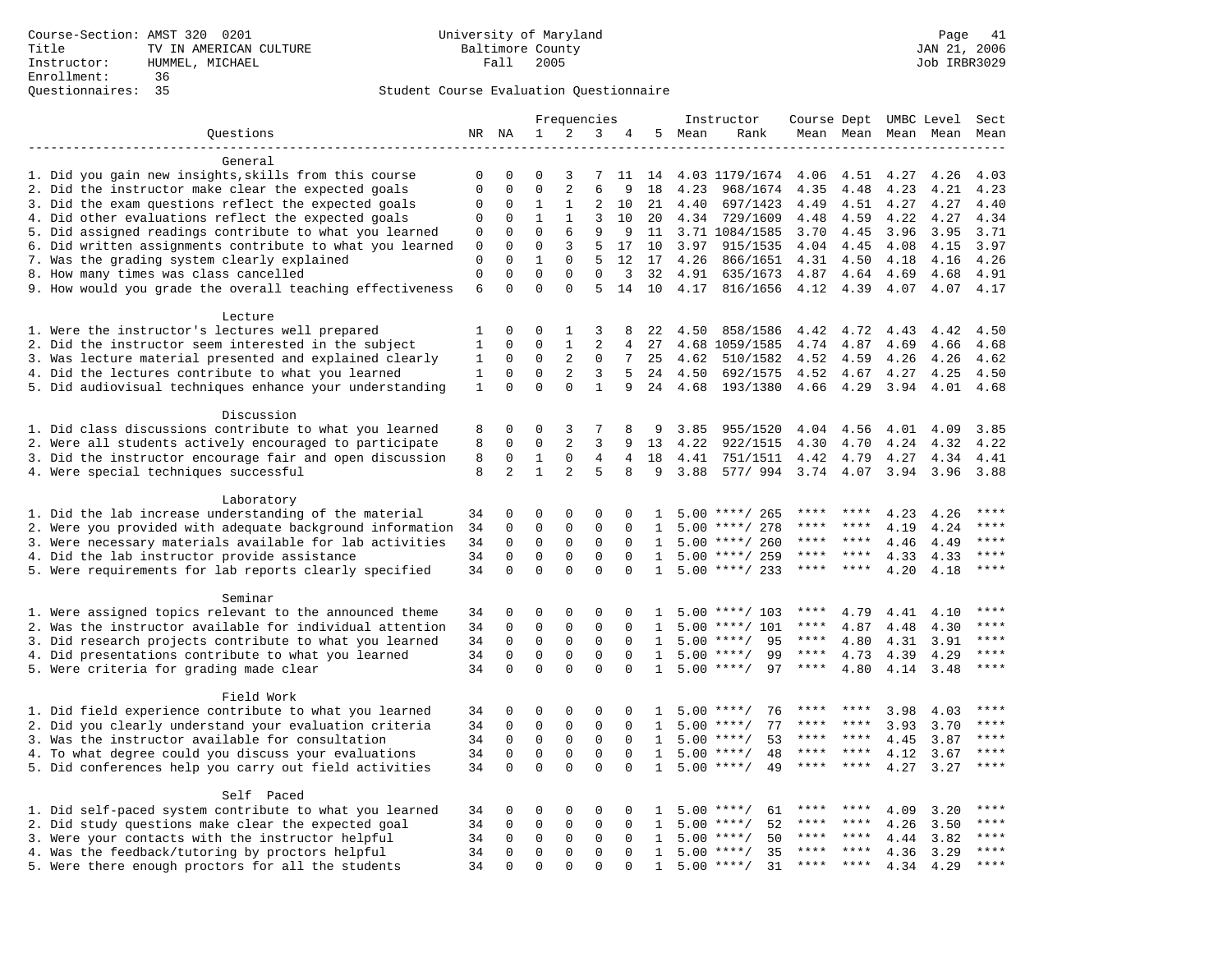| Course-Section: AMST 320 0201 |                        | University of Maryland                  | Page 41      |
|-------------------------------|------------------------|-----------------------------------------|--------------|
| Title                         | TV IN AMERICAN CULTURE | Baltimore County                        | JAN 21, 2006 |
| Instructor:                   | HUMMEL, MICHAEL        | 2005<br>Fall                            | Job IRBR3029 |
| Enrollment:                   | 36                     |                                         |              |
| Ouestionnaires: 35            |                        | Student Course Evaluation Questionnaire |              |

| Credits Earned |   | Cum. GPA      |   |             | Expected Grades | Reasons                |   | Type                        |    | Majors                            |    |
|----------------|---|---------------|---|-------------|-----------------|------------------------|---|-----------------------------|----|-----------------------------------|----|
| $00 - 27$      |   | $0.00 - 0.99$ |   | Α           | 16              | Required for Majors 14 |   | Graduate                    | 0  | Major                             |    |
| $28 - 55$      | 2 | $1.00 - 1.99$ |   | B           | 16              |                        |   |                             |    |                                   |    |
| $56 - 83$      | 4 | $2.00 - 2.99$ | 6 | $\sim$<br>◡ | -2              | General                |   | Under-grad                  | 35 | Non-major                         | 29 |
| $84 - 150$     | 9 | $3.00 - 3.49$ |   | D           | 0               |                        |   |                             |    |                                   |    |
| Grad.          | 0 | $3.50 - 4.00$ | 5 | F           | 0               | Electives              |   |                             |    | #### - Means there are not enough |    |
|                |   |               |   | Ρ           | 0               |                        |   | responses to be significant |    |                                   |    |
|                |   |               |   |             | $\Omega$        | Other                  | 8 |                             |    |                                   |    |
|                |   |               |   | っ           | 0               |                        |   |                             |    |                                   |    |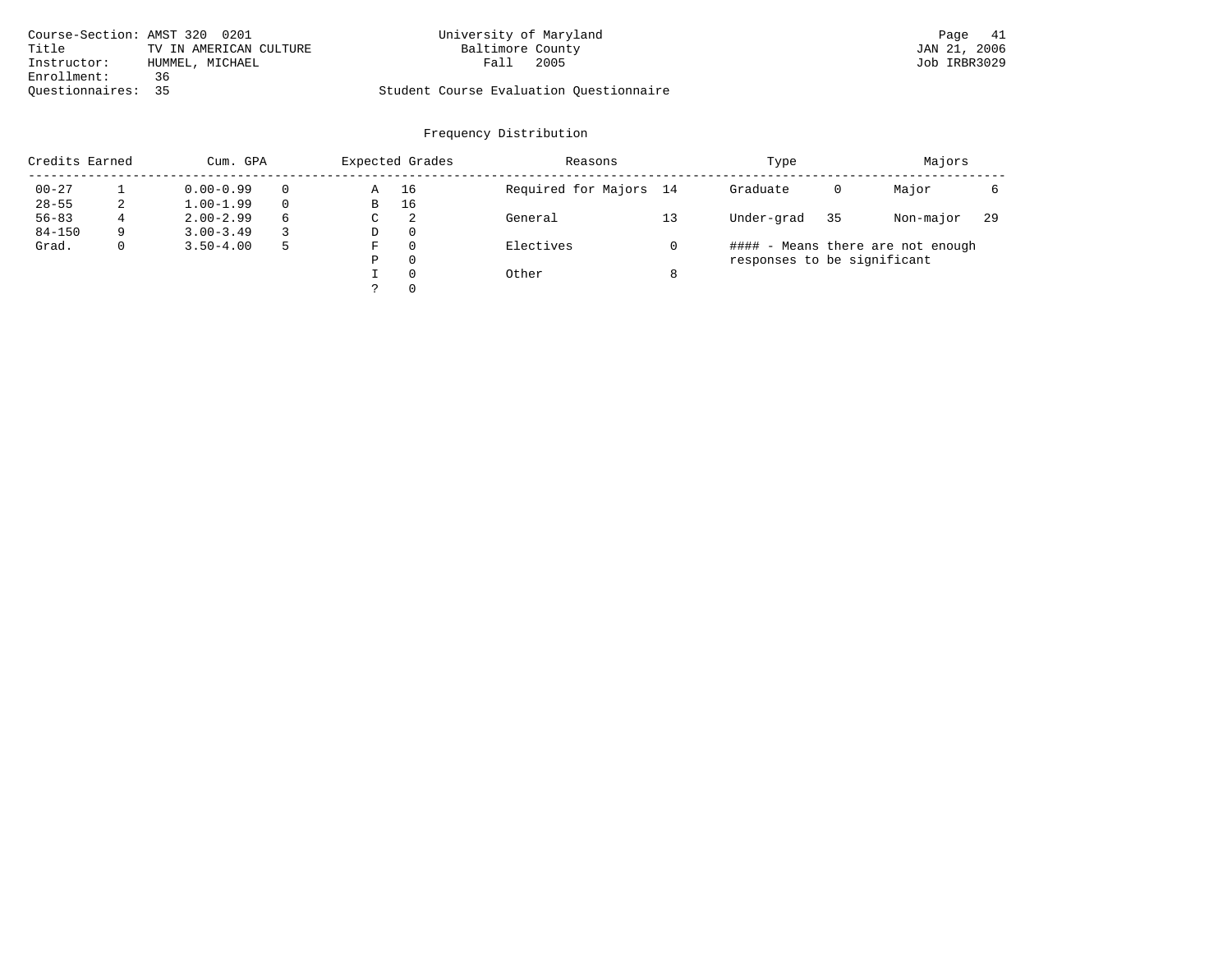| Frequencies |                                                                                                               |              |                      |          |                |          |         |          |              | Instructor       | Course Dept  |              | UMBC Level   |              | Sect         |
|-------------|---------------------------------------------------------------------------------------------------------------|--------------|----------------------|----------|----------------|----------|---------|----------|--------------|------------------|--------------|--------------|--------------|--------------|--------------|
|             | Ouestions                                                                                                     | NR.          | ΝA                   |          |                | 3        |         | 5        | Mean         | Rank             |              | Mean Mean    | Mean         | Mean         | Mean         |
|             | General                                                                                                       |              |                      |          |                |          |         |          |              |                  |              |              |              |              |              |
|             | 1. Did you gain new insights, skills from this course                                                         |              | 0                    | U        |                |          | 16      | 12       |              | 4.15 1075/1674   | 4.15         | 4.51         | 4.27         | 4.26         | 4.15         |
|             | 2. Did the instructor make clear the expected goals                                                           |              | 0                    | 0        | 0              | 4        | -15     | 15       | 4.32         | 843/1674         | 4.32         | 4.48         | 4.23         | 4.21         | 4.32         |
|             | 3. Did the exam questions reflect the expected goals                                                          |              | 19                   | 0        |                |          | 5       | 9        | 4.38         | 728/1423         | 4.38         | 4.51         | 4.27         | 4.27         | 4.38         |
|             | 4. Did other evaluations reflect the expected goals                                                           |              | 3                    | U        | $\Omega$       |          | 12      | 17       | 4.44         | 598/1609         | 4.44         | 4.59         | 4.22         | 4.27         | 4.44         |
|             | 5. Did assigned readings contribute to what you learned                                                       | 2            |                      |          |                | 5        | 9       | 17       | 4.21         | 593/1585         | 4.21         | 4.45         | 3.96         | 3.95         | 4.21         |
|             | 6. Did written assignments contribute to what you learned                                                     | $\mathbf{1}$ |                      | U        |                | 4        | 13      | 14       | 4.18         | 747/1535         | 4.18         | 4.45         | 4.08         | 4.15         | 4.18         |
|             | 7. Was the grading system clearly explained                                                                   | 1            | $\mathbf{1}$         | 0        | $\overline{2}$ | 3        | 14      | 14       | 4.21         | 912/1651         | 4.21         | 4.50         | 4.18         | 4.16         | 4.21         |
|             | 8. How many times was class cancelled                                                                         |              | $\Omega$             | $\Omega$ | $\Omega$       | $\Omega$ | 6       | 28       | 4.82         | 850/1673         | 4.82         | 4.64         | 4.69         | 4.68         | 4.82         |
|             | 9. How would you grade the overall teaching effectiveness                                                     | 7            | $\cap$               |          | U              | 5        | 16      |          | 4.07         | 912/1656         | 4.07         | 4.39         | 4.07         | 4.07         | 4.07         |
|             |                                                                                                               |              |                      |          |                |          |         |          |              |                  |              |              |              |              |              |
|             | Lecture                                                                                                       |              |                      |          |                |          | 9       |          |              | 858/1586         |              |              |              |              |              |
|             | 1. Were the instructor's lectures well prepared                                                               | 3            | $\Omega$<br>$\Omega$ | $\Omega$ |                |          |         | 20       | 4.50<br>4.91 | 567/1585         | 4.50<br>4.91 | 4.72<br>4.87 | 4.43         | 4.42         | 4.50         |
|             | 2. Did the instructor seem interested in the subject                                                          | 3<br>3       | $\Omega$             | $\Omega$ | $\Omega$       | 0        | 3<br>14 | 29<br>16 | 4.41         | 777/1582         | 4.41         | 4.59         | 4.69<br>4.26 | 4.66<br>4.26 | 4.91<br>4.41 |
|             | 3. Was lecture material presented and explained clearly<br>4. Did the lectures contribute to what you learned | 3            | $\Omega$             | 0        | $\mathbf{1}$   |          | 14      | 16       | 4.41         | 819/1575         | 4.41         | 4.67         | 4.27         | 4.25         | 4.41         |
|             |                                                                                                               |              |                      |          | $\Omega$       |          |         |          |              |                  |              |              |              |              |              |
|             | 5. Did audiovisual techniques enhance your understanding                                                      | 3            | 0                    |          |                |          |         | 27       | 4.81         | 110/1380         | 4.81         | 4.29         | 3.94         | 4.01         | 4.81         |
|             | Discussion                                                                                                    |              |                      |          |                |          |         |          |              |                  |              |              |              |              |              |
|             | 1. Did class discussions contribute to what you learned                                                       | 4            | $\Omega$             |          |                |          |         | 14       | 4.19         | 700/1520         | 4.19         | 4.56         | 4.01         | 4.09         | 4.19         |
|             | 2. Were all students actively encouraged to participate                                                       | 4            | $\Omega$             | 0        | $\Omega$       | 2        |         | 25       | 4.74         | 396/1515         | 4.74         | 4.70         | 4.24         | 4.32         | 4.74         |
|             | 3. Did the instructor encourage fair and open discussion                                                      | 4            | $\Omega$             | O        | $\Omega$       |          | 5       | 25       | 4.77         | 391/1511         | 4.77         | 4.79         | 4.27         | 4.34         | 4.77         |
|             | 4. Were special techniques successful                                                                         | 4            | 20                   |          |                |          |         | 6        | 4.00         | 474/994          | 4.00         | 4.07         | 3.94         | 3.96         | 4.00         |
|             | Laboratory                                                                                                    |              |                      |          |                |          |         |          |              |                  |              |              |              |              |              |
|             | 1. Did the lab increase understanding of the material                                                         | 34           | $\Omega$             |          | 0              | 0        |         |          |              | $5.00$ ****/ 265 | ****         | ****         | 4.23         | 4.26         | ****         |
|             | 2. Were you provided with adequate background information                                                     | 34           | $\Omega$             | 0        | $\Omega$       | $\Omega$ |         |          |              | $5.00$ ****/ 278 | ****         | ****         | 4.19         | 4.24         | $***$ * * *  |
|             |                                                                                                               |              |                      |          |                |          |         |          |              |                  |              |              |              |              |              |

| Credits Earned |    | Cum. GPA      |          |   | Expected Grades | Reasons             |    | Type                        |    | Majors                            |     |
|----------------|----|---------------|----------|---|-----------------|---------------------|----|-----------------------------|----|-----------------------------------|-----|
| $00 - 27$      |    | $0.00 - 0.99$ | 0        | A | 14              | Required for Majors | 6  | Graduate                    | 0  | Major                             | 12  |
| $28 - 55$      |    | $1.00 - 1.99$ | $\Omega$ | В | 14              |                     |    |                             |    |                                   |     |
| $56 - 83$      | 5. | $2.00 - 2.99$ | .5       | C | 4               | General             | 12 | Under-grad                  | 35 | Non-major                         | -23 |
| $84 - 150$     | 12 | $3.00 - 3.49$ | 10       | D | 0               |                     |    |                             |    |                                   |     |
| Grad.          | 0  | $3.50 - 4.00$ |          | F |                 | Electives           |    |                             |    | #### - Means there are not enough |     |
|                |    |               |          | Ρ |                 |                     |    | responses to be significant |    |                                   |     |
|                |    |               |          |   |                 | Other               | 15 |                             |    |                                   |     |
|                |    |               |          |   |                 |                     |    |                             |    |                                   |     |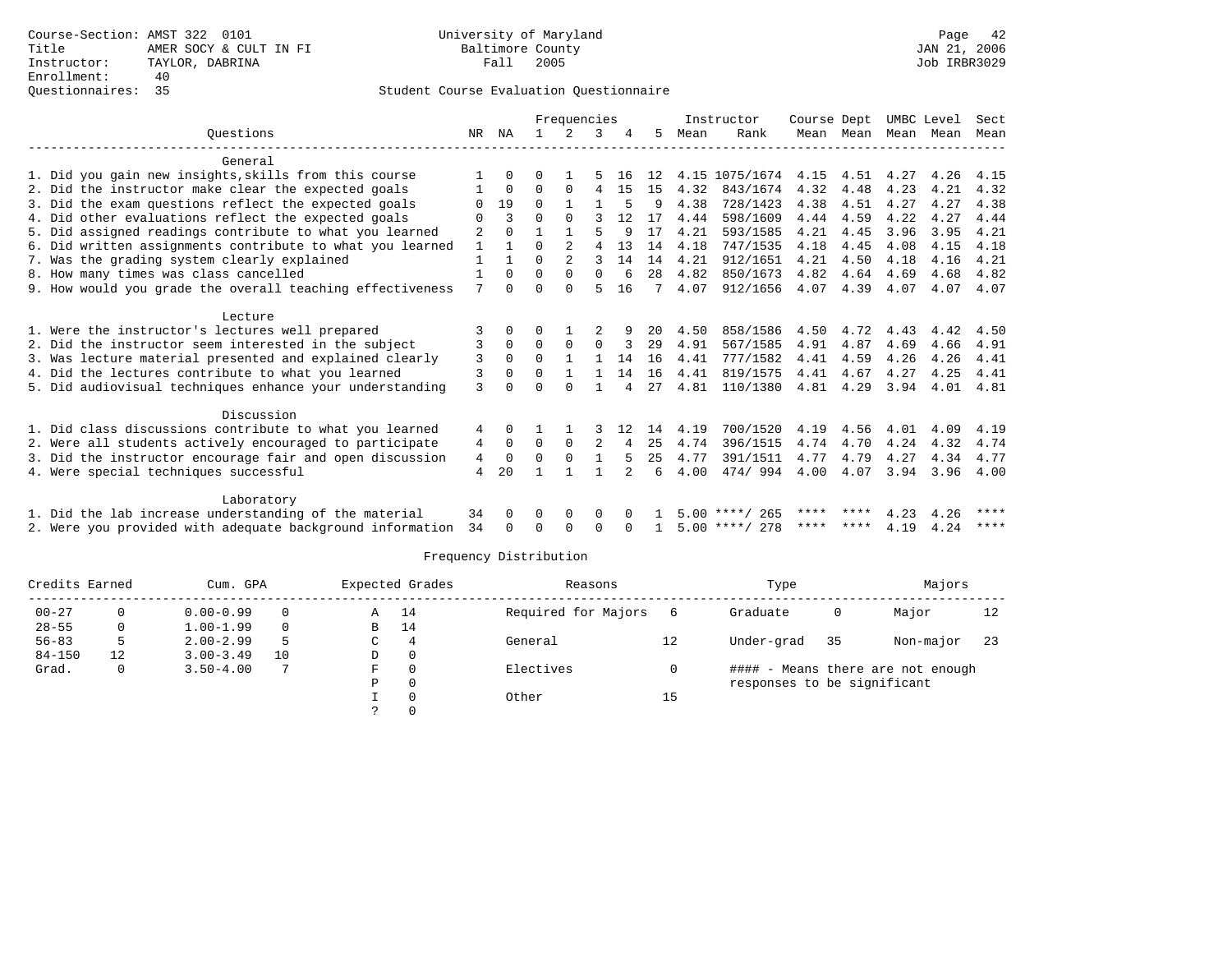|                                                           |                |                |          | Frequencies |          |    |              |      | Instructor | Course Dept |           | UMBC Level |      | Sect |
|-----------------------------------------------------------|----------------|----------------|----------|-------------|----------|----|--------------|------|------------|-------------|-----------|------------|------|------|
| Ouestions                                                 | NR.            | ΝA             |          |             | 3        | 4  | 5.           | Mean | Rank       |             | Mean Mean | Mean       | Mean | Mean |
| General                                                   |                |                |          |             |          |    |              |      |            |             |           |            |      |      |
| 1. Did you gain new insights, skills from this course     |                | $\Omega$       | 0        | $\Omega$    | 6        |    | 16           | 4.34 | 841/1674   | 4.33        | 4.51      | 4.27       | 4.26 | 4.34 |
| 2. Did the instructor make clear the expected goals       | O              | $\Omega$       |          | $\Omega$    |          | 12 | 13           | 4.24 | 943/1674   | 4.31        | 4.48      | 4.23       | 4.21 | 4.24 |
| 3. Did the exam questions reflect the expected goals      |                | 11             | $\cap$   |             |          | ς  | <sup>8</sup> | 4.13 | 943/1423   | 4.13        | 4.51      | 4.27       | 4.27 | 4.13 |
| 4. Did other evaluations reflect the expected goals       | O              |                | $\Omega$ |             |          |    | 19           | 4.57 | 408/1609   | 4.52        | 4.59      | 4.22       | 4.27 | 4.57 |
| 5. Did assigned readings contribute to what you learned   | $\mathbf 0$    | $\Omega$       | $\Omega$ |             | 4        |    | 17           | 4.38 | 442/1585   | 4.44        | 4.45      | 3.96       | 3.95 | 4.38 |
| 6. Did written assignments contribute to what you learned | $\mathbf 0$    | $\mathfrak{D}$ | $\Omega$ |             | 4        | q  | 13           | 4.26 | 667/1535   | 4.46        | 4.45      | 4.08       | 4.15 | 4.26 |
| 7. Was the grading system clearly explained               | $\Omega$       |                | $\Omega$ |             |          |    | 16           | 4.39 | 686/1651   | 4.32        | 4.50      | 4.18       | 4.16 | 4.39 |
| 8. How many times was class cancelled                     | 0              | $\Omega$       | $\Omega$ | $\Omega$    | $\Omega$ |    | 23           | 4.79 | 901/1673   | 4.90        | 4.64      | 4.69       | 4.68 | 4.79 |
| 9. How would you grade the overall teaching effectiveness | 5              | <sup>n</sup>   | ∩        | $\cap$      | б        | 12 | б.           | 4.00 | 955/1656   | 4.27        | 4.39      | 4.07       | 4.07 | 4.00 |
| Lecture                                                   |                |                |          |             |          |    |              |      |            |             |           |            |      |      |
| 1. Were the instructor's lectures well prepared           | $\Omega$       |                |          |             |          |    | 18           | 4.55 | 805/1586   | 4.70        | 4.72      | 4.43       | 4.42 | 4.55 |
| 2. Did the instructor seem interested in the subject      | 0              | $\Omega$       | $\Omega$ | $\Omega$    |          | 4  | 24           | 4.79 | 832/1585   | 4.82        | 4.87      | 4.69       | 4.66 | 4.79 |
| 3. Was lecture material presented and explained clearly   | 0              | $\Omega$       | $\Omega$ |             |          | 11 | 14           | 4.28 | 914/1582   | 4.48        | 4.59      | 4.26       | 4.26 | 4.28 |
| 4. Did the lectures contribute to what you learned        | 0              | $\Omega$       | $\Omega$ | $\Omega$    | 4        |    | 17           | 4.45 | 768/1575   | 4.65        | 4.67      | 4.27       | 4.25 | 4.45 |
| 5. Did audiovisual techniques enhance your understanding  | $\mathbf{1}$   | Q              |          | $\cap$      |          |    | 10           | 4.11 | 622/1380   | 4.10        | 4.29      | 3.94       | 4.01 | 4.11 |
| Discussion                                                |                |                |          |             |          |    |              |      |            |             |           |            |      |      |
| 1. Did class discussions contribute to what you learned   | $\mathfrak{D}$ | $\Omega$       | U        |             |          |    |              | 4.15 | 743/1520   | 4.30        | 4.56      | 4.01       | 4.09 | 4.15 |
| 2. Were all students actively encouraged to participate   | 2              | $\Omega$       | $\Omega$ | $\Omega$    |          | 10 | 14           | 4.41 | 759/1515   | 4.36        | 4.70      | 4.24       | 4.32 | 4.41 |
| 3. Did the instructor encourage fair and open discussion  | 2              | $\Omega$       | O        | $\Omega$    |          |    | 19           | 4.67 | 507/1511   | 4.56        | 4.79      | 4.27       | 4.34 | 4.67 |
| 4. Were special techniques successful                     | 2              |                |          |             |          |    | 6            | 3.26 | 832/994    | 3.38        | 4.07      | 3.94       | 3.96 | 3.26 |

| Credits Earned |    | Cum. GPA      |          |    | Expected Grades | Reasons             |    | Type                        |     | Majors                            |    |
|----------------|----|---------------|----------|----|-----------------|---------------------|----|-----------------------------|-----|-----------------------------------|----|
| $00 - 27$      |    | $0.00 - 0.99$ |          | Α  | 18              | Required for Majors |    | Graduate                    | 0   | Major                             | 12 |
| $28 - 55$      | 0  | $1.00 - 1.99$ | $\Omega$ | В  | - 11            |                     |    |                             |     |                                   |    |
| $56 - 83$      |    | $2.00 - 2.99$ |          | C. | $\Omega$        | General             | 11 | Under-grad                  | -29 | Non-major                         |    |
| $84 - 150$     | 14 | $3.00 - 3.49$ |          | D  | 0               |                     |    |                             |     |                                   |    |
| Grad.          | 0  | $3.50 - 4.00$ |          | F  | $\Omega$        | Electives           |    |                             |     | #### - Means there are not enough |    |
|                |    |               |          | Ρ  | 0               |                     |    | responses to be significant |     |                                   |    |
|                |    |               |          |    | $\Omega$        | Other               | 13 |                             |     |                                   |    |
|                |    |               |          |    |                 |                     |    |                             |     |                                   |    |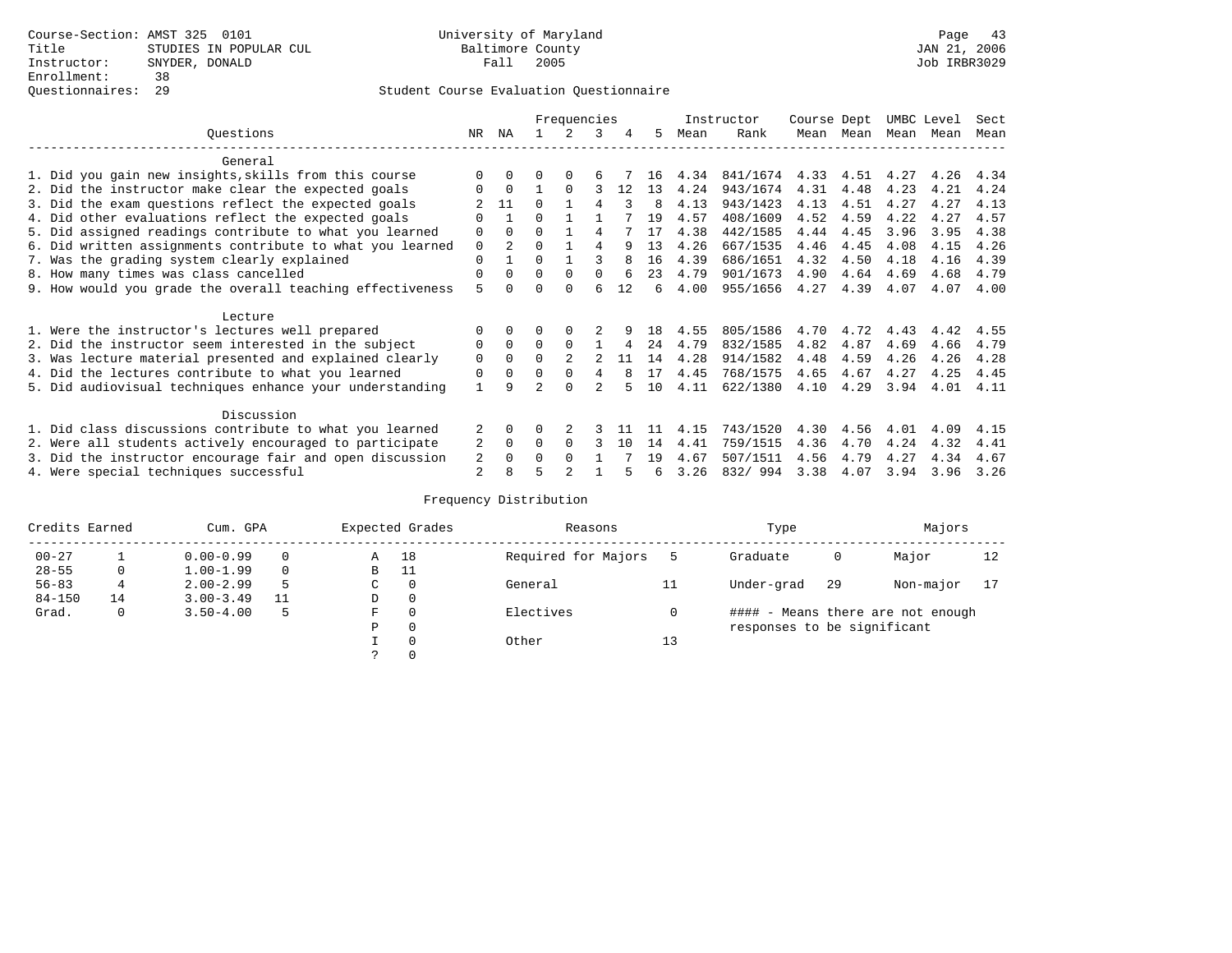|                                                           |              | Frequencies  |          |          |          |          |    |      | Instructor | Course Dept |           | UMBC Level |      | Sect        |
|-----------------------------------------------------------|--------------|--------------|----------|----------|----------|----------|----|------|------------|-------------|-----------|------------|------|-------------|
| Ouestions                                                 | NR.          | ΝA           |          |          | 3        | 4        | 5. | Mean | Rank       |             | Mean Mean | Mean       | Mean | Mean        |
| General                                                   |              |              |          |          |          |          |    |      |            |             |           |            |      |             |
| 1. Did you gain new insights, skills from this course     |              | $\Omega$     |          |          |          |          |    | 4.31 | 891/1674   | 4.33        | 4.51      | 4.27       | 4.26 | 4.31        |
| 2. Did the instructor make clear the expected goals       | O            | $\Omega$     | $\Omega$ |          |          |          | 8  | 4.38 | 763/1674   | 4.31        | 4.48      | 4.23       | 4.21 | 4.38        |
| 3. Did the exam questions reflect the expected goals      |              | 9            | $\Omega$ | $\Omega$ |          | $\Omega$ |    | 4.33 | ****/1423  | 4.13        | 4.51      | 4.27       | 4.27 | $***$ * * * |
| 4. Did other evaluations reflect the expected goals       | U            | $\Omega$     |          | $\Omega$ | $\Omega$ |          | 9  | 4.46 | 552/1609   | 4.52        | 4.59      | 4.22       | 4.27 | 4.46        |
| 5. Did assigned readings contribute to what you learned   |              | $\Omega$     |          | $\Omega$ | $\Omega$ |          | 9  | 4.50 | 326/1585   | 4.44        | 4.45      | 3.96       | 3.95 | 4.50        |
| 6. Did written assignments contribute to what you learned | $\mathbf{1}$ | $\Omega$     | $\Omega$ | $\Omega$ |          |          | 9  | 4.67 | 238/1535   | 4.46        | 4.45      | 4.08       | 4.15 | 4.67        |
| 7. Was the grading system clearly explained               |              | $\Omega$     |          | $\Omega$ |          |          |    | 4.25 | 866/1651   | 4.32        | 4.50      | 4.18       | 4.16 | 4.25        |
| 8. How many times was class cancelled                     |              | $\Omega$     | $\Omega$ | $\Omega$ | $\Omega$ |          | 12 | 5.00 | 1/1673     | 4.90        | 4.64      | 4.69       | 4.68 | 5.00        |
| 9. How would you grade the overall teaching effectiveness | $\Omega$     | <sup>n</sup> | ∩        | ∩        |          |          | 8  | 4.54 | 359/1656   | 4.27        | 4.39      | 4.07       | 4.07 | 4.54        |
| Lecture                                                   |              |              |          |          |          |          |    |      |            |             |           |            |      |             |
| 1. Were the instructor's lectures well prepared           | $\Omega$     |              |          |          |          |          |    | 4.85 | 319/1586   | 4.70        | 4.72      | 4.43       | 4.42 | 4.85        |
| 2. Did the instructor seem interested in the subject      | 0            | $\Omega$     | $\Omega$ | $\Omega$ |          | $\Omega$ | 12 | 4.85 | 713/1585   | 4.82        | 4.87      | 4.69       | 4.66 | 4.85        |
| 3. Was lecture material presented and explained clearly   | 0            | $\Omega$     | $\Omega$ | $\Omega$ |          |          | 10 | 4.69 | 394/1582   | 4.48        | 4.59      | 4.26       | 4.26 | 4.69        |
| 4. Did the lectures contribute to what you learned        | 0            | $\Omega$     |          | $\Omega$ |          |          | 12 | 4.85 | 235/1575   | 4.65        | 4.67      | 4.27       | 4.25 | 4.85        |
| 5. Did audiovisual techniques enhance your understanding  | $\Omega$     |              | ∩        | $\cap$   |          |          | 4  | 4.09 | 626/1380   | 4.10        | 4.29      | 3.94       | 4.01 | 4.09        |
| Discussion                                                |              |              |          |          |          |          |    |      |            |             |           |            |      |             |
| 1. Did class discussions contribute to what you learned   | $\Omega$     | 0            |          | $\Omega$ | O        |          |    | 4.46 | 443/1520   | 4.30        | 4.56      | 4.01       | 4.09 | 4.46        |
| 2. Were all students actively encouraged to participate   | 0            | $\Omega$     |          |          | $\Omega$ |          | 9  | 4.31 | 857/1515   | 4.36        | 4.70      | 4.24       | 4.32 | 4.31        |
| 3. Did the instructor encourage fair and open discussion  | 0            |              |          | $\Omega$ | $\Omega$ |          |    | 4.46 | 685/1511   | 4.56        | 4.79      | 4.27       | 4.34 | 4.46        |
| 4. Were special techniques successful                     | $\Omega$     |              |          |          |          |          |    | 3.50 | 732/994    | 3.38        | 4.07      | 3.94       | 3.96 | 3.50        |

| Credits Earned |          | Cum. GPA      |             | Expected Grades |          | Reasons             |            | Type                        |           | Majors                            |  |
|----------------|----------|---------------|-------------|-----------------|----------|---------------------|------------|-----------------------------|-----------|-----------------------------------|--|
| $00 - 27$      | $\Omega$ | $0.00 - 0.99$ |             | А               | 6        | Required for Majors |            | Graduate                    | 0         | Major                             |  |
| $28 - 55$      | 0        | $1.00 - 1.99$ |             | В               | 5        |                     |            |                             |           |                                   |  |
| $56 - 83$      | 2        | $2.00 - 2.99$ | $\sim$<br>◡ |                 | General  | 8                   | Under-grad | -13                         | Non-major | 13                                |  |
| $84 - 150$     |          | $3.00 - 3.49$ |             | D               | 0        |                     |            |                             |           |                                   |  |
| Grad.          | 0        | $3.50 - 4.00$ | 2           | F               | 0        | Electives           | 0          |                             |           | #### - Means there are not enough |  |
|                |          |               |             | Ρ               | 0        |                     |            | responses to be significant |           |                                   |  |
|                |          |               |             |                 | $\Omega$ | Other               |            |                             |           |                                   |  |
|                |          |               |             |                 |          |                     |            |                             |           |                                   |  |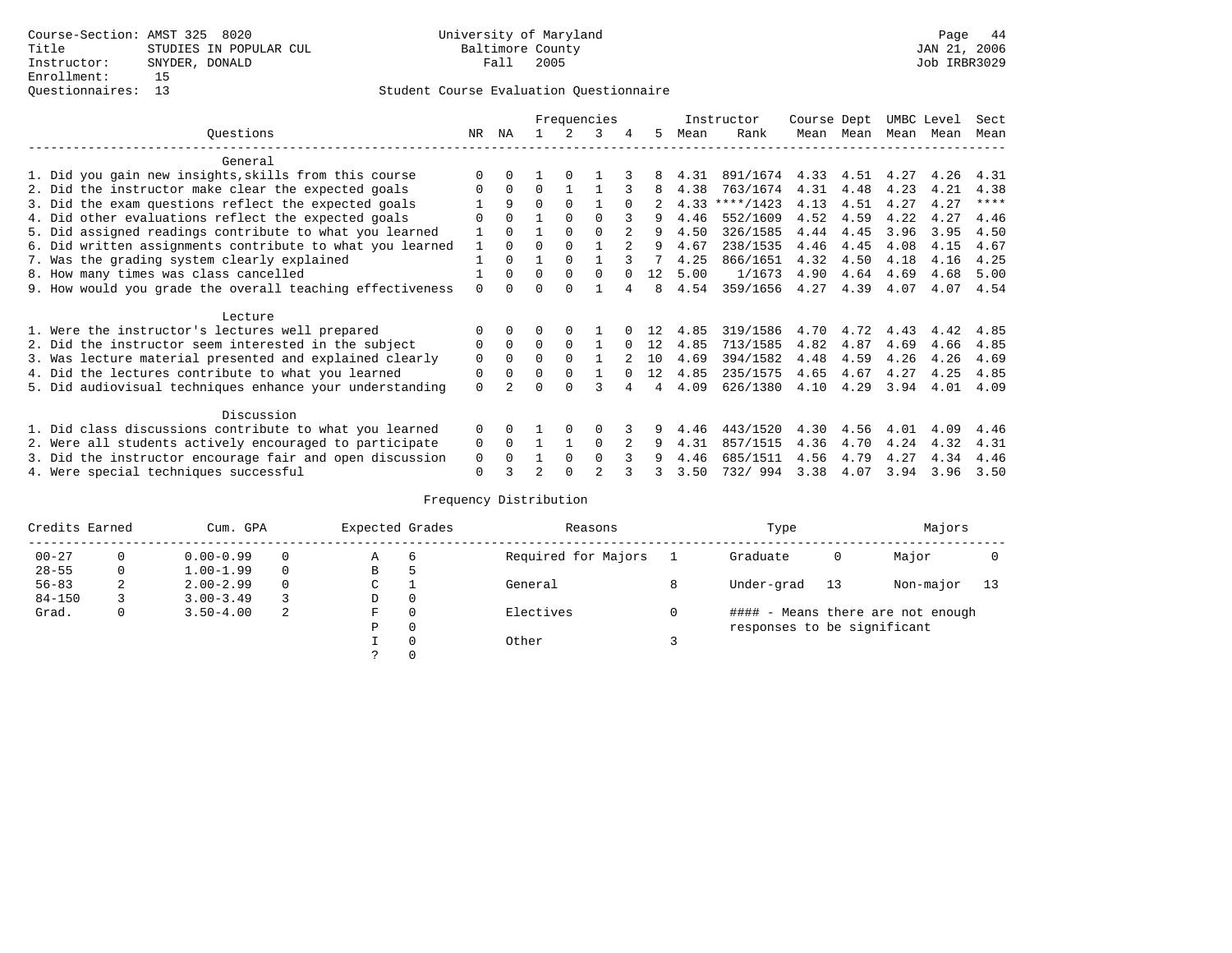|                                                           |                |              |              |                | Frequencies   |   |                |      | Instructor     | Course Dept  |           | UMBC Level |      | Sect |
|-----------------------------------------------------------|----------------|--------------|--------------|----------------|---------------|---|----------------|------|----------------|--------------|-----------|------------|------|------|
| Ouestions                                                 | NR             | ΝA           |              | $\mathcal{L}$  | 3             | 4 | 5              | Mean | Rank           |              | Mean Mean | Mean Mean  |      | Mean |
| General                                                   |                |              |              |                |               |   |                |      |                |              |           |            |      |      |
| 1. Did you gain new insights, skills from this course     |                | <sup>0</sup> |              |                |               |   |                | 4.27 | 941/1674       | 4.27         | 4.51      | 4.27       | 4.26 | 4.27 |
| 2. Did the instructor make clear the expected goals       |                | $\Omega$     | 0            | $\Omega$       |               |   |                | 4.43 | 705/1674       | 4.43         | 4.48      | 4.23       | 4.21 | 4.43 |
| 3. Did the exam questions reflect the expected goals      |                | $\Omega$     | $\Omega$     | $\Omega$       |               |   | 11             | 4.60 | 459/1423       | 4.60         | 4.51      | 4.27       | 4.27 | 4.60 |
| 4. Did other evaluations reflect the expected goals       |                | $\Omega$     | 0            | $\Omega$       |               |   | 10             | 4.53 | 455/1609       | 4.53         | 4.59      | 4.22       | 4.27 | 4.53 |
| 5. Did assigned readings contribute to what you learned   | 0              | $\Omega$     |              | $\Omega$       | 3             | 4 | 8              | 4.33 | 482/1585       | 4.33         | 4.45      | 3.96       | 3.95 | 4.33 |
| 6. Did written assignments contribute to what you learned | $\mathbf 0$    | $\Omega$     | U            | $\mathfrak{D}$ |               |   |                | 4.27 | 655/1535       | 4.27         | 4.45      | 4.08       | 4.15 | 4.27 |
| 7. Was the grading system clearly explained               | 0              | 0            | 0            | $\Omega$       |               |   | 12             | 4.80 | 175/1651       | 4.80         | 4.50      | 4.18       | 4.16 | 4.80 |
| 8. How many times was class cancelled                     | 0              | $\Omega$     | <sup>0</sup> | $\Omega$       | 10            |   |                |      | 3.40 1654/1673 | 3.40         | 4.64      | 4.69       | 4.68 | 3.40 |
| 9. How would you grade the overall teaching effectiveness | $\overline{a}$ | <sup>n</sup> |              | U              |               |   |                | 4.23 | 744/1656       | 4.23         | 4.39      | 4.07       | 4.07 | 4.23 |
| Lecture                                                   |                |              |              |                |               |   |                |      |                |              |           |            |      |      |
| 1. Were the instructor's lectures well prepared           |                |              |              |                |               |   |                | 4.67 | 663/1586       | 4.67         | 4.72      | 4.43       | 4.42 | 4.67 |
| 2. Did the instructor seem interested in the subject      | 3              | $\mathbf 0$  | 0            | $\Omega$       | 0             |   | 11             | 4.92 | 510/1585       | 4.92         | 4.87      | 4.69       | 4.66 | 4.92 |
| 3. Was lecture material presented and explained clearly   | 3              | $\Omega$     | U            | $\Omega$       | $\Omega$      |   | 8              | 4.67 | 438/1582       | 4.67         | 4.59      | 4.26       | 4.26 | 4.67 |
| 4. Did the lectures contribute to what you learned        | 3              |              | U            | $\Omega$       | $\Omega$      |   | 11             | 4.92 | 154/1575       | 4.92         | 4.67      | 4.27       | 4.25 | 4.92 |
| 5. Did audiovisual techniques enhance your understanding  | 5              |              |              | $\cap$         |               |   | $\overline{2}$ | 3.63 | 986/1380       | 3.63         | 4.29      | 3.94       | 4.01 | 3.63 |
|                                                           |                |              |              |                |               |   |                |      |                |              |           |            |      |      |
| Discussion                                                |                |              |              |                |               |   |                |      |                |              |           |            |      |      |
| 1. Did class discussions contribute to what you learned   | 4              | $\Omega$     | 0            | $\Omega$       |               |   | 1 ດ            | 4.91 | 134/1520       | 4.91         | 4.56      | 4.01       | 4.09 | 4.91 |
| 2. Were all students actively encouraged to participate   | 4              | $\Omega$     | U            | $\Omega$       | 0<br>$\Omega$ |   | 9              | 4.82 | 313/1515       | 4.82<br>4.91 | 4.70      | 4.24       | 4.32 | 4.82 |
| 3. Did the instructor encourage fair and open discussion  | 4              | 0            |              | $\Omega$       |               |   | 10             | 4.91 | 244/1511       |              | 4.79      | 4.27       | 4.34 | 4.91 |
| 4. Were special techniques successful                     | 4              |              |              |                |               |   |                | 4.10 | 445/994        | 4.10         | 4.07      | 3.94       | 3.96 | 4.10 |

| Credits Earned |   | Cum. GPA      |   |               | Expected Grades | Reasons             | Type                        |    | Majors                            |    |
|----------------|---|---------------|---|---------------|-----------------|---------------------|-----------------------------|----|-----------------------------------|----|
| $00 - 27$      |   | $0.00 - 0.99$ |   | Α             | 10              | Required for Majors | Graduate                    | 0  | Major                             |    |
| $28 - 55$      | 0 | $1.00 - 1.99$ |   | В             |                 |                     |                             |    |                                   |    |
| $56 - 83$      | 4 | $2.00 - 2.99$ | 2 | $\sim$<br>◡   |                 | General             | Under-grad                  | 15 | Non-major                         | 10 |
| $84 - 150$     |   | $3.00 - 3.49$ |   | D             | 0               |                     |                             |    |                                   |    |
| Grad.          | 0 | $3.50 - 4.00$ | 2 | F             | 0               | Electives           |                             |    | #### - Means there are not enough |    |
|                |   |               |   | Ρ             | 0               |                     | responses to be significant |    |                                   |    |
|                |   |               |   |               | 0               | Other               |                             |    |                                   |    |
|                |   |               |   | $\mathcal{L}$ |                 |                     |                             |    |                                   |    |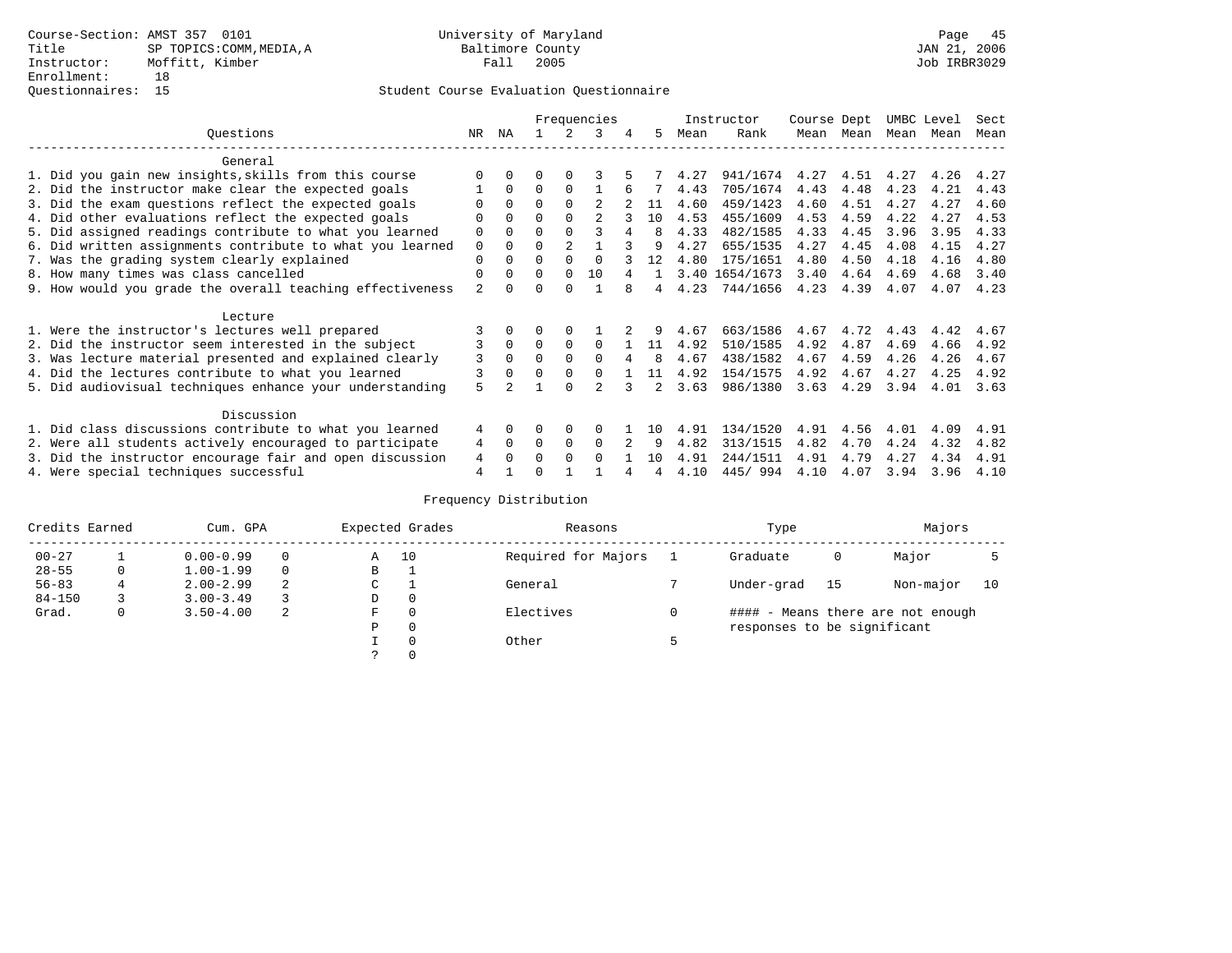|                                                           |             |              |          | Frequencies   |          |          |    |      | Instructor     | Course Dept |           |      | UMBC Level | Sect |
|-----------------------------------------------------------|-------------|--------------|----------|---------------|----------|----------|----|------|----------------|-------------|-----------|------|------------|------|
| Ouestions                                                 | NR          | ΝA           |          | $\mathcal{L}$ | 3        | 4        | 5. | Mean | Rank           |             | Mean Mean |      | Mean Mean  | Mean |
| General                                                   |             |              |          |               |          |          |    |      |                |             |           |      |            |      |
| 1. Did you gain new insights, skills from this course     |             | 0            |          |               |          |          | 13 |      | 4.22 1004/1674 |             | 4.22 4.51 | 4.27 | 4.26       | 4.22 |
| 2. Did the instructor make clear the expected goals       | 0           | $\Omega$     |          |               | 5        | 6        | 10 |      | 4.00 1146/1674 | 4.00        | 4.48      | 4.23 | 4.21       | 4.00 |
| 3. Did the exam questions reflect the expected goals      |             | 5            | $\Omega$ | $\Omega$      |          |          | 9  | 4.39 | 718/1423       | 4.39        | 4.51      | 4.27 | 4.27       | 4.39 |
| 4. Did other evaluations reflect the expected goals       |             |              | 0        | $\Omega$      |          | 11       | q  | 4.32 | 771/1609       | 4.32        | 4.59      | 4.22 | 4.27       | 4.32 |
| 5. Did assigned readings contribute to what you learned   | 0           | $\Omega$     |          |               |          |          | 14 | 4.35 | 472/1585       | 4.35        | 4.45      | 3.96 | 3.95       | 4.35 |
| 6. Did written assignments contribute to what you learned | $\mathbf 0$ | $\Omega$     |          | $\Omega$      | 2        |          | 12 | 4.30 | 608/1535       | 4.30        | 4.45      | 4.08 | 4.15       | 4.30 |
| 7. Was the grading system clearly explained               | 0           | $\Omega$     | ς        |               | २        |          | 10 |      | 3.83 1276/1651 | 3.83        | 4.50      | 4.18 | 4.16       | 3.83 |
| 8. How many times was class cancelled                     | $\Omega$    | $\Omega$     | $\Omega$ | $\Omega$      | $\Omega$ | $\Omega$ | 23 | 5.00 | 1/1673         | 5.00        | 4.64      | 4.69 | 4.68       | 5.00 |
| 9. How would you grade the overall teaching effectiveness | 3           | <sup>n</sup> |          | <sup>n</sup>  | 5        |          |    | 4.10 | 894/1656       | 4.10        | 4.39      | 4.07 | 4.07       | 4.10 |
| Lecture                                                   |             |              |          |               |          |          |    |      |                |             |           |      |            |      |
| 1. Were the instructor's lectures well prepared           |             | 0            |          |               |          |          | 14 | 4.43 | 960/1586       | 4.43        | 4.72      | 4.43 | 4.42       | 4.43 |
| 2. Did the instructor seem interested in the subject      | 0           | $\Omega$     |          | $\Omega$      | $\Omega$ |          | 20 | 4.74 | 960/1585       | 4.74        | 4.87      | 4.69 | 4.66       | 4.74 |
| 3. Was lecture material presented and explained clearly   | 0           | $\Omega$     |          | $\Omega$      |          | 1 O      | 11 | 4.30 | 882/1582       | 4.30        | 4.59      | 4.26 | 4.26       | 4.30 |
| 4. Did the lectures contribute to what you learned        | 0           | $\Omega$     |          | $\Omega$      | 3        |          | 11 | 4.22 | 992/1575       | 4.22        | 4.67      | 4.27 | 4.25       | 4.22 |
| 5. Did audiovisual techniques enhance your understanding  | 0           |              |          |               |          | 1 O      | 8  | 3.91 | 783/1380       | 3.91        | 4.29      | 3.94 | 4.01       | 3.91 |
| Discussion                                                |             |              |          |               |          |          |    |      |                |             |           |      |            |      |
| 1. Did class discussions contribute to what you learned   | 4           | $\Omega$     |          | $\Omega$      |          |          |    | 4.11 | 777/1520       | 4.11        | 4.56      | 4.01 | 4.09       | 4.11 |
| 2. Were all students actively encouraged to participate   | 4           | $\Omega$     |          | $\Omega$      | $\Omega$ |          | 15 | 4.63 | 513/1515       | 4.63        | 4.70      | 4.24 | 4.32       | 4.63 |
| 3. Did the instructor encourage fair and open discussion  | 4           |              |          | $\Omega$      | $\Omega$ |          | 14 | 4.58 | 586/1511       | 4.58        | 4.79      | 4.27 | 4.34       | 4.58 |
| 4. Were special techniques successful                     | 4           |              |          |               |          | ศ        |    | 3.72 | 652/994        | 3.72        | 4.07      | 3.94 | 3.96       | 3.72 |

| Credits Earned |   | Cum. GPA      |   |             | Expected Grades | Reasons             |    | Type                        |     | Majors                            |    |
|----------------|---|---------------|---|-------------|-----------------|---------------------|----|-----------------------------|-----|-----------------------------------|----|
| $00 - 27$      |   | $0.00 - 0.99$ |   | Α           | 5               | Required for Majors |    | Graduate                    | 0   | Major                             | 12 |
| $28 - 55$      | 2 | $1.00 - 1.99$ |   | B           | 13              |                     |    |                             |     |                                   |    |
| $56 - 83$      | 2 | $2.00 - 2.99$ |   | $\sim$<br>◡ |                 | General             |    | Under-grad                  | -23 | Non-major                         |    |
| $84 - 150$     | 6 | $3.00 - 3.49$ | 7 | D           | 0               |                     |    |                             |     |                                   |    |
| Grad.          | 0 | $3.50 - 4.00$ |   | F           | 0               | Electives           | 0  |                             |     | #### - Means there are not enough |    |
|                |   |               |   | Ρ           | 0               |                     |    | responses to be significant |     |                                   |    |
|                |   |               |   |             | $\Omega$        | Other               | 12 |                             |     |                                   |    |
|                |   |               |   |             |                 |                     |    |                             |     |                                   |    |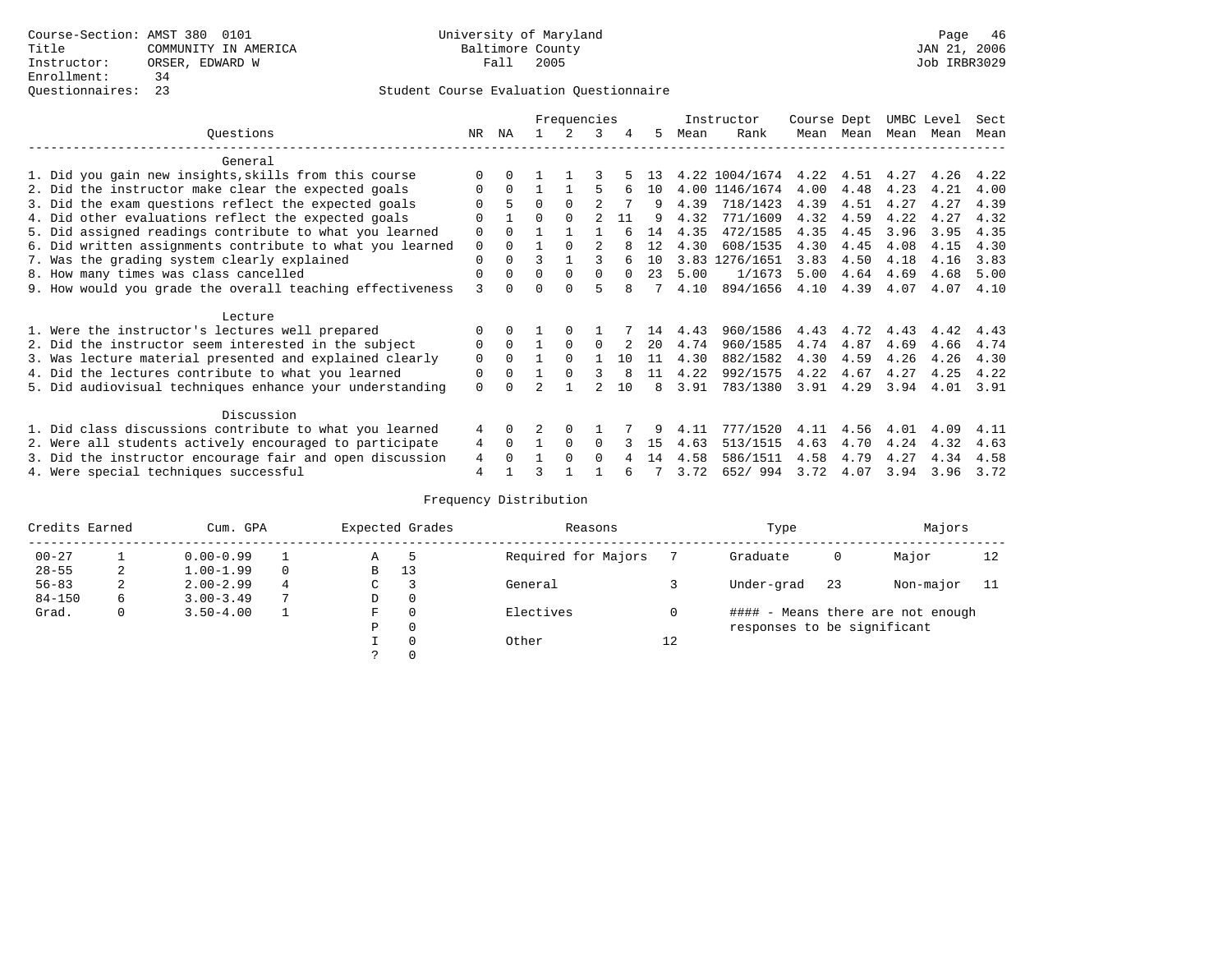|                                                           |                |             | Frequencies |             |                |    |     |      | Instructor       | Course Dept |           | UMBC Level |      | Sect |
|-----------------------------------------------------------|----------------|-------------|-------------|-------------|----------------|----|-----|------|------------------|-------------|-----------|------------|------|------|
| Ouestions                                                 | NR.            | ΝA          |             |             | 3              |    | 5   | Mean | Rank             |             | Mean Mean | Mean       | Mean | Mean |
| General                                                   |                |             |             |             |                |    |     |      |                  |             |           |            |      |      |
| 1. Did you gain new insights, skills from this course     | O              | $\Omega$    | U           | O           |                |    | 19  | 4.63 | 458/1674         | 4.63        | 4.51      | 4.27       | 4.26 | 4.63 |
| 2. Did the instructor make clear the expected goals       | O              | $\mathbf 0$ | $\Omega$    | $\Omega$    | $\mathbf{1}$   | 9  | 17  | 4.59 | 471/1674         | 4.59        | 4.48      | 4.23       | 4.21 | 4.59 |
| 3. Did the exam questions reflect the expected goals      |                | 19          | $\Omega$    | $\Omega$    |                |    | 5   | 4.38 | 728/1423         | 4.38        | 4.51      | 4.27       | 4.27 | 4.38 |
| 4. Did other evaluations reflect the expected goals       |                | $\Omega$    | U           | $\Omega$    | ς              |    | 21  | 4.67 | 312/1609         | 4.67        | 4.59      | 4.22       | 4.27 | 4.67 |
| 5. Did assigned readings contribute to what you learned   | 0              | $\Omega$    | $\Omega$    | $\Omega$    | 4              |    | 1.8 | 4.52 | 319/1585         | 4.52        | 4.45      | 3.96       | 3.95 | 4.52 |
| 6. Did written assignments contribute to what you learned | 0              | $\Omega$    | O           | $\Omega$    | $\overline{2}$ |    | 18  | 4.59 | 292/1535         | 4.59        | 4.45      | 4.08       | 4.15 | 4.59 |
| 7. Was the grading system clearly explained               | 0              | 0           | $\Omega$    | $\Omega$    | 3              | .5 | 19  | 4.59 | 406/1651         | 4.59        | 4.50      | 4.18       | 4.16 | 4.59 |
| 8. How many times was class cancelled                     | $\Omega$       | $\Omega$    | O           | $\Omega$    | $\Omega$       | 10 | 17  |      | 4.63 1114/1673   | 4.63        | 4.64      | 4.69       | 4.68 | 4.63 |
| 9. How would you grade the overall teaching effectiveness | 6              |             | ∩           | U           | 4              |    | 10  | 4.30 | 655/1656         | 4.30        | 4.39      | 4.07       | 4.07 | 4.30 |
| Lecture                                                   |                |             |             |             |                |    |     |      |                  |             |           |            |      |      |
| 1. Were the instructor's lectures well prepared           |                | $\Omega$    | O           | 0           | 0              |    | 20  | 4.77 | 474/1586         | 4.77        | 4.72      | 4.43       | 4.42 | 4.77 |
| 2. Did the instructor seem interested in the subject      |                | $\Omega$    | $\Omega$    | $\Omega$    | 2              |    | 22  | 4.77 | 896/1585         | 4.77        | 4.87      | 4.69       | 4.66 | 4.77 |
| 3. Was lecture material presented and explained clearly   | 1              | $\Omega$    | $\Omega$    | $\mathbf 0$ | 5              |    | 19  | 4.54 | 599/1582         | 4.54        | 4.59      | 4.26       | 4.26 | 4.54 |
| 4. Did the lectures contribute to what you learned        | 1              | $\Omega$    | O           | $\Omega$    | $\mathbf{1}$   |    | 18  | 4.65 | 509/1575         | 4.65        | 4.67      | 4.27       | 4.25 | 4.65 |
| 5. Did audiovisual techniques enhance your understanding  | $\overline{1}$ |             |             | U           | 4              | 8  | 14  | 4.38 | 392/1380         | 4.38        | 4.29      | 3.94       | 4.01 | 4.38 |
|                                                           |                |             |             |             |                |    |     |      |                  |             |           |            |      |      |
| Discussion                                                |                |             |             |             |                |    |     |      |                  |             |           |            |      |      |
| 1. Did class discussions contribute to what you learned   | 8              | 0           | U           | $\Omega$    | 0              |    | 13  | 4.68 | 281/1520         | 4.68        | 4.56      | 4.01       | 4.09 | 4.68 |
| 2. Were all students actively encouraged to participate   | 8              | $\Omega$    | $\Omega$    | $\Omega$    | $\Omega$       | 5  | 14  | 4.74 | 408/1515         | 4.74        | 4.70      | 4.24       | 4.32 | 4.74 |
| 3. Did the instructor encourage fair and open discussion  | 8              | $\Omega$    | $\Omega$    | $\mathbf 0$ | $\mathbf 0$    |    | 16  | 4.84 | 312/1511         | 4.84        | 4.79      | 4.27       | 4.34 | 4.84 |
| 4. Were special techniques successful                     | 8              | 8           | U           | $\cap$      | $\overline{2}$ | 4  | 5   | 4.27 | 351/994          | 4.27        | 4.07      | 3.94       | 3.96 | 4.27 |
| Laboratory                                                |                |             |             |             |                |    |     |      |                  |             |           |            |      |      |
| 2. Were you provided with adequate background information | 26             | $\Omega$    | 0           | 0           | 0              |    |     |      | $5.00$ ****/ 278 | ****        |           | 4.19       | 4.24 | **** |
| 3. Were necessary materials available for lab activities  | 26             | $\Omega$    | $\Omega$    | $\Omega$    | <sup>0</sup>   |    |     |      | $5.00$ ****/ 260 | ****        | ****      | 4.46       | 4.49 | **** |

| Credits Earned |   | Cum. GPA      |   |               | Expected Grades | Reasons             |    | Type                        |    | Majors                            |    |
|----------------|---|---------------|---|---------------|-----------------|---------------------|----|-----------------------------|----|-----------------------------------|----|
| $00 - 27$      |   | $0.00 - 0.99$ |   | Α             | 16              | Required for Majors |    | Graduate                    | 0  | Major                             | 14 |
| $28 - 55$      |   | $1.00 - 1.99$ |   | В             | 9               |                     |    |                             |    |                                   |    |
| $56 - 83$      | 4 | $2.00 - 2.99$ | 6 | C             | $\Omega$        | General             |    | Under-grad                  | 27 | Non-major                         | 13 |
| $84 - 150$     |   | $3.00 - 3.49$ | 5 | D             | 0               |                     |    |                             |    |                                   |    |
| Grad.          | 0 | $3.50 - 4.00$ | 4 | F             | $\Omega$        | Electives           |    |                             |    | #### - Means there are not enough |    |
|                |   |               |   | Ρ             | $\Omega$        |                     |    | responses to be significant |    |                                   |    |
|                |   |               |   |               | $\Omega$        | Other               | 14 |                             |    |                                   |    |
|                |   |               |   | $\mathcal{L}$ |                 |                     |    |                             |    |                                   |    |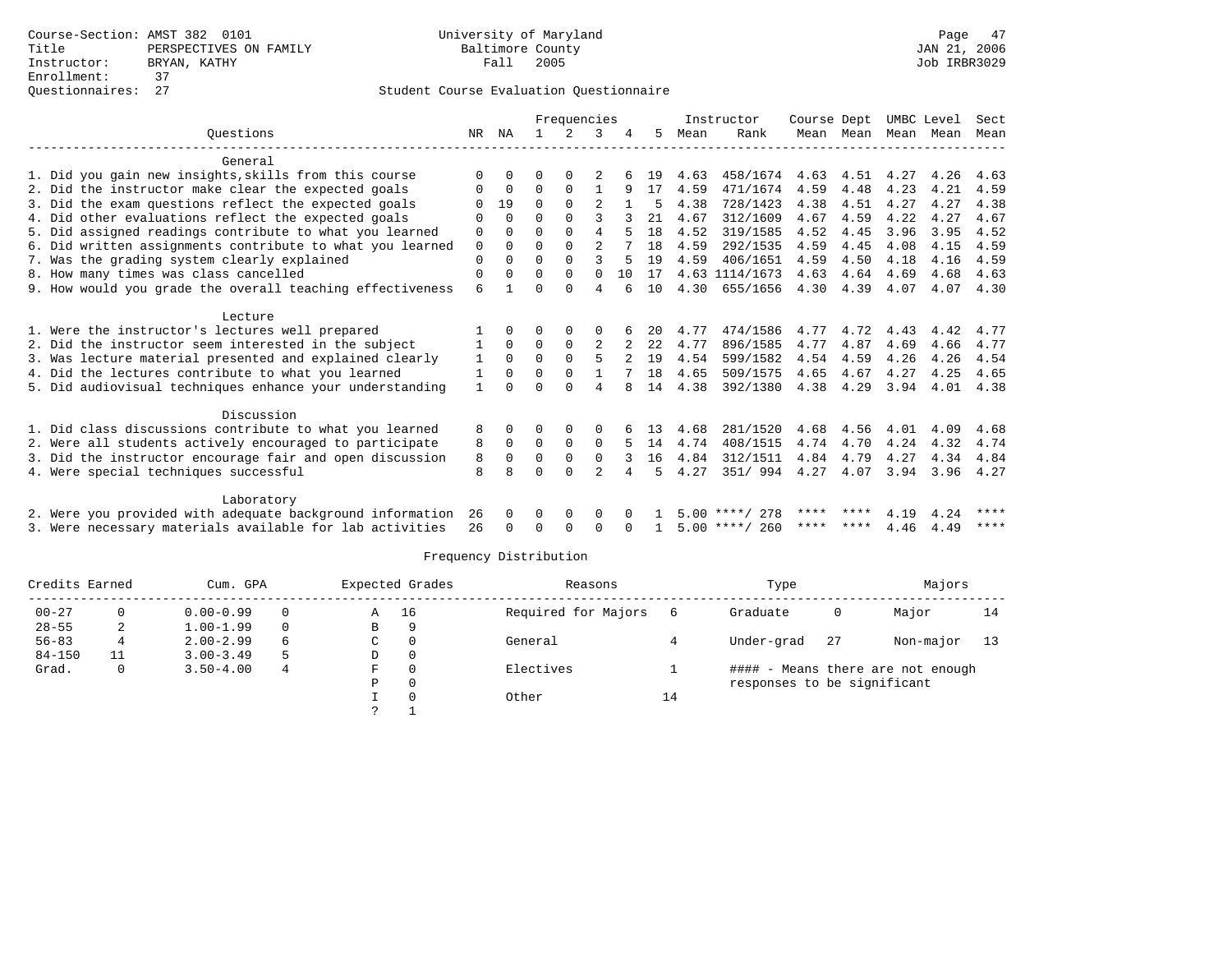|                                                           | Frequencies    |              |              | Instructor   | Course Dept UMBC Level |                |              |        | Sect               |             |                     |      |      |                        |
|-----------------------------------------------------------|----------------|--------------|--------------|--------------|------------------------|----------------|--------------|--------|--------------------|-------------|---------------------|------|------|------------------------|
| Ouestions                                                 |                | NR NA        | 1            | 2            | 3                      | 4              |              | 5 Mean | Rank               |             | Mean Mean Mean Mean |      |      | Mean                   |
|                                                           |                |              |              |              |                        |                |              |        |                    |             |                     |      |      |                        |
| General                                                   |                |              |              |              |                        |                |              |        |                    |             |                     |      |      |                        |
| 1. Did you gain new insights, skills from this course     | $\mathbf 0$    | $\mathbf 0$  | $\Omega$     | $\mathbf{1}$ | 2                      | 6              | 10           | 4.32   | 878/1674           | 4.32        | 4.51                | 4.27 | 4.26 | 4.32                   |
| 2. Did the instructor make clear the expected goals       | $\mathbf 0$    | $\mathbf 0$  | $\mathbf 0$  | $1\,$        | $1\,$                  | 7              | 10           | 4.37   | 790/1674           | 4.37        | 4.48                | 4.23 | 4.21 | 4.37                   |
| 3. Did the exam questions reflect the expected goals      | 0              | $\mathbf 0$  | 0            | $\mathbf 0$  | 2                      | 5              | 12           | 4.53   | 551/1423           | 4.53        | 4.51                | 4.27 | 4.27 | 4.53                   |
| 4. Did other evaluations reflect the expected goals       | $\mathbf 0$    | $\mathbf 0$  | $\mathbf 0$  | $\mathbf{1}$ | $\mathbf{1}$           | 5              | 12           | 4.47   | 536/1609           | 4.47        | 4.59                | 4.22 | 4.27 | 4.47                   |
| 5. Did assigned readings contribute to what you learned   | $\mathbf{0}$   | $\mathbf{0}$ | $\Omega$     | $\mathbf{1}$ | $\mathbf{0}$           | 5              | 13           | 4.58   | 283/1585           | 4.58        | 4.45                | 3.96 | 3.95 | 4.58                   |
| 6. Did written assignments contribute to what you learned | $\mathbb O$    | $\mathbf 0$  | $\Omega$     | $\mathbf{1}$ | $\mathbf 0$            | 8              | 10           | 4.42   | 481/1535           | 4.42        | 4.45                | 4.08 | 4.15 | 4.42                   |
| 7. Was the grading system clearly explained               | $\mathbf 0$    | $\Omega$     | $\mathbf 0$  | $\mathbf 0$  | 3                      | 5              | 11           | 4.42   | 643/1651           | 4.42        | 4.50                | 4.18 | 4.16 | 4.42                   |
| 8. How many times was class cancelled                     | $\mathbf 0$    | $\mathbf 0$  | $\mathbf 0$  | $\mathbf{0}$ | $\mathbf{0}$           | 2              | 17           | 4.89   | 724/1673           | 4.89        | 4.64                | 4.69 | 4.68 | 4.89                   |
| 9. How would you grade the overall teaching effectiveness | 3              | $\mathbf{1}$ | $\mathbf{1}$ | $\Omega$     | $\mathbf{1}$           | 10             | 3            |        | 3.93 1073/1656     | $3.93$ 4.39 |                     | 4.07 | 4.07 | 3.93                   |
|                                                           |                |              |              |              |                        |                |              |        |                    |             |                     |      |      |                        |
| Lecture                                                   |                |              |              |              |                        |                |              |        |                    |             |                     |      |      |                        |
| 1. Were the instructor's lectures well prepared           | 0              | $\mathbf 0$  | 0            | 1            | 0                      | 4              | 14           | 4.63   | 708/1586           | 4.63        | 4.72                | 4.43 | 4.42 | 4.63                   |
| 2. Did the instructor seem interested in the subject      | $\mathbf 0$    | $\mathbf 0$  | 0            | $\mathbf 0$  | $\mathbf 0$            | 2<br>7         | 17           | 4.89   | 591/1585           | 4.89        | 4.87                | 4.69 | 4.66 | 4.89                   |
| 3. Was lecture material presented and explained clearly   | 0              | $\mathbf 0$  | $\mathbf 0$  | 1            | 1                      |                | 10           | 4.37   | 819/1582           | 4.37        | 4.59                | 4.26 | 4.26 | 4.37                   |
| 4. Did the lectures contribute to what you learned        | $\mathbf{0}$   | $\mathbf 0$  | $\Omega$     | $\mathbf{1}$ | $\Omega$               | 9              | 9            | 4.37   | 857/1575           | 4.37        | 4.67                | 4.27 | 4.25 | 4.37                   |
| 5. Did audiovisual techniques enhance your understanding  | $\mathbf{1}$   | $\mathbf{1}$ | $\mathbf 0$  | $\mathbf 0$  | $\overline{2}$         | 6              | 9            | 4.41   | 371/1380           | 4.41        | 4.29                | 3.94 | 4.01 | 4.41                   |
| Discussion                                                |                |              |              |              |                        |                |              |        |                    |             |                     |      |      |                        |
| 1. Did class discussions contribute to what you learned   | 1              | $\Omega$     | $\Omega$     | $\Omega$     | 2                      | 3              | 13           | 4.61   | 330/1520           | 4.61        | 4.56                | 4.01 | 4.09 | 4.61                   |
| 2. Were all students actively encouraged to participate   | $\overline{2}$ | $\Omega$     | $\Omega$     | $\Omega$     | $\overline{2}$         | $\overline{4}$ | 11           | 4.53   | 611/1515           | 4.53        | 4.70                | 4.24 | 4.32 | 4.53                   |
| 3. Did the instructor encourage fair and open discussion  | $1\,$          | $\mathbf 0$  | 0            | $\mathbf{0}$ | $\mathbf 0$            | 2              | 16           | 4.89   | 266/1511           | 4.89        | 4.79                | 4.27 | 4.34 | 4.89                   |
| 4. Were special techniques successful                     | $\mathbf{1}$   | 1            | $\mathbf{1}$ | $\Omega$     | 2                      | 5              | 9            | 4.24   | 369/994            | 4.24        | 4.07                | 3.94 | 3.96 | 4.24                   |
|                                                           |                |              |              |              |                        |                |              |        |                    |             |                     |      |      |                        |
| Laboratory                                                |                |              |              |              |                        |                |              |        |                    |             |                     |      |      |                        |
| 1. Did the lab increase understanding of the material     | 18             | $\mathbf 0$  | 0            | $\mathbf 0$  | $\mathbf 0$            | 1              | 0            |        | $4.00$ ****/ 265   |             |                     | 4.23 | 4.26 |                        |
| 2. Were you provided with adequate background information | 18             | $\mathbf 0$  | $\mathbf 0$  | $\mathbf 0$  | $\mathbf 0$            | $\mathbf{1}$   | $\mathbf 0$  | 4.00   | ****/ 278          | ****        | ****                | 4.19 | 4.24 | $***$ * * *            |
| 3. Were necessary materials available for lab activities  | 18             | $\mathbf 0$  | $\mathbf 0$  | 0            | $\mathbf 0$            | $\Omega$       | $\mathbf{1}$ | 5.00   | ****/ 260          | ****        | ****                | 4.46 | 4.49 | $***$                  |
| 4. Did the lab instructor provide assistance              | 18             | $\mathbf 0$  | $\mathbf 0$  | $\mathbf{0}$ | $\mathbf 0$            | $\Omega$       | $\mathbf{1}$ |        | $5.00$ ****/ 259   | ****        | $***$ *             | 4.33 | 4.33 | $***$                  |
| 5. Were requirements for lab reports clearly specified    | 18             | $\Omega$     | $\Omega$     | $\Omega$     | $\Omega$               | $\Omega$       | $\mathbf{1}$ |        | $5.00$ ****/ 233   | ****        | ****                | 4.20 | 4.18 | ****                   |
|                                                           |                |              |              |              |                        |                |              |        |                    |             |                     |      |      |                        |
| Seminar                                                   |                |              |              |              |                        |                |              |        |                    |             |                     |      |      |                        |
| 1. Were assigned topics relevant to the announced theme   | 18             | $\mathbf 0$  | 0            | $\mathbf{0}$ | 0                      | 0              | 1            |        | $5.00$ ****/ 103   | ****        | 4.79                | 4.41 | 4.10 |                        |
| 2. Was the instructor available for individual attention  | 18             | $\mathbf 0$  | $\mathbf 0$  | $\mathbf{0}$ | $\mathbf{0}$           | $\Omega$       | 1            | 5.00   | $***/101$          | ****        | 4.87                | 4.48 | 4.30 | ****                   |
| 3. Did research projects contribute to what you learned   | 18             | $\mathbf 0$  | $\mathbf 0$  | $\mathsf 0$  | $\mathbf 0$            | $\Omega$       | $\mathbf{1}$ |        | $5.00$ ****/<br>95 | $***$ * *   | 4.80                | 4.31 | 3.91 | ****                   |
| 4. Did presentations contribute to what you learned       | 18             | $\mathbf 0$  | $\mathbf 0$  | $\mathbf 0$  | $\mathbf 0$            | $\Omega$       | 1            | 5.00   | $***/$<br>99       | $***$ * *   | 4.73                | 4.39 | 4.29 | $\star\star\star\star$ |
| 5. Were criteria for grading made clear                   | 18             | $\mathbf 0$  | $\Omega$     | $\Omega$     | $\Omega$               | $\Omega$       | $\mathbf{1}$ |        | $5.00$ ****/<br>97 | $***$ * * * | 4.80                | 4.14 | 3.48 | ****                   |
|                                                           |                |              |              |              |                        |                |              |        |                    |             |                     |      |      |                        |
| Field Work                                                |                |              |              |              |                        |                |              |        |                    |             |                     |      |      |                        |
| 1. Did field experience contribute to what you learned    | 18             | $\Omega$     | $\Omega$     | $\Omega$     | $\Omega$               | $\Omega$       | $\mathbf{1}$ | 5.00   | $***$ /<br>76      | ****        |                     | 3.98 | 4.03 | * * * *                |
| 2. Did you clearly understand your evaluation criteria    | 18             | $\mathsf 0$  | $\mathbf 0$  | $\mathbf 0$  | $\mathbf 0$            | $\mathbf 0$    | 1            | 5.00   | 77<br>$***$ /      | ****        | ****                | 3.93 | 3.70 | ****                   |
| 3. Was the instructor available for consultation          | 18             | $\mathbf 0$  | $\mathbf 0$  | $\mathbf{0}$ | $\mathbf 0$            | $\mathbf 0$    | 1            | 5.00   | $***$ /<br>53      | ****        | ****                | 4.45 | 3.87 | $***$                  |
| 4. To what degree could you discuss your evaluations      | 18             | $\mathbf 0$  | $\mathbf 0$  | $\mathbf{0}$ | $\mathbf 0$            | 1              | $\Omega$     |        | $4.00$ ****/<br>48 | ****        | $***$ *             | 4.12 | 3.67 | ****                   |
| 5. Did conferences help you carry out field activities    | 18             | $\Omega$     | $\Omega$     | $\Omega$     | $\Omega$               | $\Omega$       | $\mathbf{1}$ | 5.00   | 49<br>$***/$       | ****        | ****                | 4.27 | 3.27 | $***$                  |
|                                                           |                |              |              |              |                        |                |              |        |                    |             |                     |      |      |                        |
| Self Paced                                                |                |              |              |              |                        |                |              |        |                    |             |                     |      |      |                        |
| 1. Did self-paced system contribute to what you learned   | 18             | 0            | 0            | $\mathbf 0$  | $\mathbf 0$            | 0              | 1            |        | $5.00$ ****/<br>61 |             |                     | 4.09 | 3.20 |                        |
| 2. Did study questions make clear the expected goal       | 18             | $\Omega$     | $\mathbf 0$  | $\mathbf 0$  | $\mathbf 0$            | $\Omega$       | $\mathbf{1}$ | 5.00   | 52<br>$***/$       | ****        | ****                | 4.26 | 3.50 | ****                   |
| 3. Were your contacts with the instructor helpful         | 18             | $\mathbf 0$  | $\mathbf 0$  | $\mathsf 0$  | $\mathbf 0$            | $\Omega$       | 1            | 5.00   | $***$ /<br>50      | ****        | ****                | 4.44 | 3.82 | ****                   |
| 4. Was the feedback/tutoring by proctors helpful          | 18             | $\mathbf{0}$ | $\mathbf 0$  | $\mathbf 0$  | $\mathbf 0$            | $\mathbf 0$    | $\mathbf{1}$ | 5.00   | $***/$<br>35       | $***$ *     | $* * * *$           | 4.36 | 3.29 | ****                   |
| 5. Were there enough proctors for all the students        | 18             | $\Omega$     | $\Omega$     | $\Omega$     | $\Omega$               | $\Omega$       | $\mathbf{1}$ |        | $5.00$ ****/<br>31 | ****        | ****                | 4.34 | 4.29 | ****                   |
|                                                           |                |              |              |              |                        |                |              |        |                    |             |                     |      |      |                        |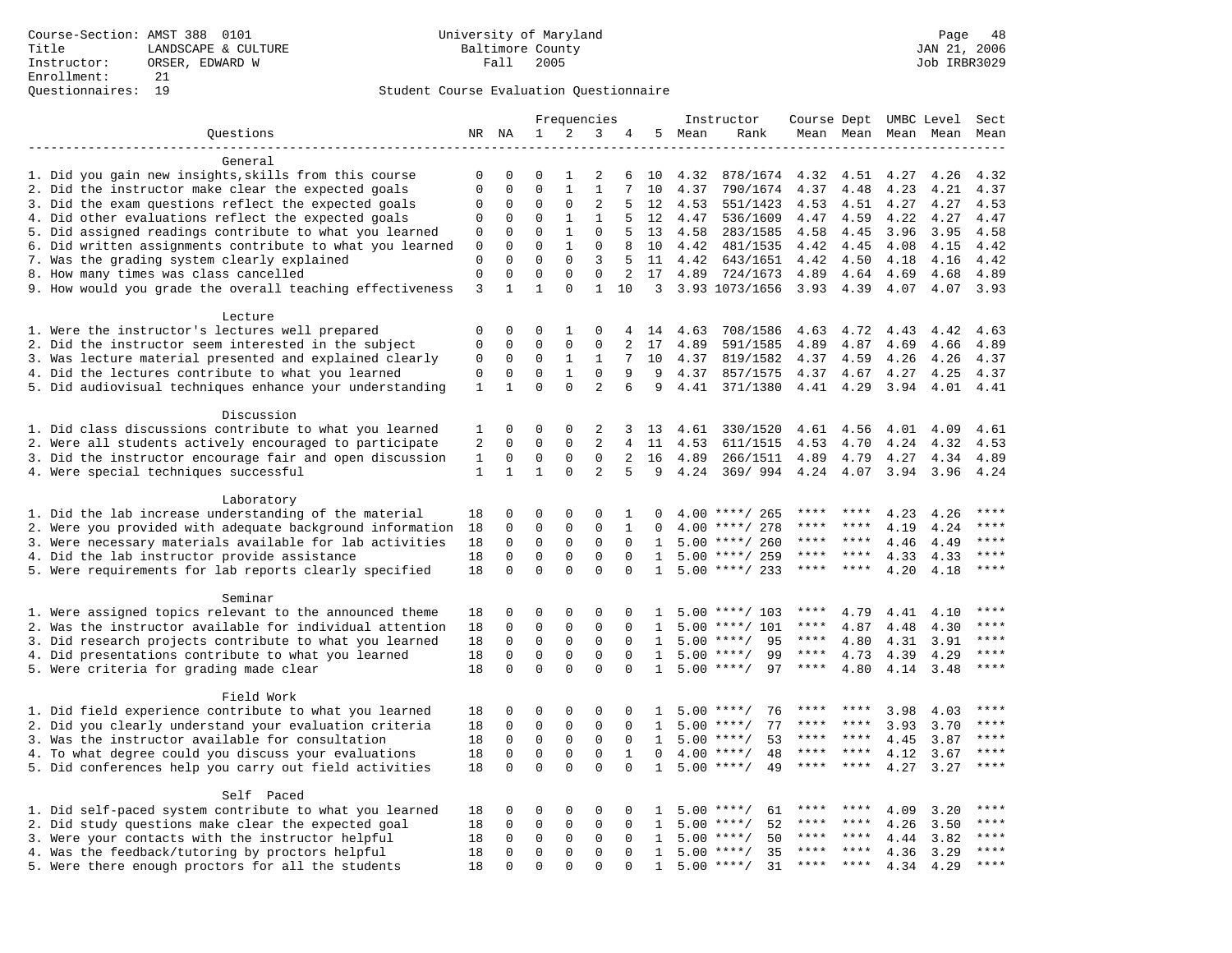| Course-Section: AMST 388 0101 |                     | University of Maryland                  | 48<br>Page   |
|-------------------------------|---------------------|-----------------------------------------|--------------|
| Title                         | LANDSCAPE & CULTURE | Baltimore County                        | JAN 21, 2006 |
| Instructor:                   | ORSER, EDWARD W     | 2005<br>Fall                            | Job IRBR3029 |
| Enrollment:                   | 21                  |                                         |              |
| Ouestionnaires: 19            |                     | Student Course Evaluation Ouestionnaire |              |

# University of Maryland 388 0101 University of Maryland

| Credits Earned |              | Cum. GPA      |    | Expected Grades |          | Reasons             |    | Type                        |    | Majors                            |    |
|----------------|--------------|---------------|----|-----------------|----------|---------------------|----|-----------------------------|----|-----------------------------------|----|
| $00 - 27$      |              | $0.00 - 0.99$ |    | Α               |          | Required for Majors |    | Graduate                    | 0  | Major                             |    |
| $28 - 55$      | 0            | $1.00 - 1.99$ |    | В               | 5        |                     |    |                             |    |                                   |    |
| $56 - 83$      |              | $2.00 - 2.99$ |    | C               |          | General             |    | Under-grad                  | 19 | Non-major                         | 18 |
| $84 - 150$     | 2            | $3.00 - 3.49$ |    | D               | $\Omega$ |                     |    |                             |    |                                   |    |
| Grad.          | $\mathbf{0}$ | $3.50 - 4.00$ | -2 | F               | $\Omega$ | Electives           |    |                             |    | #### - Means there are not enough |    |
|                |              |               |    | Ρ               | $\Omega$ |                     |    | responses to be significant |    |                                   |    |
|                |              |               |    |                 | $\Omega$ | Other               | 12 |                             |    |                                   |    |
|                |              |               |    |                 | $\Omega$ |                     |    |                             |    |                                   |    |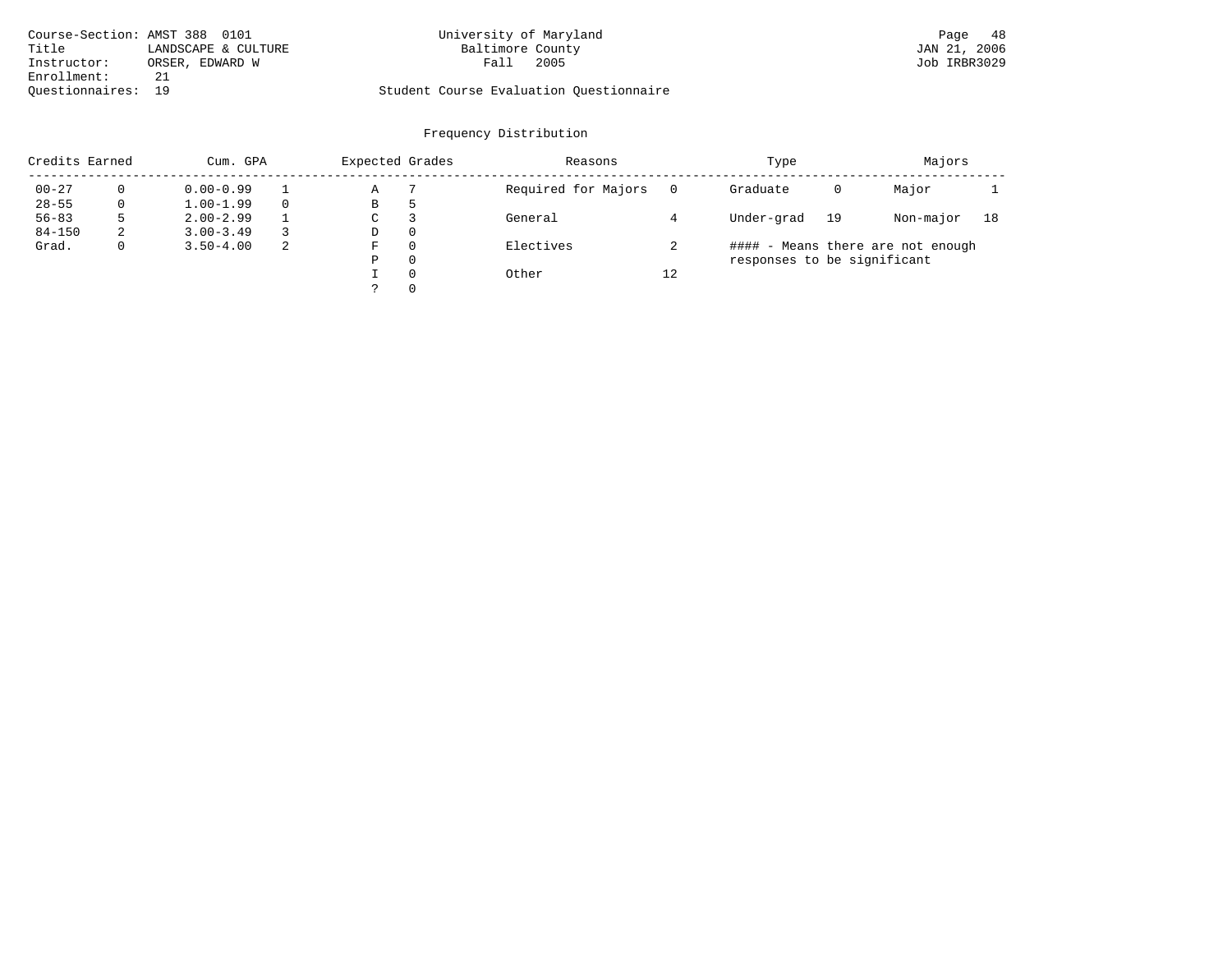|                                                           |             |          |          |               | Frequencies    |        |     |      | Instructor | Course Dept |           | UMBC Level |      | Sect |
|-----------------------------------------------------------|-------------|----------|----------|---------------|----------------|--------|-----|------|------------|-------------|-----------|------------|------|------|
| Ouestions                                                 | NR          | ΝA       |          | $\mathcal{L}$ | 3              | 4      | 5   | Mean | Rank       |             | Mean Mean | Mean       | Mean | Mean |
| General                                                   |             |          |          |               |                |        |     |      |            |             |           |            |      |      |
| 1. Did you gain new insights, skills from this course     |             | $\Omega$ | 0        | $\Omega$      | 0              |        | 13  | 4.65 | 419/1674   | 4.73        | 4.51      | 4.27       | 4.26 | 4.65 |
| 2. Did the instructor make clear the expected goals       | 0           | $\Omega$ | 0        | $\Omega$      |                | 6      | 13  | 4.60 | 460/1674   | 4.66        | 4.48      | 4.23       | 4.21 | 4.60 |
| 3. Did the exam questions reflect the expected goals      |             | 9        | $\Omega$ | $\Omega$      |                |        |     | 4.55 | 528/1423   | 4.56        | 4.51      | 4.27       | 4.27 | 4.55 |
| 4. Did other evaluations reflect the expected goals       |             |          | U        |               |                |        | 15  | 4.63 | 343/1609   | 4.68        | 4.59      | 4.22       | 4.27 | 4.63 |
| 5. Did assigned readings contribute to what you learned   | 0           | $\Omega$ | 0        | $\Omega$      |                |        | 1.5 | 4.70 | 204/1585   | 4.80        | 4.45      | 3.96       | 3.95 | 4.70 |
| 6. Did written assignments contribute to what you learned | $\mathbf 0$ | $\Omega$ | U        | $\Omega$      | $\mathfrak{D}$ |        | 13  | 4.55 | 328/1535   | 4.68        | 4.45      | 4.08       | 4.15 | 4.55 |
| 7. Was the grading system clearly explained               | 0           | $\Omega$ | 0        | $\Omega$      |                |        | 18  | 4.85 | 145/1651   | 4.83        | 4.50      | 4.18       | 4.16 | 4.85 |
| 8. How many times was class cancelled                     |             | $\Omega$ | $\Omega$ | $\Omega$      | $\Omega$       |        | 19  | 5.00 | 1/1673     | 5.00        | 4.64      | 4.69       | 4.68 | 5.00 |
| 9. How would you grade the overall teaching effectiveness |             |          |          | <sup>n</sup>  |                |        | 10  | 4.50 | 381/1656   | 4.50        | 4.39      | 4.07       | 4.07 | 4.50 |
| Lecture                                                   |             |          |          |               |                |        |     |      |            |             |           |            |      |      |
| 1. Were the instructor's lectures well prepared           |             |          |          | $\Omega$      |                |        | 14  | 4.82 | 354/1586   | 4.75        | 4.72      | 4.43       | 4.42 | 4.82 |
| 2. Did the instructor seem interested in the subject      | 3           | $\Omega$ | $\Omega$ | $\Omega$      | 0              |        | 15  | 4.88 | 615/1585   | 4.94        | 4.87      | 4.69       | 4.66 | 4.88 |
| 3. Was lecture material presented and explained clearly   | 3           | $\Omega$ | 0        | $\Omega$      | $\Omega$       |        | 13  | 4.76 | 299/1582   | 4.63        | 4.59      | 4.26       | 4.26 | 4.76 |
| 4. Did the lectures contribute to what you learned        | 3           | $\Omega$ | U        | $\Omega$      | $\Omega$       |        | 15  | 4.88 | 192/1575   | 4.82        | 4.67      | 4.27       | 4.25 | 4.88 |
| 5. Did audiovisual techniques enhance your understanding  | 3           |          |          |               |                |        | 10  | 4.59 | 253/1380   | 4.58        | 4.29      | 3.94       | 4.01 | 4.59 |
| Discussion                                                |             |          |          |               |                |        |     |      |            |             |           |            |      |      |
| 1. Did class discussions contribute to what you learned   | 5.          | 0        | 0        | $\Omega$      |                |        | 14  | 4.93 | 94/1520    | 4.90        | 4.56      | 4.01       | 4.09 | 4.93 |
| 2. Were all students actively encouraged to participate   | 5           | $\Omega$ | $\Omega$ | 0             | $\Omega$       |        | 13  | 4.87 | 254/1515   | 4.79        | 4.70      | 4.24       | 4.32 | 4.87 |
| 3. Did the instructor encourage fair and open discussion  | 5           |          |          | $\Omega$      | 0              | $\cap$ | 1.5 | 5.00 | 1/1511     | 4.79        | 4.79      | 4.27       | 4.34 | 5.00 |
| 4. Were special techniques successful                     | 5           |          |          |               | $\mathfrak{D}$ |        |     | 4.58 | 174/994    | 4.67        | 4.07      | 3.94       | 3.96 | 4.58 |

| Credits Earned |              | Cum. GPA      |          |               | Expected Grades | Reasons             |    | Type                        |    | Majors                            |    |
|----------------|--------------|---------------|----------|---------------|-----------------|---------------------|----|-----------------------------|----|-----------------------------------|----|
| $00 - 27$      |              | $0.00 - 0.99$ |          | Α             | - 15            | Required for Majors |    | Graduate                    | 0  | Major                             | 17 |
| $28 - 55$      | 0            | $1.00 - 1.99$ | $\Omega$ | В             | 4               |                     |    |                             |    |                                   |    |
| $56 - 83$      |              | $2.00 - 2.99$ | 2        | C             | 0               | General             |    | Under-grad                  | 20 | Non-major                         |    |
| $84 - 150$     | 6            | $3.00 - 3.49$ | 10       | D             | 0               |                     |    |                             |    |                                   |    |
| Grad.          | $\mathbf{0}$ | $3.50 - 4.00$ |          | F             | $\Omega$        | Electives           |    |                             |    | #### - Means there are not enough |    |
|                |              |               |          | P             | $\Omega$        |                     |    | responses to be significant |    |                                   |    |
|                |              |               |          |               | $\Omega$        | Other               | 18 |                             |    |                                   |    |
|                |              |               |          | $\mathcal{L}$ | $\Omega$        |                     |    |                             |    |                                   |    |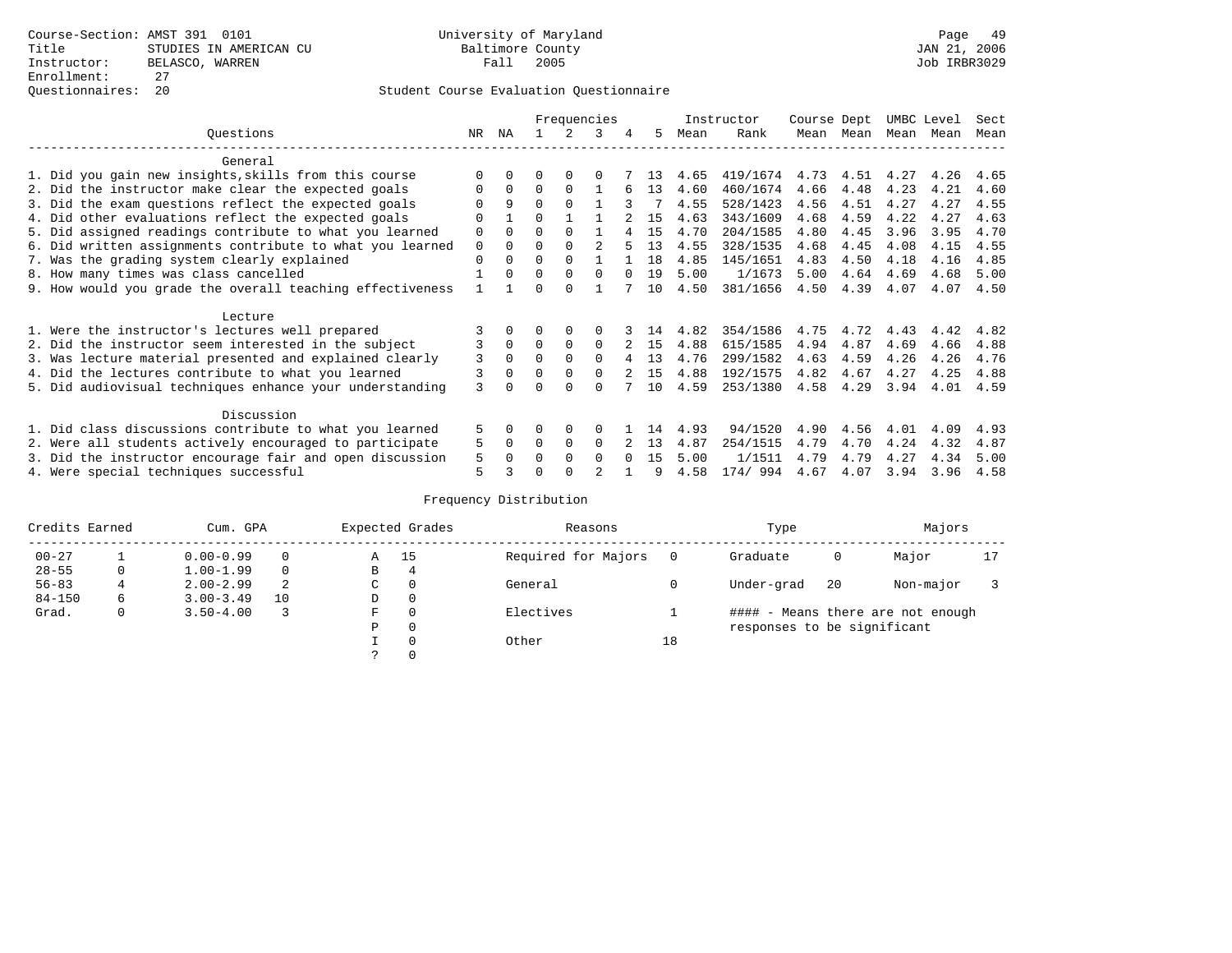|                                                           |          |              |          |             | Frequencies  |          |    |      | Instructor | Course Dept |      | UMBC Level |      | Sect |
|-----------------------------------------------------------|----------|--------------|----------|-------------|--------------|----------|----|------|------------|-------------|------|------------|------|------|
| Ouestions                                                 | NR.      | ΝA           |          |             | २            | 4        | 5  | Mean | Rank       | Mean        | Mean | Mean Mean  |      | Mean |
| General                                                   |          |              |          |             |              |          |    |      |            |             |      |            |      |      |
| 1. Did you gain new insights, skills from this course     |          |              | O        | O           |              |          |    | 4.82 | 233/1674   | 4.73        | 4.51 | 4.27       | 4.26 | 4.82 |
| 2. Did the instructor make clear the expected goals       |          | $\Omega$     | $\Omega$ | $\Omega$    | $\Omega$     |          | 8  | 4.73 | 303/1674   | 4.66        | 4.48 | 4.23       | 4.21 | 4.73 |
| 3. Did the exam questions reflect the expected goals      |          | 4            | $\Omega$ | $\Omega$    |              |          |    | 4.57 | 493/1423   | 4.56        | 4.51 | 4.27       | 4.27 | 4.57 |
| 4. Did other evaluations reflect the expected goals       | O        | $\Omega$     | O        | $\Omega$    | $\Omega$     |          | 8  | 4.73 | 252/1609   | 4.68        | 4.59 | 4.22       | 4.27 | 4.73 |
| 5. Did assigned readings contribute to what you learned   | 0        | $\Omega$     | U        | $\Omega$    | $\Omega$     |          | 10 | 4.91 | 86/1585    | 4.80        | 4.45 | 3.96       | 3.95 | 4.91 |
| 6. Did written assignments contribute to what you learned | 0        | $\Omega$     |          | $\Omega$    |              |          | 9  | 4.82 | 127/1535   | 4.68        | 4.45 | 4.08       | 4.15 | 4.82 |
| 7. Was the grading system clearly explained               | O        | $\Omega$     | U        | $\Omega$    | <sup>0</sup> |          |    | 4.82 | 169/1651   | 4.83        | 4.50 | 4.18       | 4.16 | 4.82 |
| 8. How many times was class cancelled                     | $\Omega$ | $\Omega$     | $\Omega$ | $\Omega$    | 0            |          | 11 | 5.00 | 1/1673     | 5.00        | 4.64 | 4.69       | 4.68 | 5.00 |
| 9. How would you grade the overall teaching effectiveness | 3        |              |          |             | U            |          | 4  | 4.50 | 381/1656   | 4.50        | 4.39 | 4.07       | 4.07 | 4.50 |
| Lecture                                                   |          |              |          |             |              |          |    |      |            |             |      |            |      |      |
| 1. Were the instructor's lectures well prepared           |          |              |          |             |              |          |    | 4.67 | 663/1586   | 4.75        | 4.72 | 4.43       | 4.42 | 4.67 |
| 2. Did the instructor seem interested in the subject      | 2        | $\mathbf{0}$ | $\Omega$ | $\mathbf 0$ | $\Omega$     | $\Omega$ | 9  | 5.00 | 1/1585     | 4.94        | 4.87 | 4.69       | 4.66 | 5.00 |
| 3. Was lecture material presented and explained clearly   | 3        | $\Omega$     | 0        | $\Omega$    |              |          | 5  | 4.50 | 632/1582   | 4.63        | 4.59 | 4.26       | 4.26 | 4.50 |
| 4. Did the lectures contribute to what you learned        |          |              | U        | $\Omega$    |              |          |    | 4.75 | 359/1575   | 4.82        | 4.67 | 4.27       | 4.25 | 4.75 |
| 5. Did audiovisual techniques enhance your understanding  | ζ        |              |          |             |              |          | Б. | 4.57 | 259/1380   | 4.58        | 4.29 | 3.94       | 4.01 | 4.57 |
| Discussion                                                |          |              |          |             |              |          |    |      |            |             |      |            |      |      |
| 1. Did class discussions contribute to what you learned   | 4        | 0            |          | $\Omega$    | O            |          |    | 4.86 | 162/1520   | 4.90        | 4.56 | 4.01       | 4.09 | 4.86 |
| 2. Were all students actively encouraged to participate   | 4        | $\Omega$     | $\Omega$ | $\Omega$    |              | $\Omega$ | 6  | 4.71 | 432/1515   | 4.79        | 4.70 | 4.24       | 4.32 | 4.71 |
| 3. Did the instructor encourage fair and open discussion  | 4        |              | U        | $\Omega$    |              |          |    | 4.57 | 586/1511   | 4.79        | 4.79 | 4.27       | 4.34 | 4.57 |
| 4. Were special techniques successful                     | 4        |              |          |             |              |          |    | 4.75 | 115/ 994   | 4.67        | 4.07 | 3.94       | 3.96 | 4.75 |

| Credits Earned |   | Cum. GPA      |   | Expected Grades |          | Reasons             |    | Type                        |     | Majors                            |  |
|----------------|---|---------------|---|-----------------|----------|---------------------|----|-----------------------------|-----|-----------------------------------|--|
| $00 - 27$      | 0 | $0.00 - 0.99$ |   | Α               |          | Required for Majors |    | Graduate                    | 0   | Major                             |  |
| $28 - 55$      | 0 | $1.00 - 1.99$ |   | В               | 3        |                     |    |                             |     |                                   |  |
| $56 - 83$      | 2 | $2.00 - 2.99$ |   | ◡               |          | General             |    | Under-grad                  | -11 | Non-major                         |  |
| $84 - 150$     | 5 | $3.00 - 3.49$ | 2 | D               | 0        |                     |    |                             |     |                                   |  |
| Grad.          | 0 | $3.50 - 4.00$ | 4 | F               | 0        | Electives           |    |                             |     | #### - Means there are not enough |  |
|                |   |               |   | Ρ               | 0        |                     |    | responses to be significant |     |                                   |  |
|                |   |               |   |                 | $\Omega$ | Other               | 11 |                             |     |                                   |  |
|                |   |               |   | C.              |          |                     |    |                             |     |                                   |  |